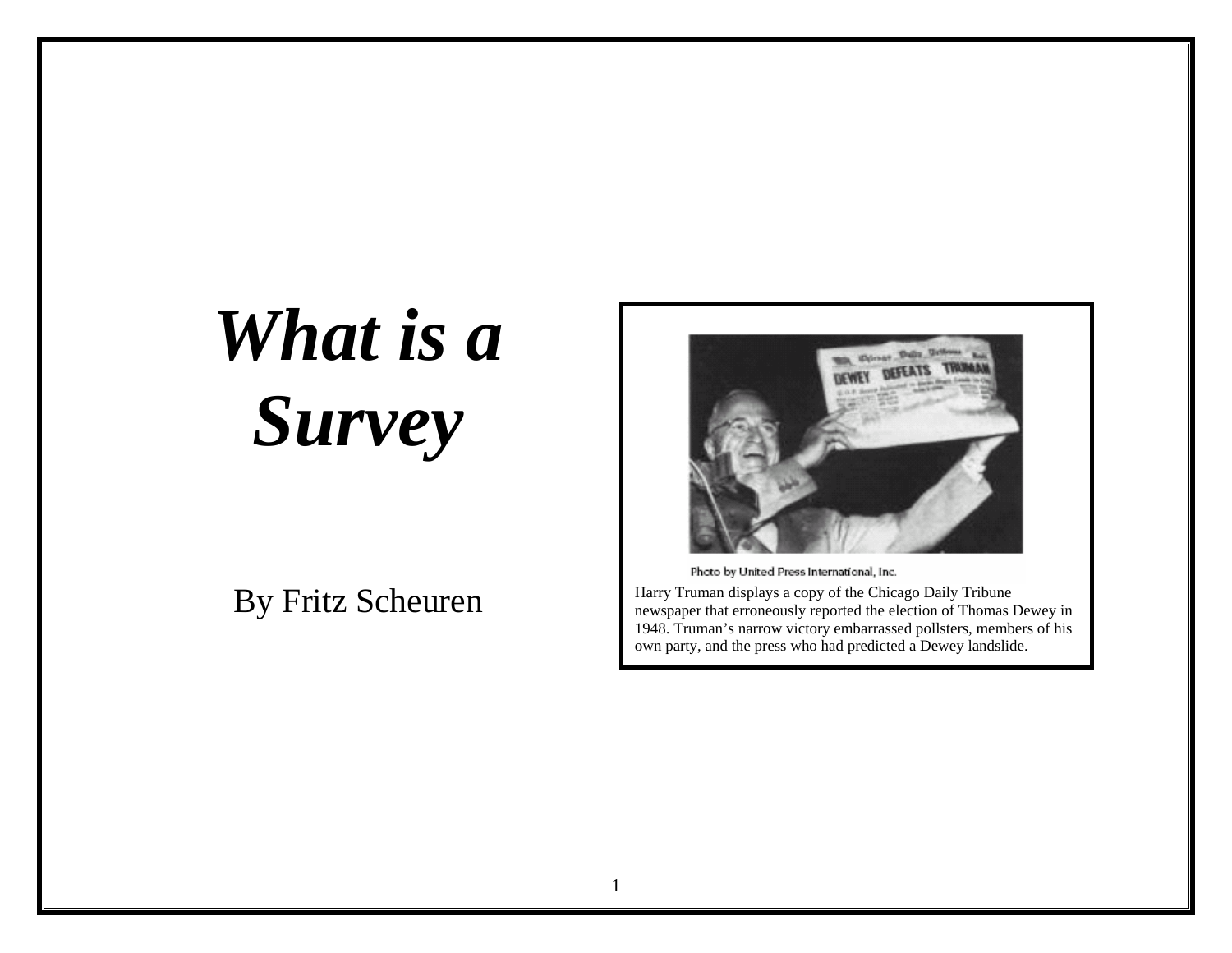### **Table of Contents**

| <b>National Survey of Nonprofit Organizations Chart 8</b> |
|-----------------------------------------------------------|
| <b>Chapter 1</b>                                          |
| <b>Chapter 2</b>                                          |
| <b>Chapter 3</b>                                          |
| <b>Chapter 4</b>                                          |

| <b>Chapter 5</b>  |  |
|-------------------|--|
| <b>Chapter 6</b>  |  |
| <b>Chapter 7</b>  |  |
| <b>Chapter 8</b>  |  |
| <b>Chapter 9</b>  |  |
| <b>Chapter</b> 10 |  |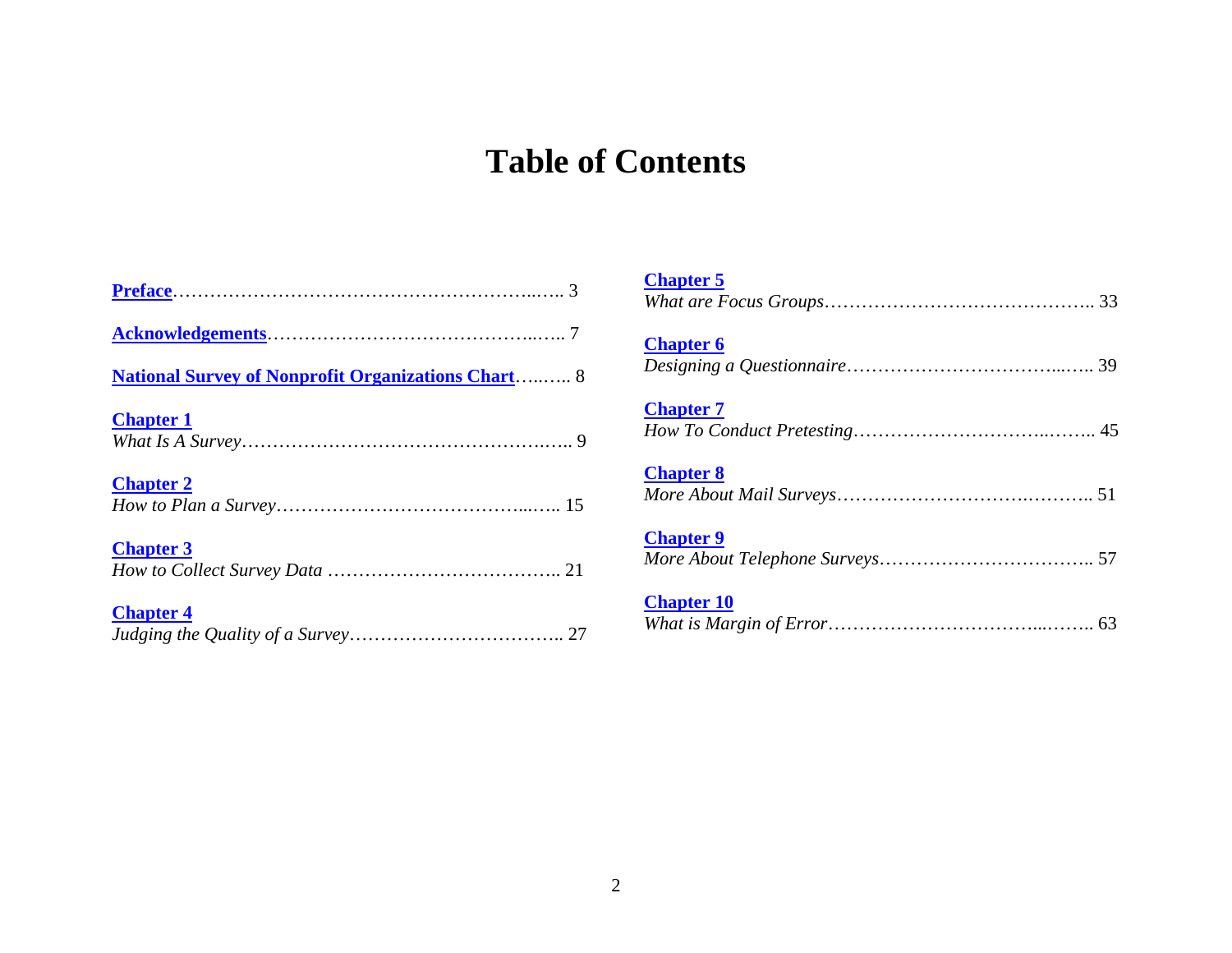### **Preface**

This *What is a Survey* booklet is written primarily for nonspecialists and is free of charge. Its overall goal is to improve survey literacy among individuals who participate in NORC surveys or use NORC survey results.

The material is taken from an American Statistical Association (ASA) series of the same name, which I edited, that was designed to promote a better understanding of what is involved in carrying out sample surveys—especially those aspects that have to be taken into account in evaluating the results of surveys.

#### **What Is Covered**

Survey practice covers an enormous range of interlocking technological, mathematical and scientific subjects. Only a few highlights can be given here. Those shown were selected because of their importance and frequency of use. Ten chapters are provided, each on a different aspect:

• The first chapter, *What is a Survey*, begins with a general introduction, reminding the reader of ways, both familiar and novel, where surveys play a key role in obtaining information for decision making. The breadth of survey methods and who conducts them are also covered.

- • Chapter 2, *How to Plan a Survey*, outline the major survey planning steps and highlights issues such as planning the questionnaire, planning how to achieve good survey representativeness, survey scheduling, and budgeting considerations.
- In *Chapter 3, <i>How to Collect Survey Data*, the actual steps in collecting survey data are discussed. Examples are drawn primarily from household samples; the emphasis is on operational issues and recent changes arising through survey automation.
- • *Judging the Quality of a Survey*, Chapter 4, profiles many of the problems that may occur in a survey, as well as some of the popular remedies to these problems. By knowing what can go wrong in surveys, and what can be done about it, one can more effectively judge the quality of a survey and its findings.
- • In Chapter 5, *What Are Focus Groups*, we look at an important part of survey planning—the focus group. Broad coverage is given to how and when focus groups are used, what their results mean, and their advantages and disadvantages.
- In Chapter 6, *Designing a Questionnaire*, we provide an elementary treatment of "questionnaire making" Of all the topics covered in this series, questionnaire design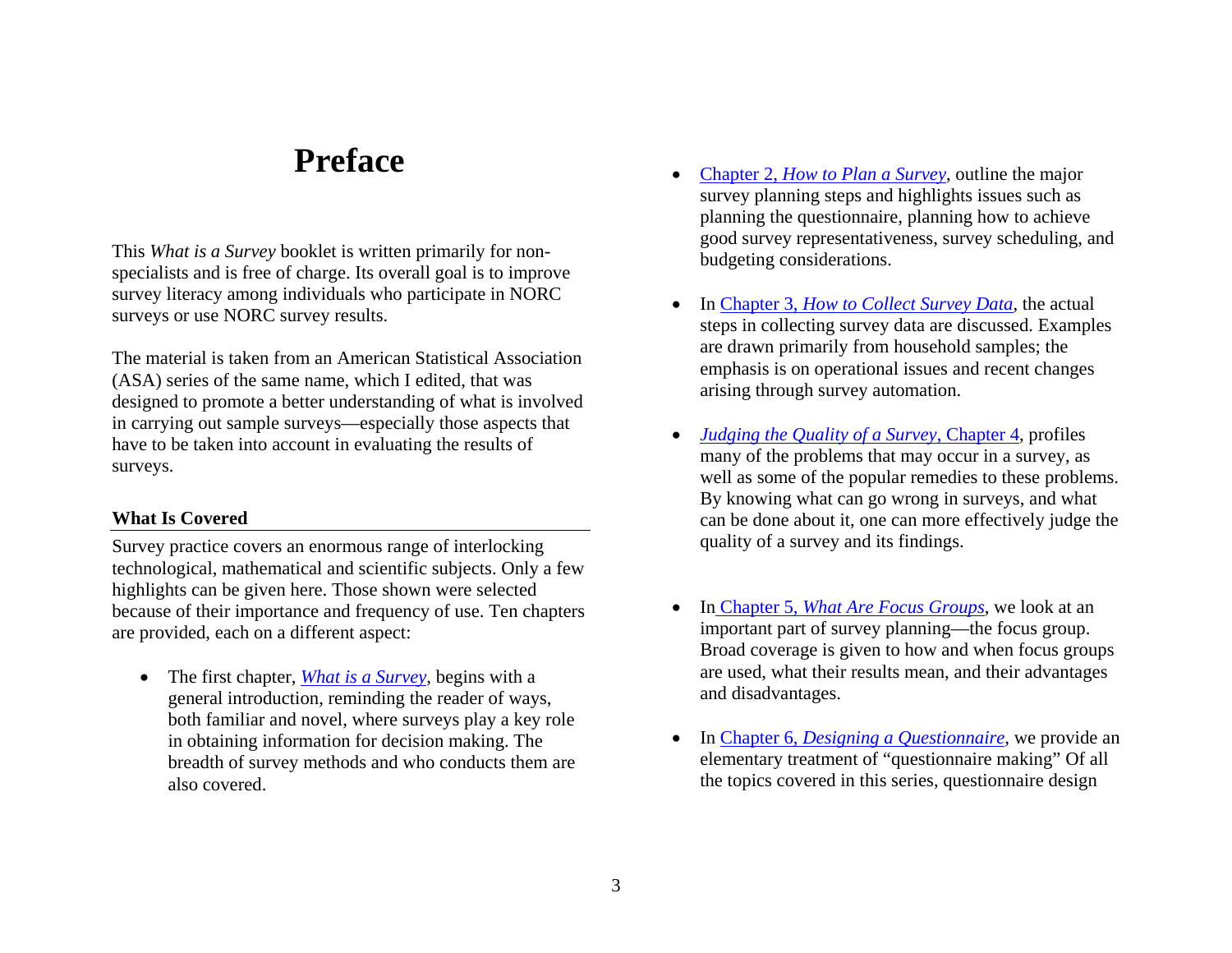m ay be a mong those currently undergoing the greatest change. W hat was an art soon will h ave science as a full partner.

- $\bullet$ *How to Conduct Pretesting*, is the seventh Chapter and looks at how to check out or pretest a questionnaire among the most important planning steps in any survey. Care at this point will not guarantee s uccess, but a lack of care will almost always lead to extra costs and a lost opportunity to collect the required infor mation.
- • Chapter 8, *More About Mail Surveys*, gives a broad introduction to the m ajor aspects of m ail surveys—how best to conduct them, their advantages and disadvantages, costs, and quality.
- $\bullet$ • Next comes Chapter 9, *More About Telephone Surveys*, which provides a brief history of telephone surveys, emphasizes the innovations m ade over time, and discusses the prospects, som e of whi ch are bleak, facing the future of telephone surveying.
- The final chapter, *What Is a Margin of Error*, attem pts to define the often-used journalistic phrase "Margin of Error." Among the topics covered is how the number of observations in the sample, the type of sa mpling, and population size affect the m argin of error.

When published by ASA, during the period 1995 to 1999, each of the above chapters was issued as separate pamphlets under my overall editorial direction. Before the issuance of the

pamphlet series, there had been a 1980 ASA booklet, also entitled *What is a Survey, that* was written by Robert Ferber, Paul Sheatsley, Anthony Turner, and Joseph W aksberg. This 1980 booklet formed the starting point of m uch of what has been done since. The idea of co mbining all the pamphlets, now chapters, to parallel the 1980 booklet was always one of the goals of the revision. And I am glad to have accomplished this here.

#### **What Is Just Touched**

There are many other chapters that could have been included and that in s o me settings might be equal or even more important that those chosen. Som e e xamples of t hese include a chapter on nonresponse, on privacy and confidentiality, or even on ethical practices generally. The list goes on and on. W hat about handling missing d ata, editing data detected to be in error, the special challen ges of business surveys, or even just ways to tabulate and rep ort survey results?

Whole libraries have been written on sampling and on the statistical analyses of complex surveys, yet our treatment of these more mathe matical aspects is very brief and only in passing for the m ost part. I hesitate to offer suggestions here on where to find additional material on sampling.

There are so m any good sam pling books. One of the problems in m aking a recommendation is the level of m athematical background of the reader. I am torn between suggesting classics like the mathematically advanced *Sampling Techniques* book of William Cochran (1977) or fresh new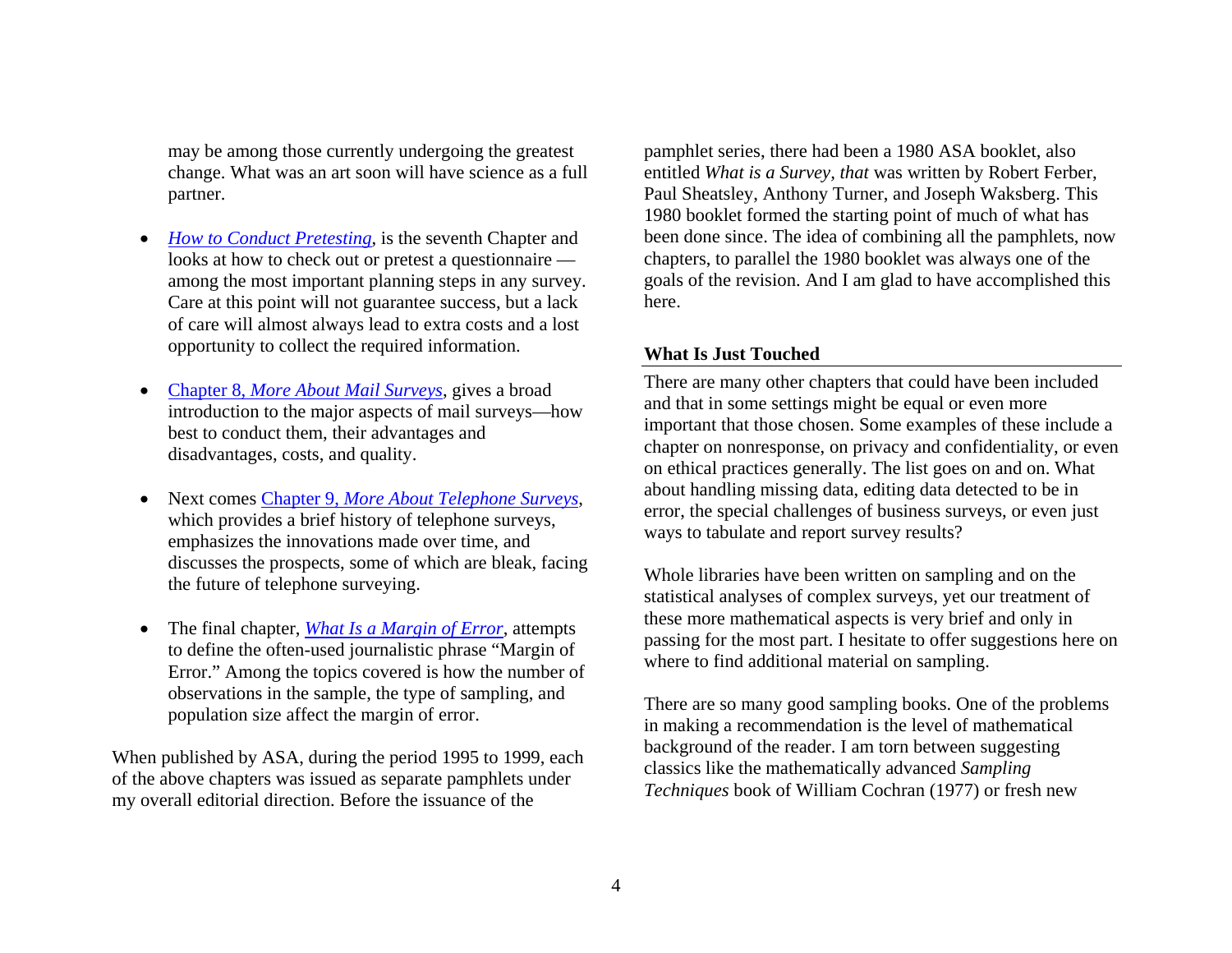volumes like *Sampling: Design and Analysis* by Sharon Lohr (1998). At the other end are more generally accessible books like *How to Conduct Your Own Survey* by Patricia Salant and Don Dillman (1994) or *Practical Sampling* by Gary Henry (1990). These four, excellent in themselves, might form starting points for an individualized search, to wherever your curiosity leads you.

There is no escaping the fact, though, that survey taking is part of the general body of statistics. For those who want a basic grounding in sampling and statistical data analysis, the Rice University Virtual Lab in Statistics website, www.ruf.rice.edu/~lane/rvls.html, offers a delightful experience that relies on computer literacy to help increase statistical literacy. Even so, a first course in statistics is recommended. There are many good candidates here – even books that can be mastered through diligent self-study. One book to have at your side might be that by Jessica Utts (1999), entitled *Seeing Through Statistics*.

#### **Some Additional Survey Sources**

There are many good general survey sources at the level of this booklet. Four organizations that might be mentioned for general backgrounds on surveys are –

• AAPOR or the American Association for Public Opinion Research. AAPOR offers a number of publications—perhaps the most relevant of these are *Best Practices for Survey* and *Public Opinion Research Survey Practices AAPOR Condemns*

- • The National Council on Public Polls publishes another useful pamphlet, *Twenty Questions a Journalist Should Ask About Poll Results*.
- • The Research Industry Coalition, Inc., publishes a brochure, *Integrity and Good Practice in Marketing and Opinion Research*.
- • The Council of American Survey Research Organizations publishes a pamphlet, *Surveys and You*.

#### **How to Keep Up**

The material in this booklet was thoroughly updated circa 1997. Not unexpectedly, since then there have been many new elements added to survey practice that were only just hinted at about 7 years ago. Internet data collection would be an obvious example, where practice has moved a long, long way towards maturity since then.

The temptation was strong in preparing this booklet to go through and make another serious attempt to add new material and focus on now emerging elements. I did not do this. After all whatever was done would become dated quite soon in any case and another way to keep up made more sense.

What I did instead was to provide a section at the end of each chapter, entitled "How can I get more information." It is here that I provide specific suggestions on how to deepen the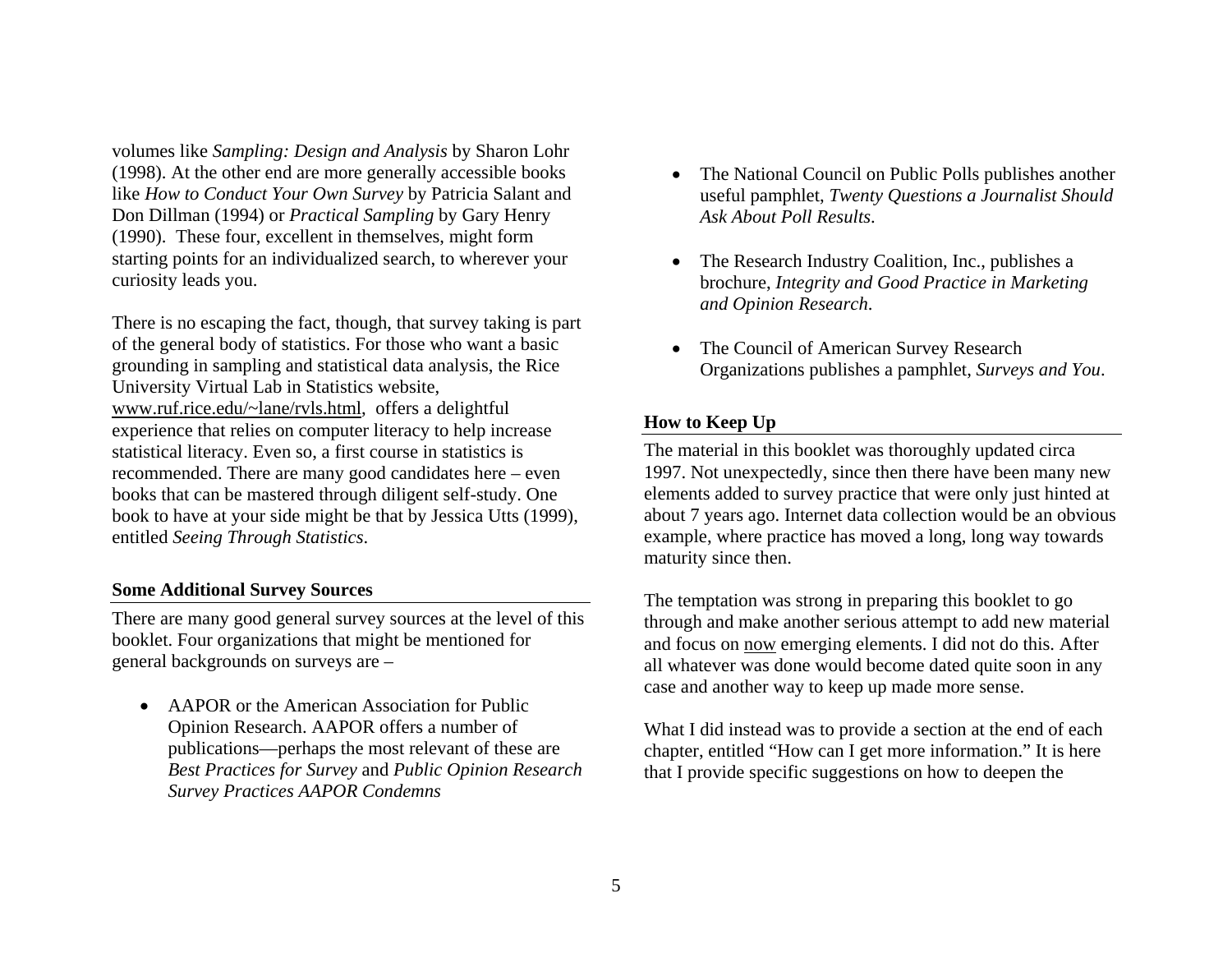discussion given so that readers themselves can do their own updates.

Three journals are worth remembering in this connection. Rather than repeatedly referring to them in each chapter they are given below, just once. These are, in ascending order of mathematical complexity, the *Public Opinion Quarterly*, *Journal of Official Statistics* and *Survey Methodology*  Bespeaking the truly international nature of survey going today, the first journal is produced in the United States, the second in Sweden and the third in Canada.

#### **A Last Word**

In this booklet many of the key elements of survey taking are brought together in one place. This allows us to look directly at surveys as systems of interlocking activities, some sequential, some parallel. That flavor is captured by the flow chart, shown below, that was published in the original 1980 *What Is A Survey* booklet.

Good Surveying,

Fritz Scheuren, 2004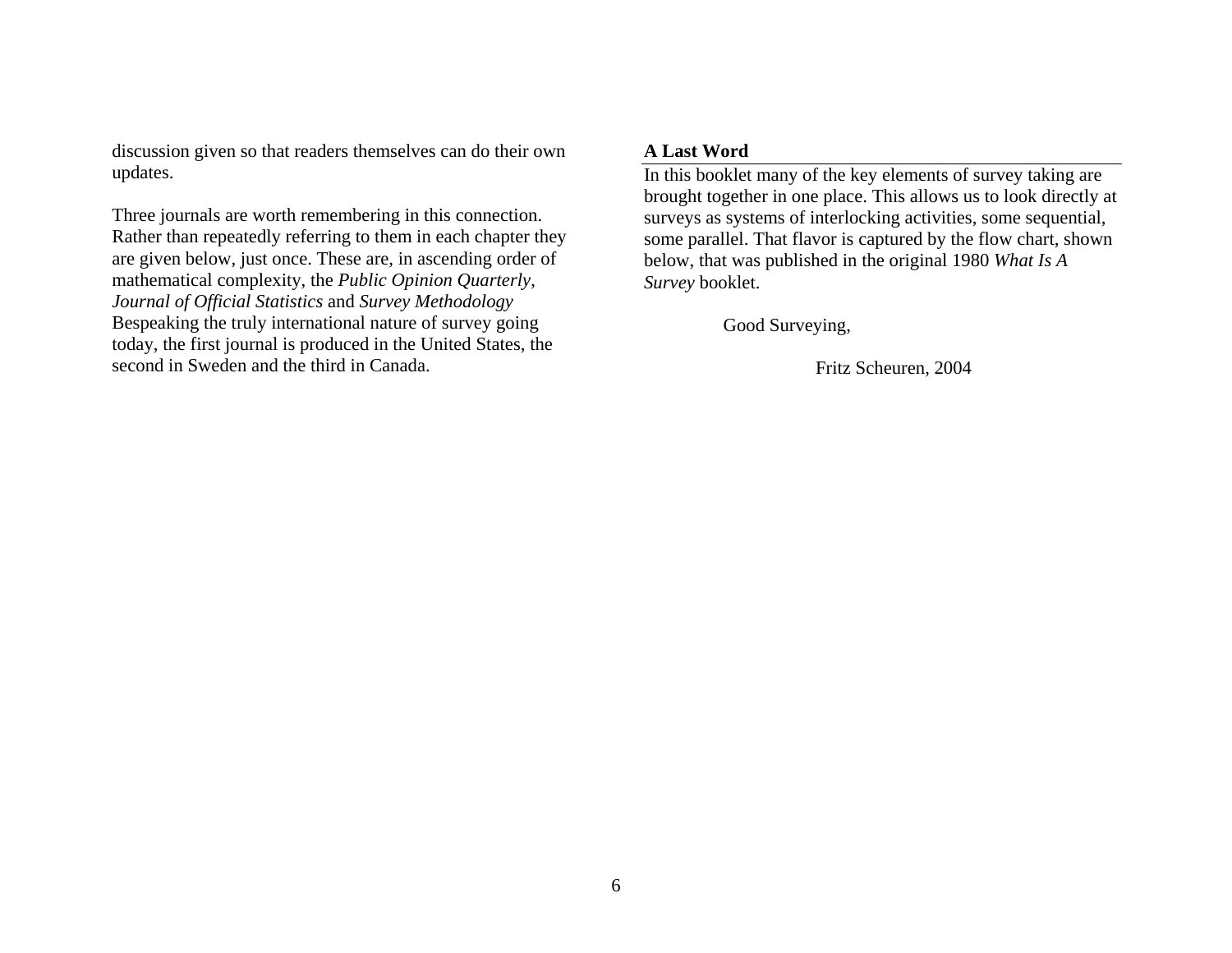### **Acknowledgement and Dedication**

This is the second edition of *What Is a Survey.* The American Statistical Association published the first edition about 25 years ago. It is now and has always been available free of charge.

Like the first edition there are many people responsible for what is included here. Obviously the place of honor goes to those who wrote the first edition –

#### **Robert Ferber, Paul Sheatsley, Anthony Turner, and Joseph Waksberg**.

Of these **Joseph Waksberg** needs special mention, as it was his idea to undertake a project to update the first edition and this second edition is, therefore, dedicated to him.

In preparing this edition many colleagues at the Census Bureau, the Bureau of Labor Statistics, and the Postal Service played important roles as authors, sponsors, critics, referees, and contributors. Included here are Cynthia Clark, Terry

Demaio, Cathy Dippo, Sid Schwartz, Linda Stinson and Clyde Tucker. To them I owe many thanks, particularly for their encouragement.

Others who deserve great thanks as authors or referees include Thomas Belin, Donald Dillman, William Kalsbeek, Jim Lepkowski, and Lynne Stokes. And, finally, I would be remiss if I did not honor the students in my statistical sampling classes at the George Washington University for their many contributions, notably Justin Fisher.

The technical editors of this volume deserve recognition for their many improvements in readability, notably Jane Swartzloff, Claire Jennings, and Marilyn Ford. Mention also must be made of Ernie Tani for his work on the references and Charlene Weiss for her supervision of the Arabic edition.

Because the survey field is fast paced and ever changing, this edition will need updating soon*.* So in closing let me acknowledge those who undertake that next update and wish them every success.

> Fritz Scheuren June 2004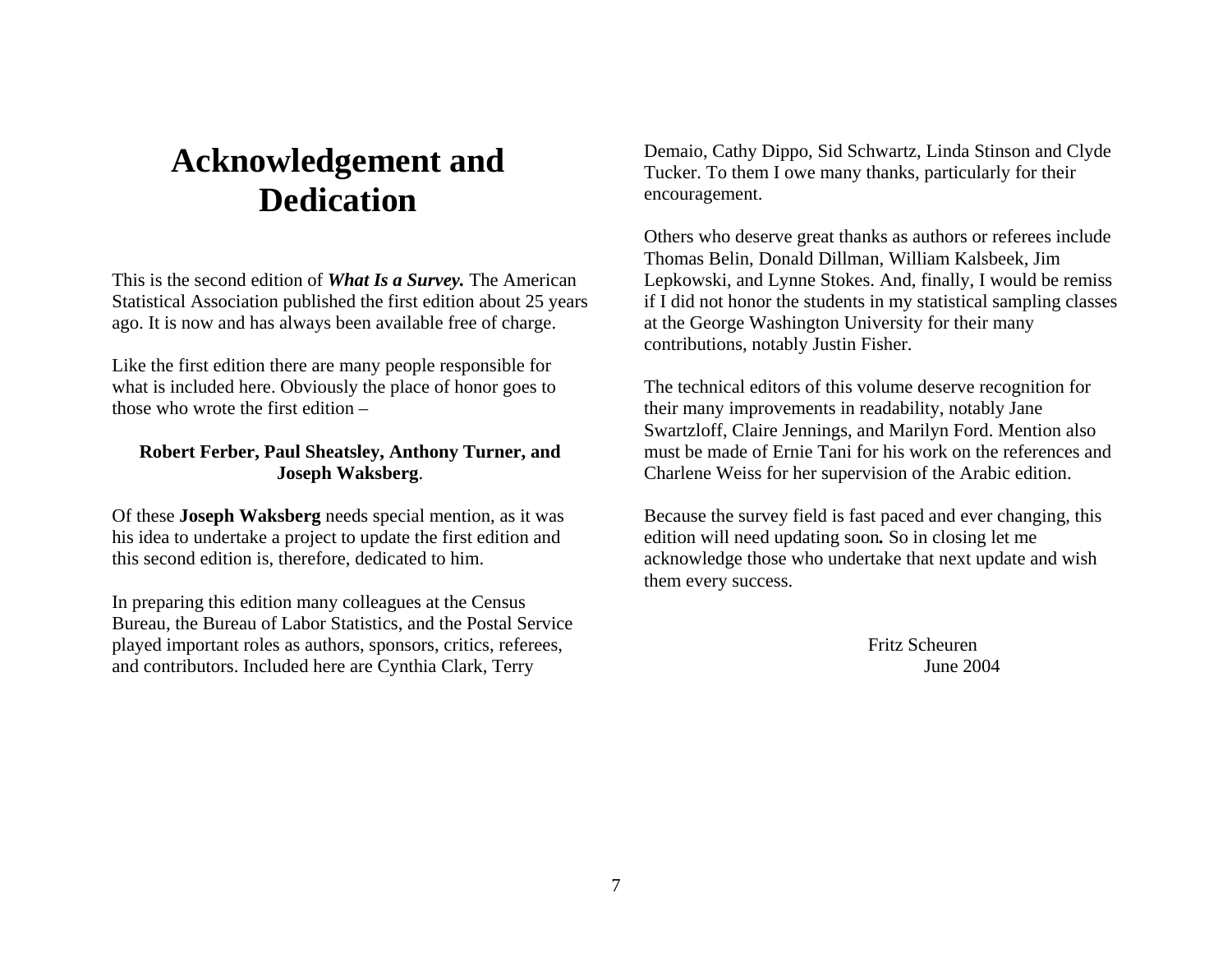## National Survey of Nonprofit Organizations

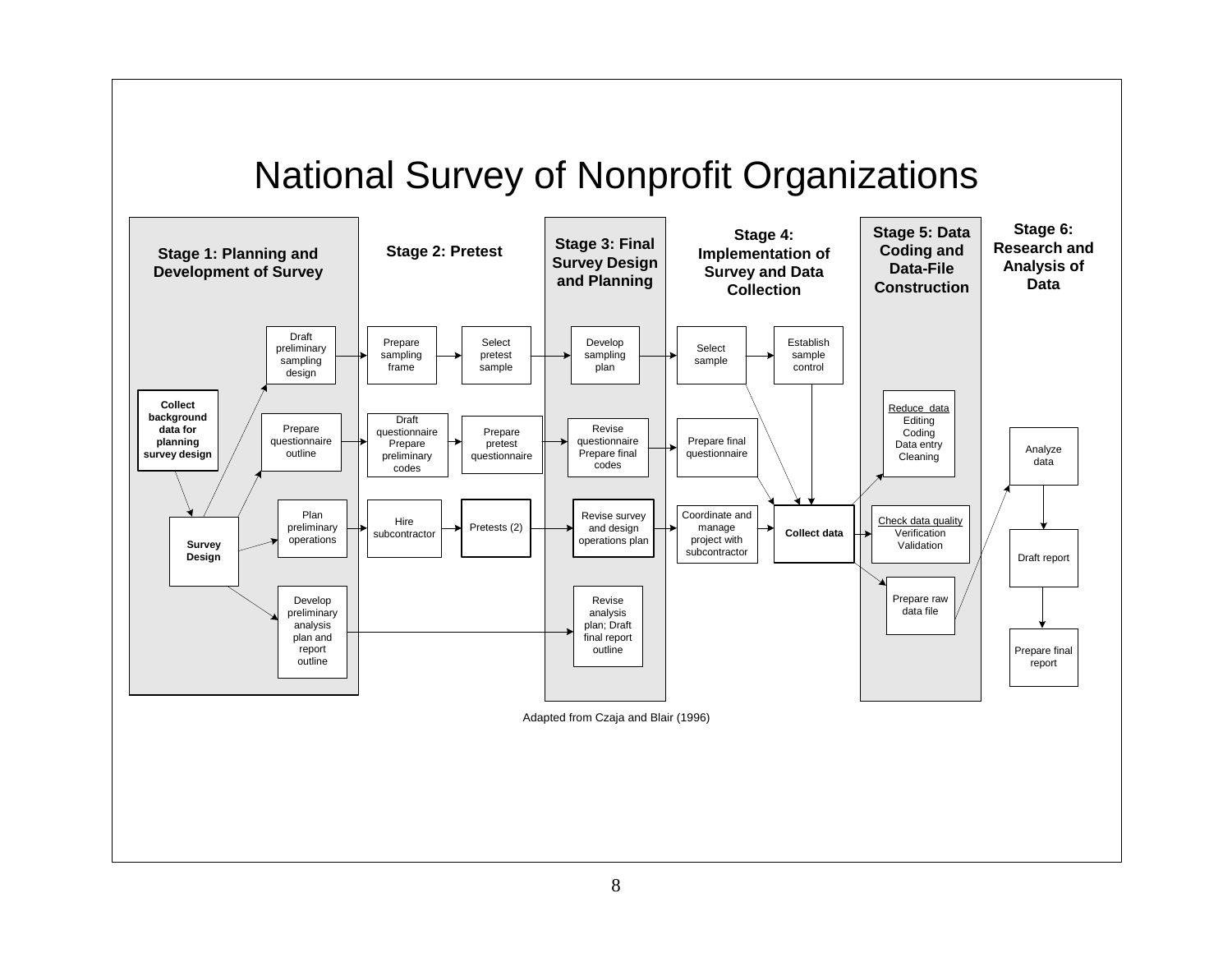### **Chapter 1 What Is a Survey**

If thas been said the United States is no longer an "industrial" society" but an "inform ation society." That is, our m ajor It has been said the United States is no longer an "insociety" but an "information society." That is, our problems and tasks no longer mainly center on the production of the goods and services necessary for survival and comfort.

Our "society," thus, requires a prompt and accurate flow of information on preferences, needs, and behavior. It is in response to this critical need for information on the part of the governm ent, business, and social institutions that so much reliance is placed on surveys.

#### **Then, What Is a Survey**

Today the word "survey" is used m ost often to describe a method of gathering information from a sam ple of individuals.

*"…the word "survey" is used most often to describe a m ethod of gathering information from a sample of individuals."* 

This "sample" is usually just a fraction of the population being studied.

For example, a sam ple of voters is questioned in advance of an election to d etermine how the public perceives the candidates and the issues ... a m anufacturer does a survey of the potential market before introducing a new product ... a governm ent entity commissions a sur vey to gath er the factu al information it needs to evaluate existing legislation or to draft proposed new legislation.

> Not only do surveys have a wide variety of purposes, they also can be conducted in m any ways—including over the telephone, by mail, or in person. Nonetheless, all surveys do have certain characteristics in common.

Unlike a census, where all m e mbers of the population are studied, surveys gather information from only a portion of a population of interest—the size of the sam ple depending on the purpose of the study.

In a bona fide survey, the sam ple is not selected haphazardly or only from persons who volunteer to participate. It is scientifically chosen so that each person in the population will have a measurable chance of selection. This way, the results can be reliably projected from the sample to the larger population.

Information is collected by m eans of standardized procedures so that every individual is asked the sam e questions in m ore or less the sam e way. The survey's intent is not to d escrib e the

<sup>1</sup> The chapter originally was pu blished b y the American Statistical Association (ASA) as the first of ten pamphlets. The material included in this Chapter has been up dated by Fritz Scheuren fro m the original 1980 *What Is a Survey* publication prepared for the ASA, by Robert Ferber, Paul Sheatsley, A nthony Turner, and Joseph Waksberg. As with the other material in this booklet, the contents have been subjected to a professional peer-review process and examined for accuracy and readability b y members of the survey comm u nity.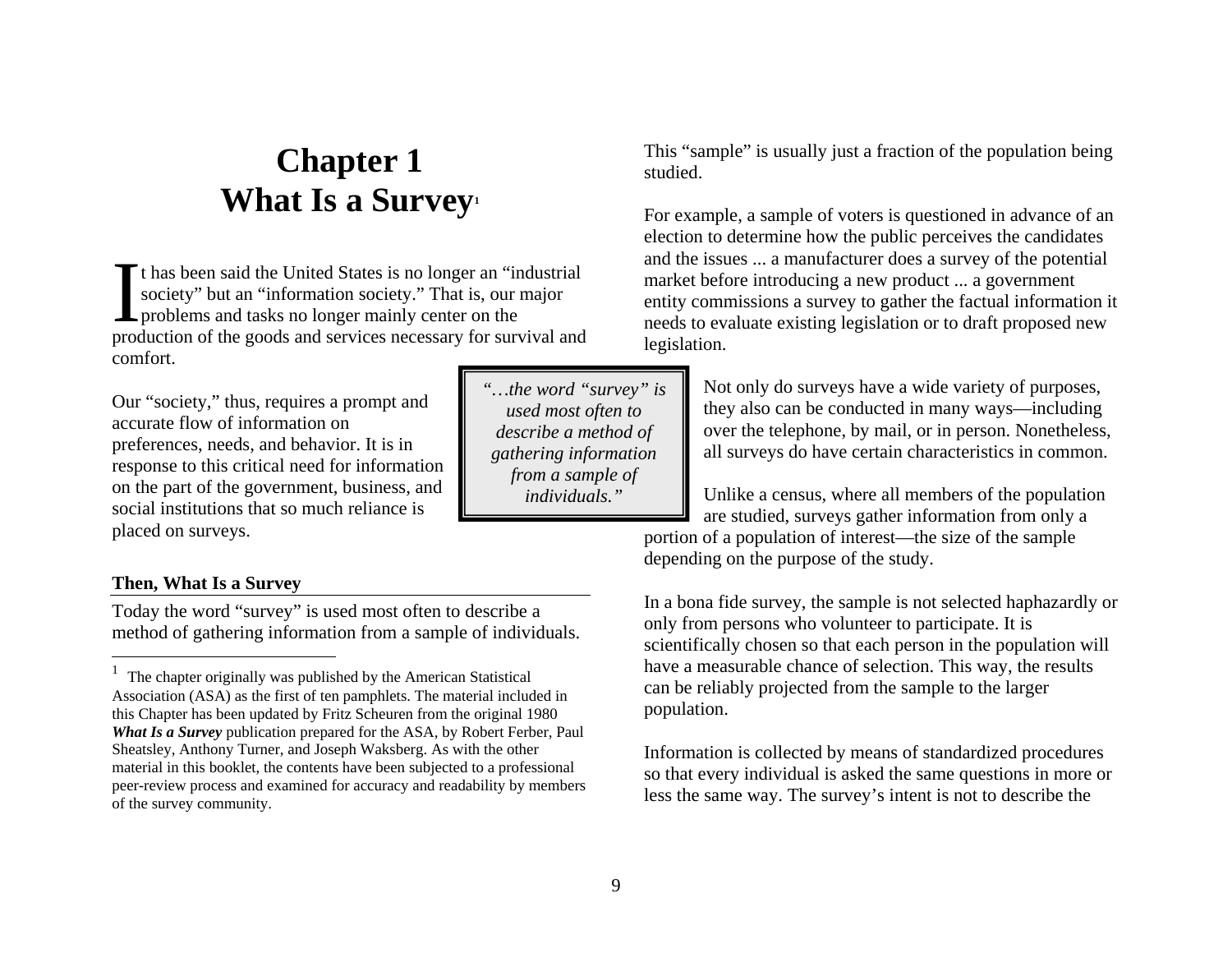particular individuals who, by chance, are part of the sam ple but to obtain a composite profile of the population.

The industry standard for all reputable survey organizations is that individual respondents should never be identified in reporting survey findings. All of the survey's res ults should b e presented in com pletely anonymous summaries, such as statistical tables and charts.

#### **How Large Must The Sample Siz e Be**

The sam ple size required for a survey partly depends on the statistical quality needed for survey findings; this, in turn, relates to how the results will be used.

Even so, there is no simple rule for sam ple size that can be used for all surveys. Much depends on the professional and financial resources available. Analysts, though, often find that a moderate sam ple size is sufficient statistically and operationally. For example, the well-known national polls frequently use sam ples of about 1,000 persons to get reasonable infor mation about national attitudes and opinions.

When it is realized that a properly selected sam ple of only 1,000 individuals can reflect various characteristics of the total population, it is easy to appreciate the value of using surveys to make informed decisions in a complex society such as ours. Surveys provide a speedy and economical means of determining facts about our economy and about peo ple's knowledge, attitud es, beliefs, expectations, and behaviors.

#### **Who Conducts Surveys**

We all know about the public opinion surveys or "polls" that are reported by the press and broadcast m edia. For example, the Gallup P oll and the Harris Survey issue reports periodically describing national public opinion on a wide range of current issues. State polls and m etropolitan area polls, often supported by a local newspaper or TV station, are reported regularly in m any localities. The m ajor broadcasting networks and national news magazines also conduct polls and report their findings.

The great m ajority of surveys, though, are not public opinion polls. Most are directed to a specific administrative, commercial, or scientific purpose. The wide variety of issues with which surveys deal is illustrated by the following listing of actual uses

*Most surveys are not public opinion polls, but are directed to a specific administrative, commercial, or scientific purpose.* 

- Major TV networks rely on surveys to tell them how m any and what types of people are watching their programs
- Statistics Canada conducts continuing panel surveys of children (and their families) to study educational and other needs
- Auto manufacturers use surveys to find out how satisfied peo ple are with their cars
- The U.S. Bureau of the Census conducts a survey each month to obtain information on employm ent and unemployment in the nation
- The U.S. Agency for Health Care Policy and Research sponsors a periodic survey to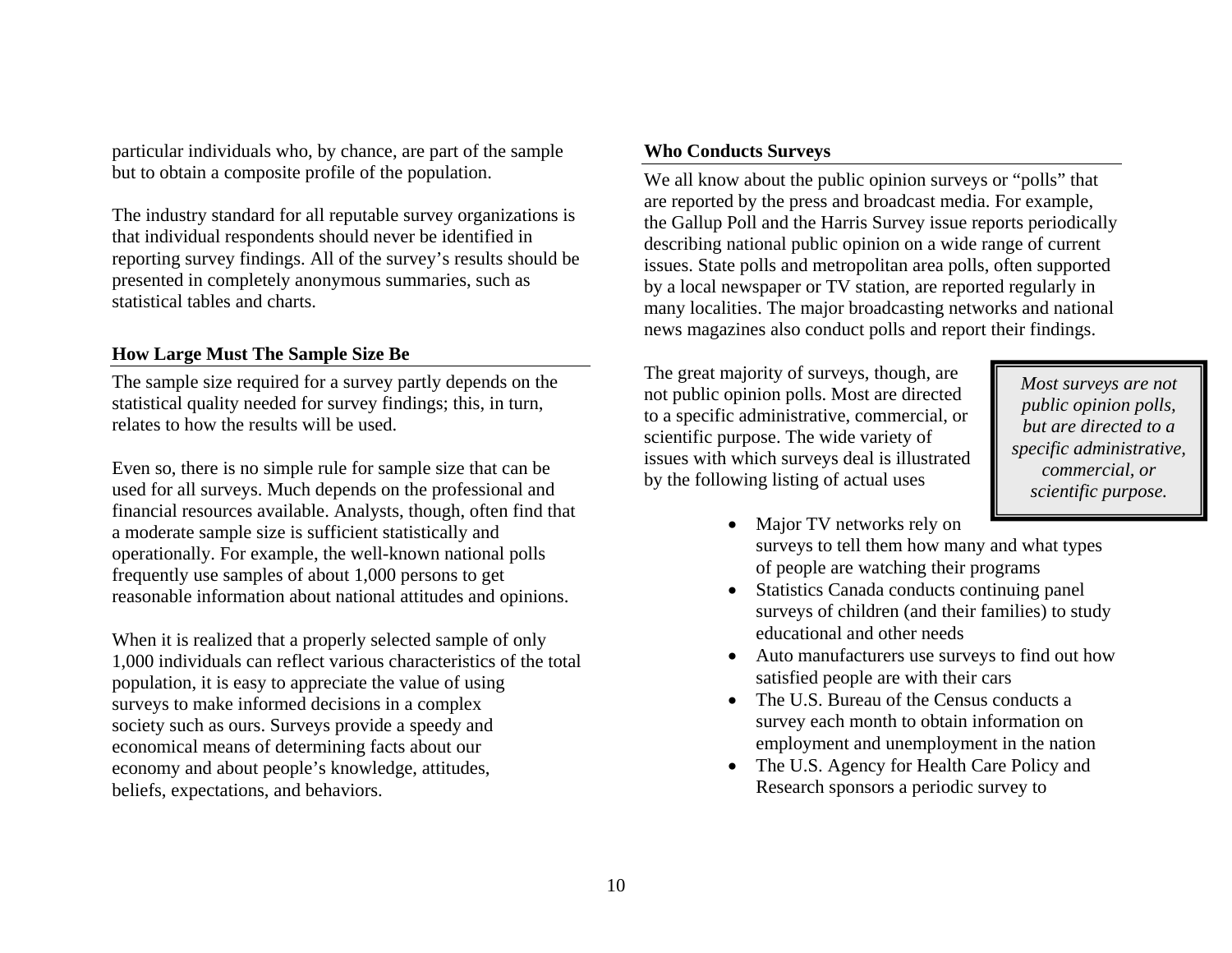determine how much money people are spending for different types of medical care

- Local transportation authorities conduct surveys to acquire information on commuting and travel habits
- • Magazine and trade journals use surveys to find out what their subscribers are reading
- • Surveys are conducted to ascertain who uses our national parks and other recreation facilities.

Surveys provide an important source of basic scientific knowledge. Economists, psychologists, health professionals, political scientists, and sociologists conduct surveys to study such matters as income and expenditure patterns

among households, the roots of ethnic or racial prejudice, the implications of health problems on people's lives, comparative voting behavior, and the effects on family life of women working outside the home.

#### **What Are Some Common Survey Methods**

Surveys can be classified in many ways. One dimension is by size and type of sample. Surveys also can be used to study either human or non-human populations (e.g., animate or inanimate objects -- animals, soils, housing, etc.). While many of the principles are the same for all surveys, the focus here will be on methods for surveying individuals. Many surveys study all persons living in a defined area, but others might focus on special population groups—children,

physicians, community leaders, the unemployed, or users of a

particular product or service. Surveys may also be conducted with national, state, or local samples.

Surveys can be classified by their method of data collection. Mail, telephone interview, and in-person interview surveys are the most common. Extracting data from samples of medical and other records is also frequently done. In newer methods of data collection, information is entered directly into computers either by a trained interviewer or,

> increasingly, by the respondent. One well-known example is the measurement of TV audiences carried out by devices attached to a sample of TV sets that automatically record the channels being watched.

Mail surveys can be relatively low in cost. As with any other survey, problems exist in their use when

insufficient attention is given to getting high levels of cooperation. Mail surveys can be most effective when directed at particular groups, such as subscribers to a specialized magazine or members of a professional association.

- • Telephone interviews are an efficient method of collecting some types of data and are being increasingly used. They lend themselves particularly well to situations where timeliness is a factor and the length of the survey is limited.
- • In-person interviews in a respondent's home or office are much more expensive than mail or telephone surveys. They may be necessary, however, especially when complex information is to be collected.

*Surveys provide an important source of basic scientific knowledge.*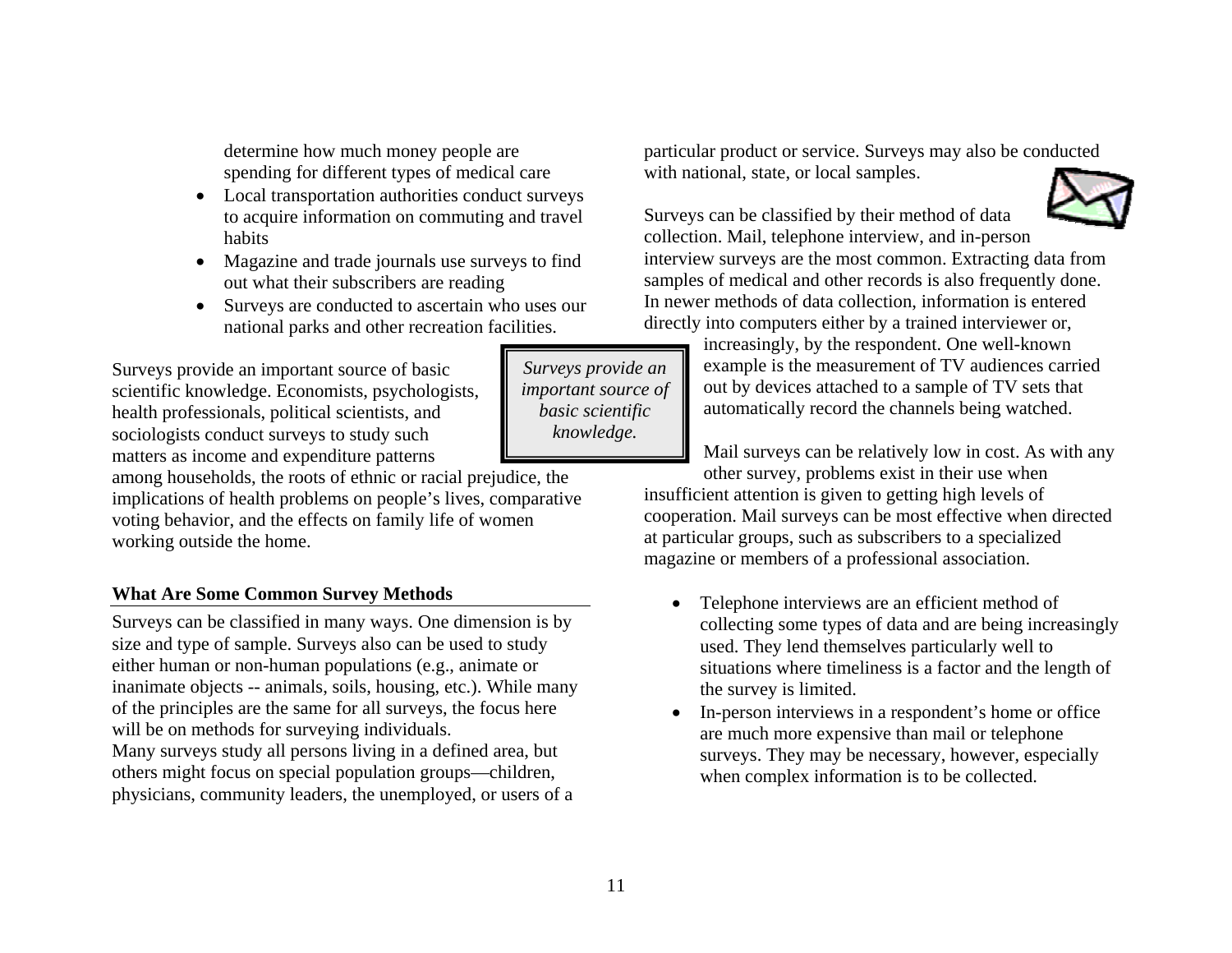$\bullet$ • Some surveys combine various methods. For instance, a survey worker m ay use the telephone to "screen" or locate eligible respondents (e.g., to locate older individuals eligible for Medicare) and then m ake appointm ents for an in-person interview.

#### **What Survey Questions Do You Ask**

You can further classify surveys by their content. Som e surveys focus on opinions and attitud es (such as a pre-election survey of voters), while others are concerned with factual characteristics or behaviors (such as people's health, housing, consumer spending, or transportation habits).

Many surveys combine questions of both types. Respondents m ay be asked if they have heard or read about an issue ... what they know about it ... their opinion ... how strongly they feel and why... their interest in the issue ... past experience with it ... and certain factual information that will help the survey analyst classify their responses (such as age, gender, m arital status, occupation, and place of residence).

Questions may be open-ended ("W hy do you feel that way?") or closed ("Do you approve or disapprove?"). Survey takers may ask respondents to rate a political candidate or a product on some type of scale, or they m ay ask for a ranking of various alternatives.

The m anner in which a question is asked can greatly affect the results of a s urvey. For example, a recent NBC/Wall Street Journal poll asked two very similar questions with very

different res ults: (1) Do you favor cutting programs such as social security, Medicare, Medicaid, and farm subsidies to reduce the budget deficit? The results: 23% favor; 66% oppose; 11% no opinion. (2) Do you favor cutting govern ment entitlem ents to reduce the budget deficit? The results: 61% favor; 25% oppose; 14% no opinion.

The questionnaire m ay be very brief -- a few questions, taking five minutes or less -- or it can be quite long -- requiring an hour or m ore of the respondent's time. Since it is inefficient to identify and approach a large national

*The manner in which a question is asked can greatly affect the results of a survey.* 

sam ple for only a few ite ms of information, there are "omnibus" surveys

that combine the inter ests of several clients into a single interview. In these surveys, respondents will b e asked a dozen questions on one subject, a half dozen m ore on another subject, and so on.

Because changes in attitudes or behavior cannot be reliably ascertained from a single interview, s o m e surveys employ a "panel design," in which the sam e respondents are interviewed on two or more occasions. Such surveys are often used during an election campaign or to chart a family's health or purchasing pattern over a period of tim e.

#### **Who Works on Surveys**

The survey worker best known to the public is the interview er who calls on the telephone, appears at the door, or stops people at a shopping m all.

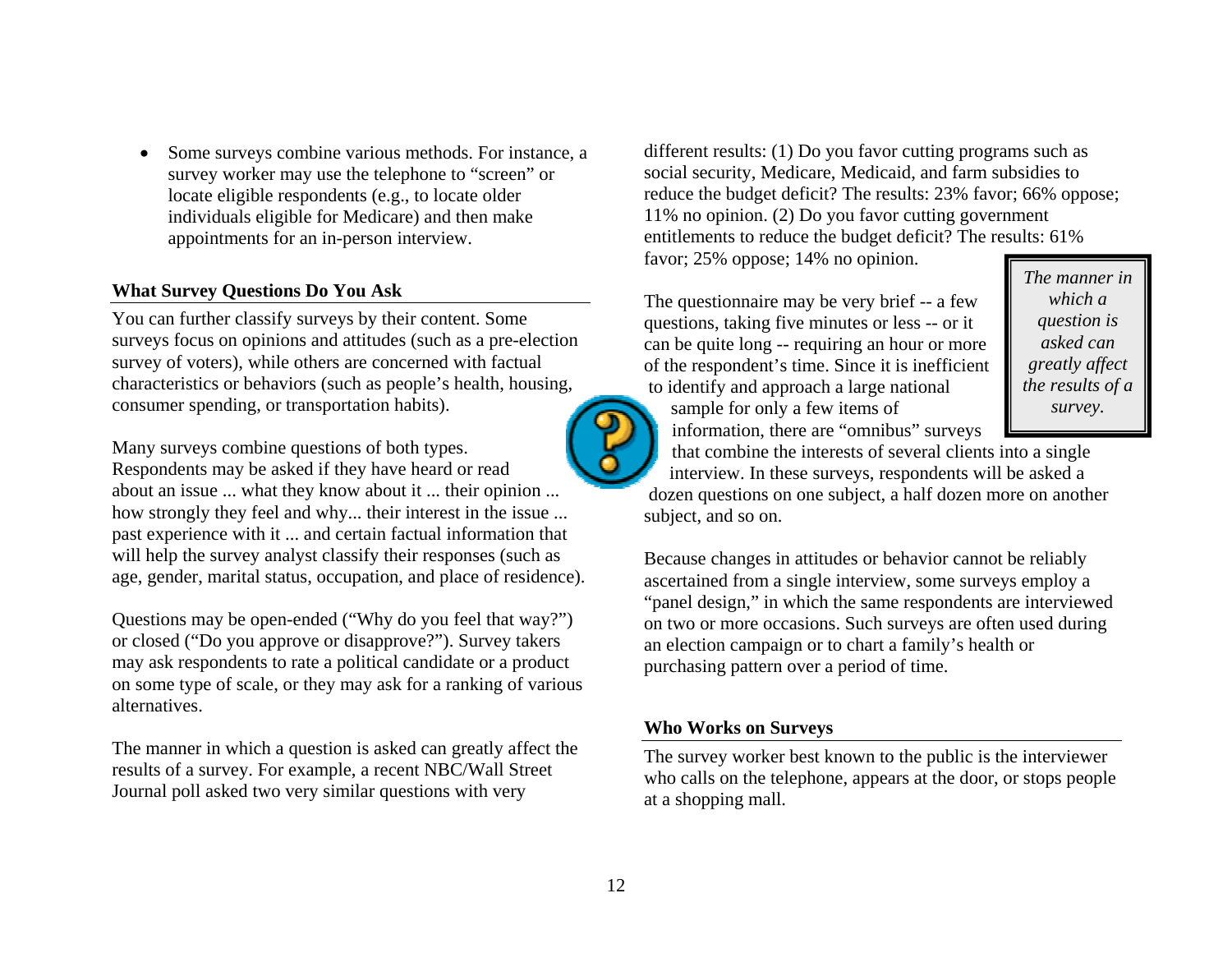Traditionally, survey interviewing, although occasionally requiring long days in the field, was mainly part-time work and, thus, well suited for individuals not wanting full-time employment or just wishing to supplement their regular income.

Changes in the labor market and in the level of survey automation have begun to alter this pattern—with more and more survey takers seeking to work full time. Experience is not usually required for an interviewing job, although basic computer skills have become increasingly important for applicants.

Most research organizations provide their own training for the interview task. The main requirements for interviewing are an ability to approach strangers (in person or on the phone), to persuade them to participate in the survey, and to collect the data needed in exact accordance with instructions.

Less visible, but equally important are the in-house research staffs, who among other things—plan the survey, choose the sample, develop the questionnaire, supervise the interviews, process the data collected, analyze the data, and report the survey's findings.

In most survey research organizations, the senior staff will have taken courses in survey methods at the graduate level and will hold advanced degrees in sociology, statistics, marketing, or psychology, or they will have the equivalent in experience.

Middle-level supervisors and research associates frequently have similar academic backgrounds to the senior staff or they have advanced out of the ranks of clerks, interviewers, or coders on the basis of their competence and experience.



#### **What About Confidentiality and Integrity**

The confidentiality of the data supplied by respondents is of prime concern to all reputable survey organizations. At the

U.S. Bureau of the Census, for example, the data collected are protected by law (Title 13 of the U.S. Code). In Canada, the Statistics Act guarantees the confidentiality of data collected by Statistics Canada, and other countries have similar safeguards.

*The confidentiality of the data supplied by respondents is of prime concern to all reputable survey organizations.* 

Several professional organizations dealing with

survey methods have codes of ethics (including the American Statistical Association) that prescribe rules for keeping survey responses confidential. The recommended policy for survey organizations to safeguard such confidentiality includes

- Using only number codes to link the respondent to a questionnaire and storing the name-to-code linkage information separately from the questionnaires
- Refusing to give the names and addresses of survey respondents to anyone outside the survey organization, including clients
- • Destroying questionnaires and identifying information about respondents after the responses have been entered into the computer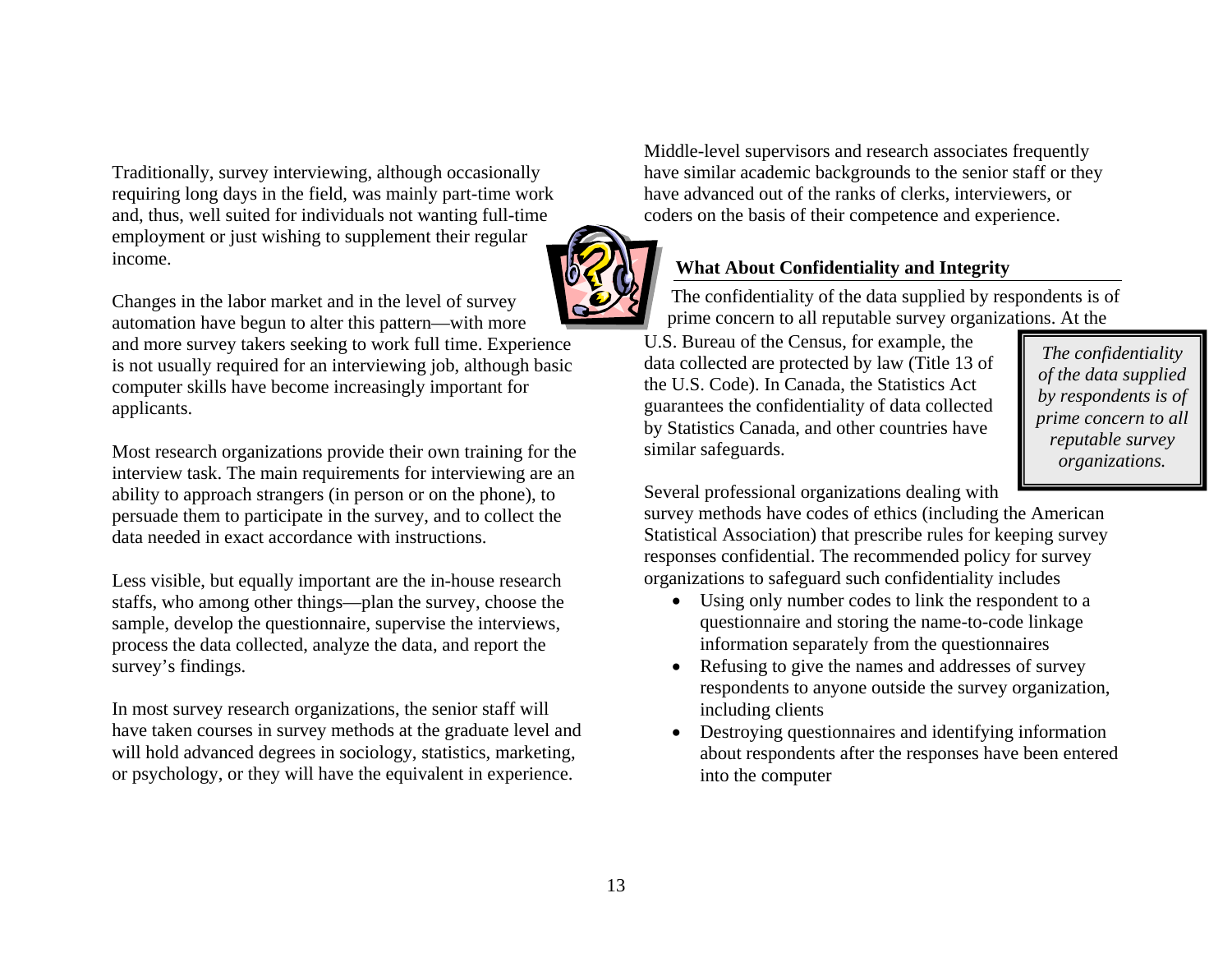- Omitting the names and addresses of survey respondents from computer files used for analysis
- Presenting statistical tabulations by broad enough categories so that individual respondents cannot be singled out.

#### **What Are Other Potential Concerns**

The quality of a survey is largely determined by its purpose and the way it is conducted.

Most call-in TV inquiries (e.g., 900 "polls") or magazine write-in "polls," for example, are highly suspect. These and other "self-selected opinion polls (SLOPS)" may be misleading since participants have not been scientifically selected. Typically, in SLOPS, persons with strong opinions (often negative) are more likely to respond.

Surveys should be carried out solely to develop statistical information about a subject. They should not be designed to produce predetermined results or as a ruse for marketing and similar activities. Anyone asked to respond to a public opinion poll or concerned about the results should first decide whether the questions are fair.

Another important violation of integrity occurs when what appears to be a survey is actually a vehicle for stimulating donations to a cause or for creating a mailing list to do direct marketing.

#### **Where Can I Get More Information**

In the preface to this booklet provided many general suggestions are made that might be pursued for more information. There seems to be no need to repeat these here. One point of information that might be of interest is that the clever acronym, SLOPS was coined by Norman Bradburn who used to head up NORC.

14

*The quality of a survey is largely determined by its purpose and the way it is conducted… Surveys should be carried out solely to develop statistical information about a subject.*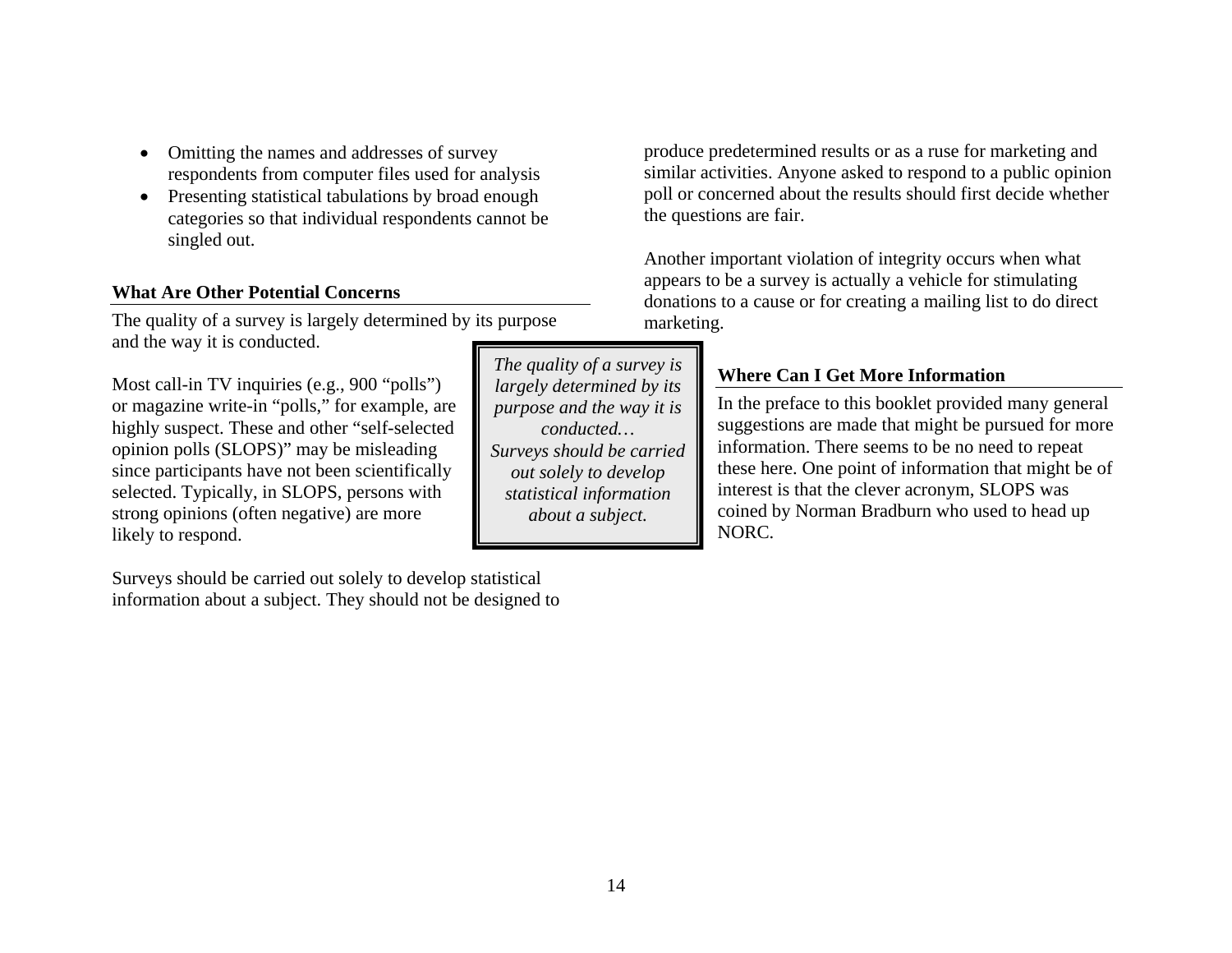### **Chapter 2**  How to Plan a Survey<sup>2</sup>

 survey usually originates when an individual or institution is confronted with an information need and the existing data are insufficient.  $A_{\text{ins}}^{\text{su}}$ 

At this point, it is important to consider if the required information can even be collected by a survey. Maybe it cannot? Is an experiment needed instead? Perhaps only an

*The first step in planning is to lay out the objectives of the investigation.*

indirect way of measuring is possible.

If a survey is decided upon, the first step is to lay out the objectives of the investigation. This is generally the function of the sponsor of the inquiry.

A sponsor may be...a government agency trying to assess the impact on the primary recipients and their families of a social welfare program...a university researcher examining the

relationship between actual voting behavior and expressed political beliefs...a computer maker gauging the level of customer satisfaction among existing and potential purchasers.

The objectives of a survey should be as specific, clear-cut, and unambiguous as possible. Trade-offs typically exist and sometimes this only becomes apparent as the planning process proceeds. Therefore, it is important to make the sponsor a full participant in every planning step.

#### **How to Plan a Survey Questionnaire**

First, the mode of data collection must be decided upon *(e.g., mail, telephone, or in person).* Once this has been determined a questionnaire can then be developed and pretested.

*A survey's objectives should be as specific, clearcut, and unambiguous as possible.*

Planning the questionnaire is one of the most *critical stages* in the survey development process. Social and behavioral scientists have given a great deal of thought to the design issues involved.

Questionnaire construction has elements that often appear to be just plain commonsense, but, when they are implemented, may involve some subtlety. It is common sense to require that the concepts be clearly defined and questions unambiguously phrased; otherwise, the resulting data are apt to be seriously misleading.

 $2^2$  The chapter originally was published by the American Statistical Association (ASA) as the second of ten pamphlets. The material included in this Chapter has been updated by Fritz Scheuren from the original 1980 *What Is a Survey* publication prepared for the ASA, by Robert Ferber, Paul Sheatsley, Anthony Turner, and Joseph Waksberg. As with the other material in this booklet, the contents have been subjected to a professional peer-review process and examined for accuracy and readability by members of the survey community.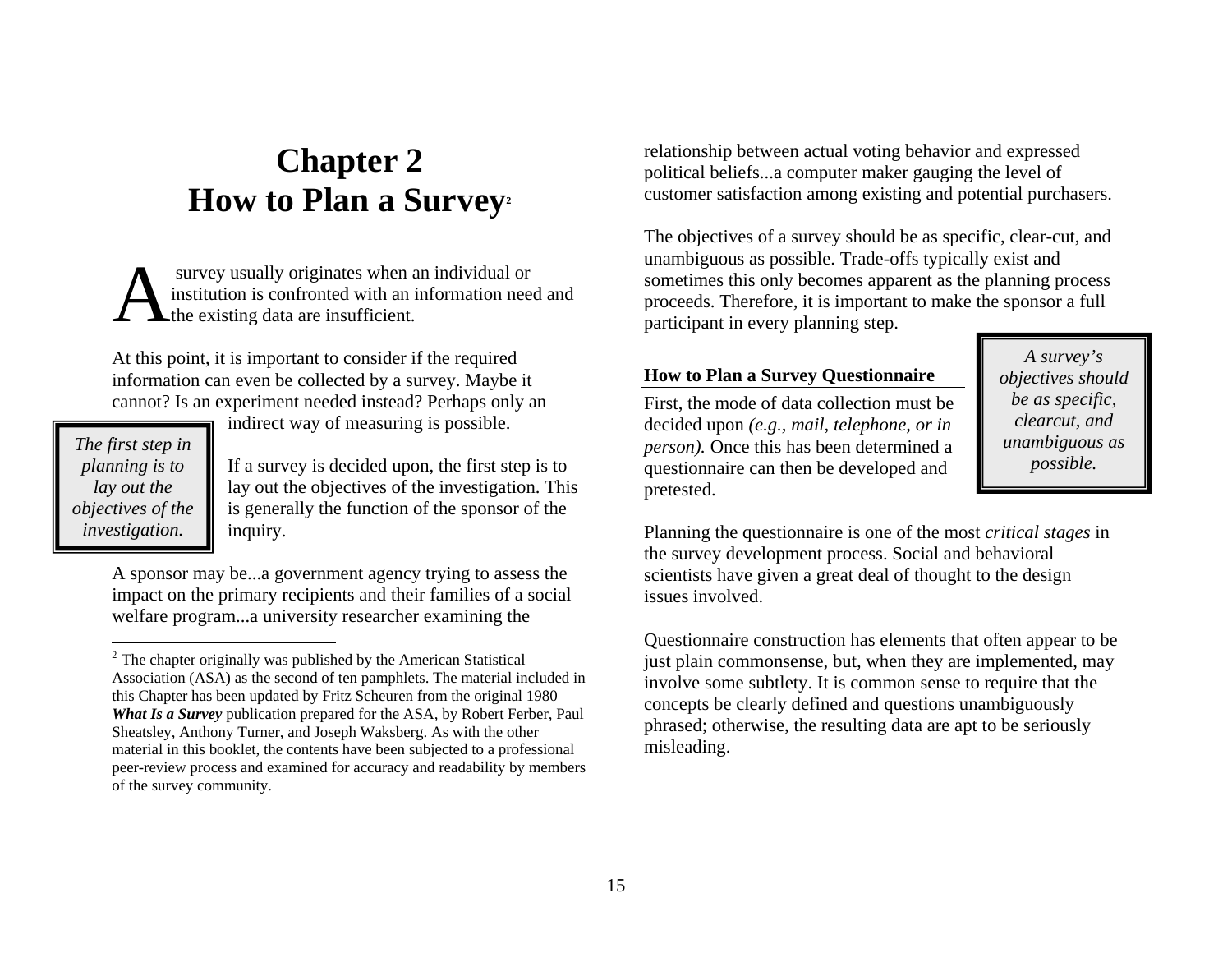Consider how we might apply this strategy in a survey to estimate the incidence of robbery victimization. One might start out by simply asking, "Were you robbed during the last

*Planning the questionnaire is one of the most* critical *stages in the survey development process.* 

six months?" Although apparently straightforward and clear-cut, the question does present an ambiguous stimulus. Many respondents are unaware of the legal distinction between *robbery* (involving personal confrontation of the victim by the offender) and *burglary* (involving breaking and entering but no confrontation).

Therefore, in the National Crime Survey conducted by the U.S. Bureau of the Census, the questions on robbery victimization do not mention "robbery." Instead, there are several questions used; when taken together, they seek to capture the desired responses by using more universally understood phrases.

*See the following example from the National Crime Victim Survey Questionnaire.*

I'm going to read some examples that will give you an idea of the kinds of crimes this study covers.

As I go through them, tell me if any of these happened to you in the last 6 months, that is since  $\frac{1}{2}$   $\frac{1}{2}$   $\frac{1}{2}$   $\frac{1}{2}$   $\frac{1}{2}$   $\frac{1}{2}$   $\frac{1}{2}$   $\frac{1}{2}$   $\frac{1}{2}$   $\frac{1}{2}$   $\frac{1}{2}$   $\frac{1}{2}$   $\frac{1}{2}$   $\frac{1}{2}$   $\frac{1}{2}$   $\frac{1}{2}$   $\frac{1}{2}$   $\frac{1}{2}$   $\frac{1}{2}$ 

Was something belonging to YOU stolen, such as—

- a) Things that you carry, like luggage, a wallet, purse, briefcase, book—
- b) Clothing, jewelry, or calculator—
- c) Bicycle or sports equipment—
- d) Things in your home—like a TV, stereo, or tools—
- e) Things from a vehicle, such as a package, groceries, camera, cassette tapes—

#### **OR**

f) Did anyone ATTEMPT to steal anything belonging to you?

Briefly describe incident(s)

Designing a suitable questionnaire entails more than welldefined concepts and distinct phraseology. Attention must also be given to its length. Long questionnaires are apt to induce respondent fatigue and errors arising from inattention, refusals, and incomplete answers. They may also contribute to higher non-response rates in subsequent surveys involving the same respondents.

There are other factors to take into account when planning a questionnaire. These include such diverse considerations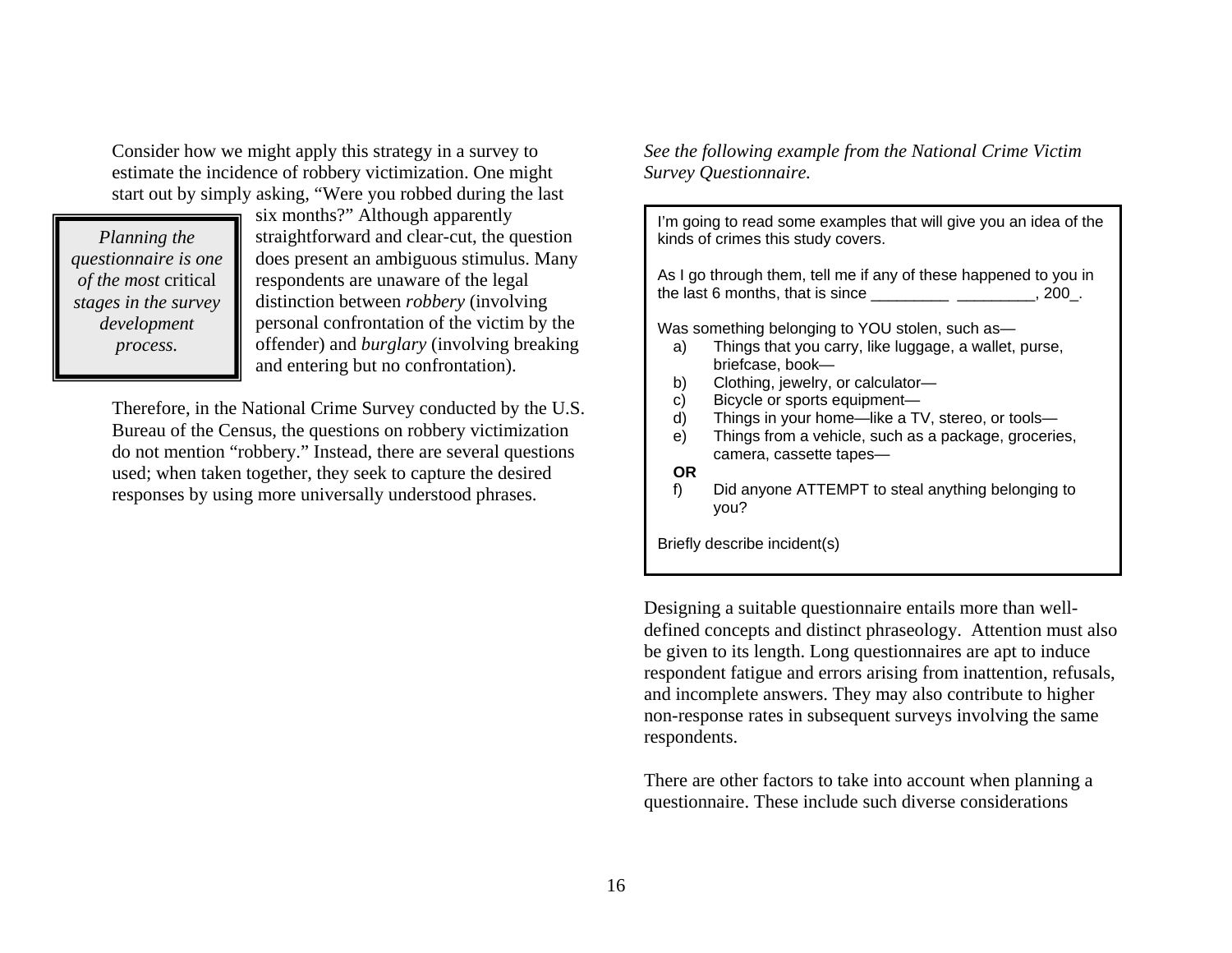as...the order in which the questions are asked...their appearance... even such things as the questionnaire's physical size and format.

#### **How to Get Good Coverage**

A critical element in any survey is to *locate* (or "cover") all the members of the population being studied so that they have a chance to be sampled. To achieve this, a list—termed a *"sampling frame"*—is usually constructed.

In a *mail survey,* a frame could be all of the postal

addresses in Tampa, Florida....for an *in-person business survey,*  a frame might be the names and addresses of all the retail establishments licensed in Westchester County, New York...in <sup>a</sup>*telephone survey* at The George Washington University in Washington, DC, the frame might simply be a list of student names and telephone numbers.

A sampling frame can also consist of geographic areas with well-defined natural or artificial boundaries, when no suitable population list exists (as might be true in some parts of rural America). In this instance, a sample of geographic areas (referred to as *"area segments"*) is selected and interviewers canvass the sample area segments and list the appropriate units— households, retail stores or whatever—so that these units have a chance of being included in the final sample.

The quality of the sampling frame—whether it is up-to-date and complete— is probably the dominant feature for ensuring adequate coverage of the desired population to be surveyed.

*The quality of the sampling frame is probably the dominant feature for ensuring adequate coverage of the desired population to be surveyed.* 

Selecting a sample of households for a telephone interview is easier than that for an in-person interview. The telephone survey is generally less expensive and simpler to carry out. Its one main drawback is that only about 95 percent of all households have telephones. Therefore, some people will be missed. Persons without telephones generally have much lower incomes

than those in households with telephones—so telephone surveys do not adequately re p resent the low-income population. Sampling from a frame of all possible telephone numbers, including unlisted ones, is called *random digit dialing (RDD)*. This may seem relatively easy today but "weeding out" non-residential telephone numbers can be difficult. Nonetheless, several ingenious methods have been developed to enable RDD samples to be picked in an efficient way.

#### **How to Choose a Random Sample**

Virtually all surveys taken seriously by social scientists and policymakers use some form of random sampling.

Even the U.S. Decennial Census employs sampling techniques for gathering the bulk of the data items. Complete (100 percent) enumeration is used for just the basic population counts—only a subset receives the so-called *"long form."*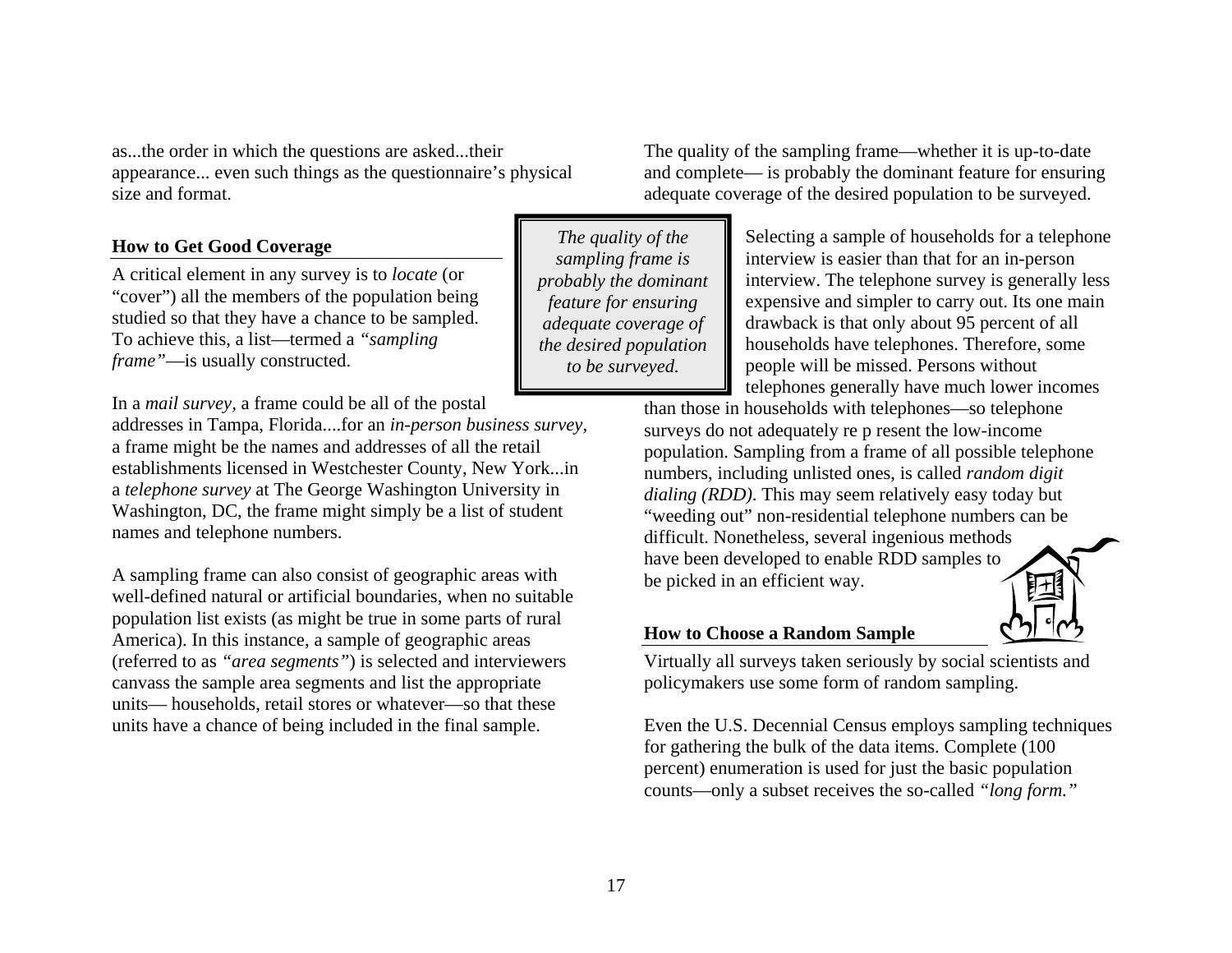Methods of random sampling are well grounded in statistical theory and in the theory of probability. Reliable and efficient estimates of needed statistics can be made by sur veying a

*taken seriously by social scientists and policymakers use some form of random sampling.*

Virtually all surveys carefully constructed sample of a cost of the survey.<br>Virtually all surveys population This is provided of population. This is provided, of course, that a large proportion of the sample m embers give the requested information.

> The particular type of sample used depends upon the objectives and scope

of the survey. Factors include the nature of potentially available frames, the overall survey budget, the m ethod of data collection, the subject matter, and the kind of respondent needed.

Som e types of sa m ples are straightforward, requiring little in the way of experience or training; others are highly com plex and may require m any stages of selection. Consider the range of difficulty between a sample of sixth graders in a particular school on the one hand and a sam ple of the homeless in the same city on the other.

Whether simple or complex, the goal of a properly designed sam ple is that all of the units in the population have a known, positive cha nce of being selected. The sam ple plan also m ust be described in sufficient detail to allow a reasonably accurate calculation of sa m pling errors. These two features m ake it scientifically valid to draw inferences from the sam ple results about the entire population that the sam ple represents.

Ideally, the sam ple size chosen for a survey should be based on how precise the final estim ates must be. In practice, usually a trade-off is m ade betwe en the ideal sam ple and the expected

#### **How to "Plan In" Quality**

An integral part of a well-designed survey is to "plan in" quality all along the way. One m ust devise ways to keep respondent mistakes and biases to a minim um. For example, m emory is important when the respondent is expected to report on past events, such as in a consumer expenditure survey. In

these "retros pective" sur veys it is ess ential that the respondent not be forced to report events that may have happened too long ago to be remembered accurately.

*An integral part of a well-designed survey is to "plan in" quality all along the way.* 

Other eleme nts to pretest during the planning phase include...whether any of the questions are

too sensitive...whether they unduly invade the respondent's privacy...or whether they are too difficult even for a willing respondent to answer. Each of these concerns has an important bearing on the overall statistical validity of the s urvey results.

Deciding on the right respondent in a household sam ple is a key element in "assuring" quality. For surveys where the inquiry is basically factual in nature, any knowledgeable person m ay be asked to supply the needed information. This procedure is used in the *Current Population Survey (CPS),* where any responsible adult in a household is expected to be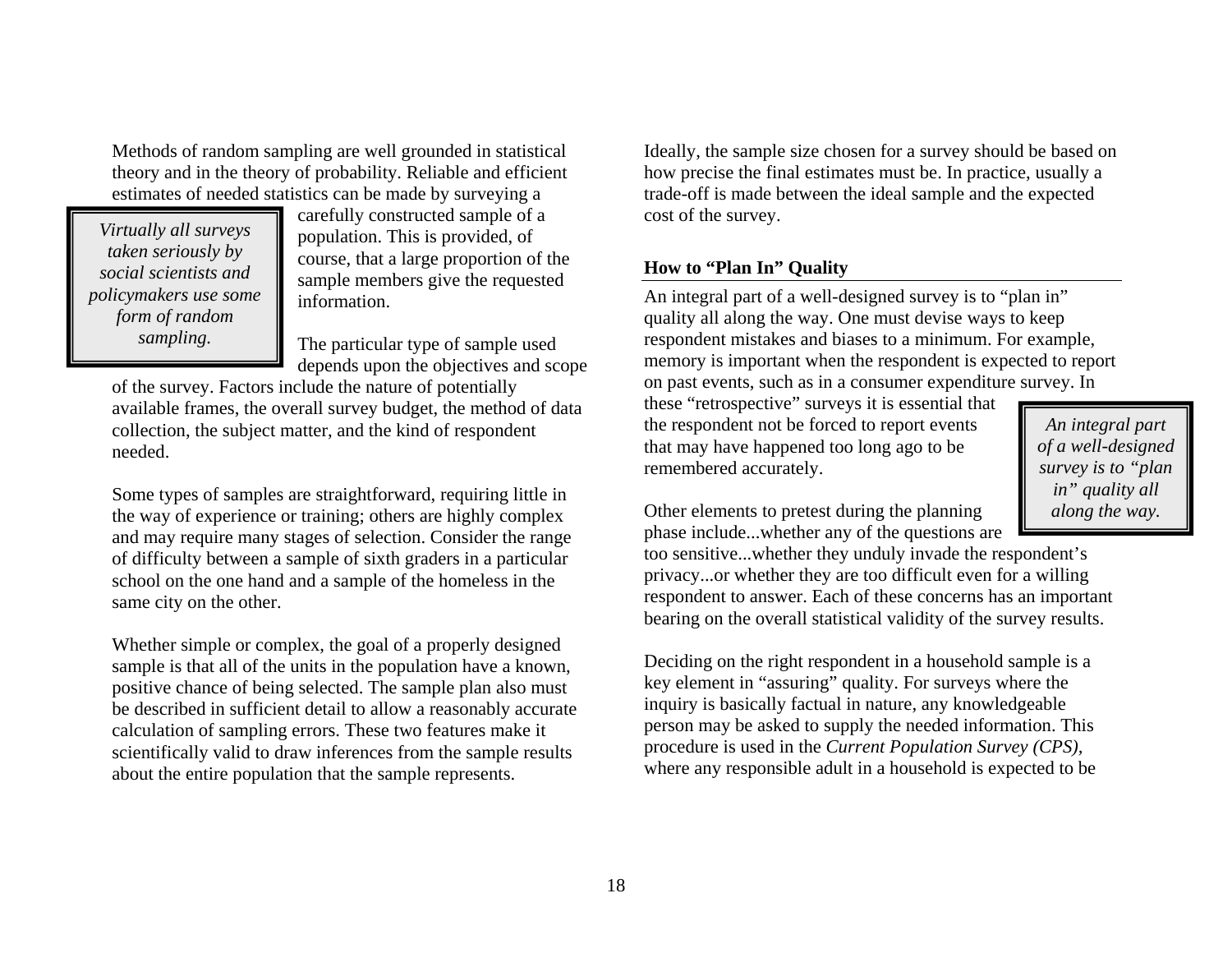able to provide accurate answers to employment or unemployment questions.

In other surveys, a so-called "household" respondent may produce erroneous or even invalid information —*for example,* when the information is known only by a specific individual and no one else.

A different, but related, issue arises in "attitude" surveys. It is generally accepted that a randomly chosen respondent produces a more valid cross-section of opinion than does a nonrandomly selected household respondent. This is because a nonrandomly selected individual, acting as a household respondent, is more likely to be someone who is at home, so the working public and their attitudes would be underrepresented.

*One final point:* for a quality product, checks must be made at every step to ensure that the sample is selected according to specifications; that the interviewers do their work properly; that the information from the questionnaires is coded accurately; that computer data entry is done correctly; and that the computer programs used for data analysis work properly.

#### **How to Schedule**

How much time should be allotted for a survey? This varies with the type of survey and the particular situation. Sometimes a survey can be done in two or three weeks—if it involves a brief questionnaire and if the data are to be collected by

telephone from a list already available. More commonly, a survey of 1,000 individuals or more could take anywhere from a few months to one year— from initial planning to having results ready for analysis.

The steps in a survey are not necessarily sequential; many of them can be overlapped. Some, such as listing and sampling housing units in the areas to be covered, can be carried out while a questionnaire is being put into final form. Although they are not additive, all of these steps are time consuming. Perhaps the most common planning error is to underestimate the time needed by making a *global* estimate, without considering these individual stages.

#### **How to Budget**

A *checklist of budget factors,* such as this partial one, may be useful in estimating total survey costs (whether in time or money). A "traditional" (paper and pencil) in-person interview survey will be used to illustrate the budget steps. Many of these are general; however, increasing use of survey automation is altering costs— reducing some and adding others.

- $\bullet$  Staff time for planning the study and steering it through the various stages, including time spent with the sponsor in refining data needs
- $\bullet$  Sample selection costs, including central office staff labor and computing costs
- For "area segments" samples, substantial field staff (interviewer) labor costs and travel expenses for listing sample units within the segments

*Perhaps the most common planning error is to underestimate the time needed…*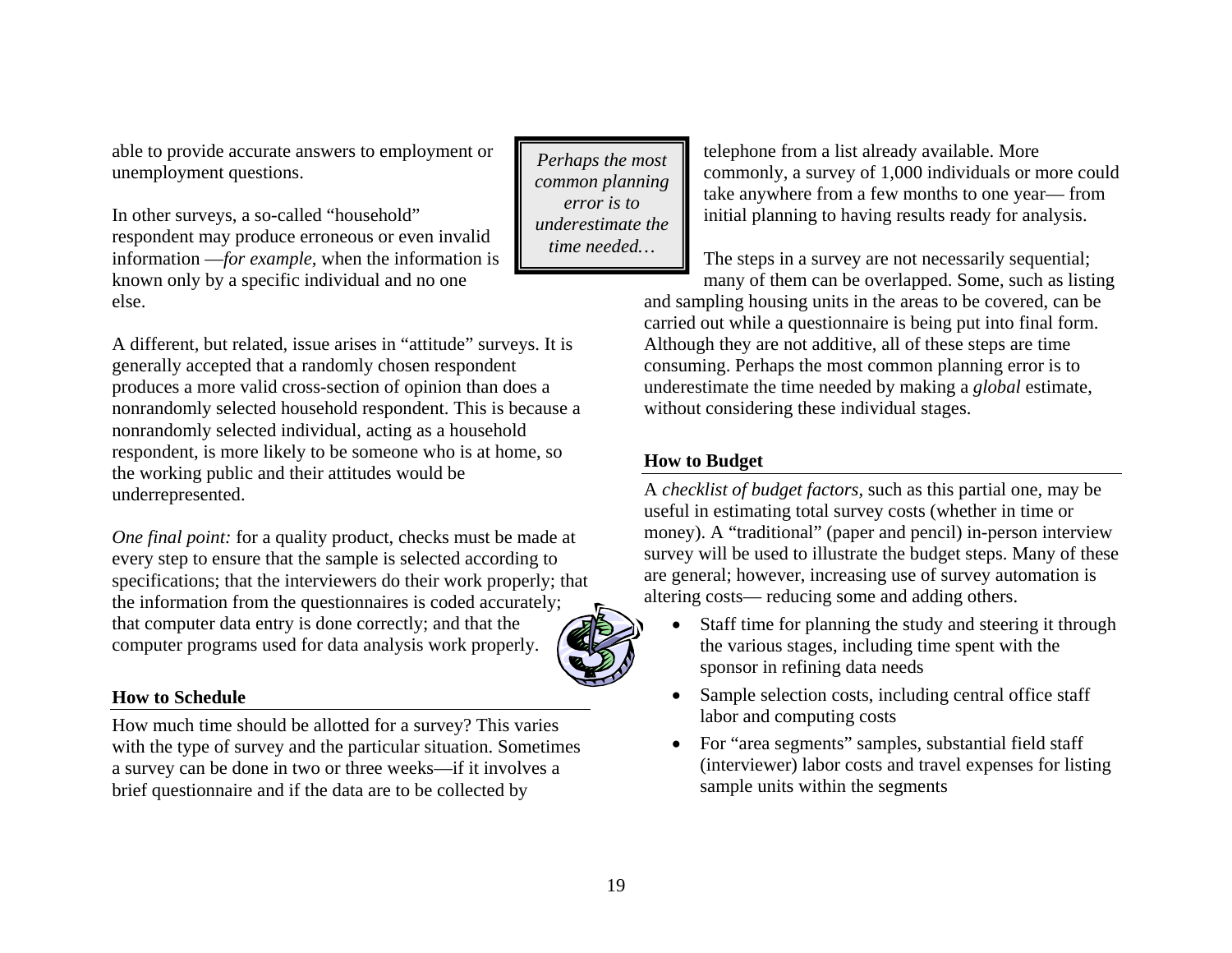- Labor and material costs for pretesting the questionnaire and field procedures; the pretesting step may need to be done more than once and money and time should be set aside for this (especially when studying something new)
- Supervisory costs for interviewer hiring, training, and monitoring
- Interviewer labor costs and travel expenses (including meals and lodging, if out of town)
- Labor and expense costs of redoing a certain percentage of the interviews (as a quality assurance step) and for follow-up on non-respondents
- Labor and material costs for getting the information from the questionnaire onto a computer file
- Cost of spot-checking the quality of the process of computerizing the paper questionnaires
- Cost of "cleaning" the final data—that is, checking the computer files for inconsistent or impossible answers; this may also include the costs of "filling in" or imputing any missing information
- $\bullet$  Analyst costs for preparing tabulations and special analyses of the data; computer time for the various tabulations and analyses
- Labor time and material costs for substantive analyses of the data and report preparation
- Potentially important are incidental telephone charges, postage, reproduction and printing costs for all stages of

the survey— from planning activities to the distribution of results

A good survey does not come "cheap," although some are more economical than others.

*A good survey does not come "cheap," although some are more economical than others.* 

As a rule, surveys made by an in-person

interviewer are more expensive than those made by mail or by telephone. Costs will increase with the complexity of the questionnaire and the amount of data analysis to be carried out.

Surveys that involve a large number of interviews tend to be cheaper on a per-interview basis than surveys with fewer interviews. This is particularly so when the sample size is less than 1,000 respondents, because *"tooling up"* is involved for just about any survey—except one that is to be repeated on the same group.

#### **Where Can I Get More Information**

The quality of survey efforts can suffer because there is too little time set aside to do planning. Two important general sources to examine on planning in quality are Juran (1989) *Quality Planning* and Deming (1986) *Out of the Crisis.* The publications of the American Society for Quality are also worth looking for and can be searched for on the Internet. Software tools like MS Project are also useful in making planning more systematic and in increasing the efficiency of lessons learned, as Juran calls them from one survey to the next.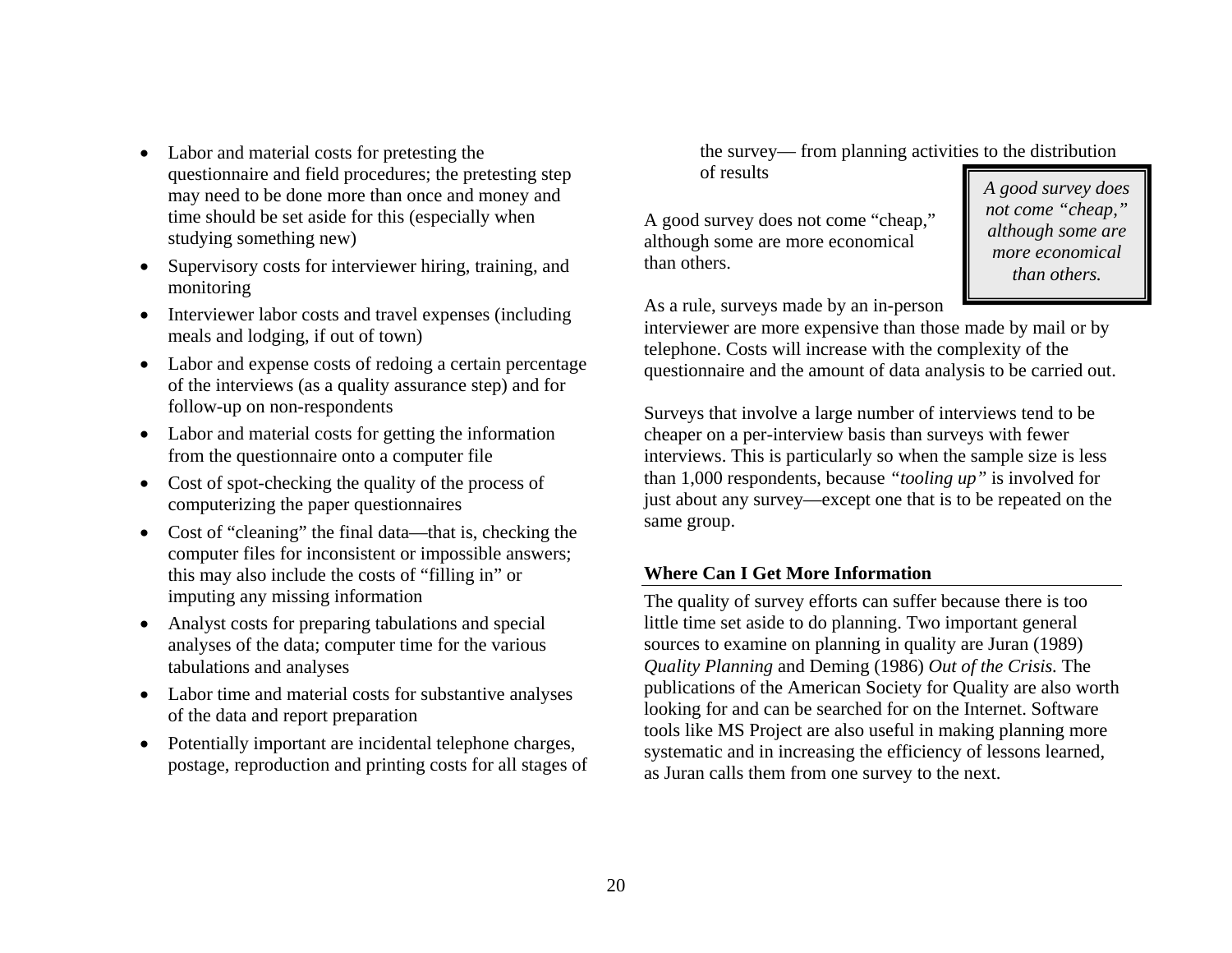### **Chapter 3 How to Collect Survey Data3**

urvey data can be collected, as we have seen, in several modes: In person, by mail, telephone or through the Internet. Currently, m ail surveys are the m ost common example of s elf reported data collection. One reason is that  $S_{\scriptscriptstyle\rm Int}^{\scriptscriptstyle\rm urv}$ 

*Mail surveys are the most common example of self reported data collection.* 

these surveys can be r elatively low in cost. This does not mean, however, they are necessarily easy to carry out. Planning the questionnaires for m ail surveys is often more difficult than for surveys that use interviewers. *For example,* care is n eeded to anticipate issues that respondents m ay

have and to deal with them ahead of time.

Using the mail can be particularly effective in business surveys—such as those conducted by the U.S. Bureau of the Census or the U.S. Bureau of Labor Statistics. Mail surveys

also work well when th e y are directe d toward spe cific groups— such as, subscribers to a specialized m agazine or m embers of a professional organization.

The m anner in which self-reported data are obtained has begun to move away from the traditional *mail-out/mail-b ack* approach. T he use of fax machines—and now the Internet—is on the rise. Fax numbers and Internet addresses are being added to specialized m embership and other lists. As a byproduct, they can be used, along with m ore conventional items

> like nam es and m ailing addresses, in building potential sampling frames.



There are still other methods of obtaining selfreported data. *For example,* the U. S. Bureau of Labor Statistics has a panel of business

establishments, in which the respondents supply monthly data via touch-tone telephone entries that are directly connected to the agency's computers.

For the immediate future, this typ e of

autom ation will probably be restricted largely to business or institutional surveys in w hich the same information is collected at periodic intervals— monthly, quarterly, etc.

As computers and telecommunications becom e more widespread, touch-tone applications or those involving respondents' computers *"talking"*  directly to the survey organiz ations' computers will incre ase significantly. This

*The use of fax machines—and now the Internetis on the rise.* 

 $3$  The chapter originally was published by the American Statistical Association (ASA) as the t hird of ten pamp hlets. The material i ncluded i nthis Chapter has been up dated by Fritz Scheuren fro m the original 1980 *What Is a Survey* publication prepared for the ASA, by Robert Ferber, Paul Sheatsley, A nthony Turner, and Joseph Waksberg. As with the other material in this booklet, the contents have been subjected to a professional peer-review process and examined for accuracy and readability b y members of the survey comm unity.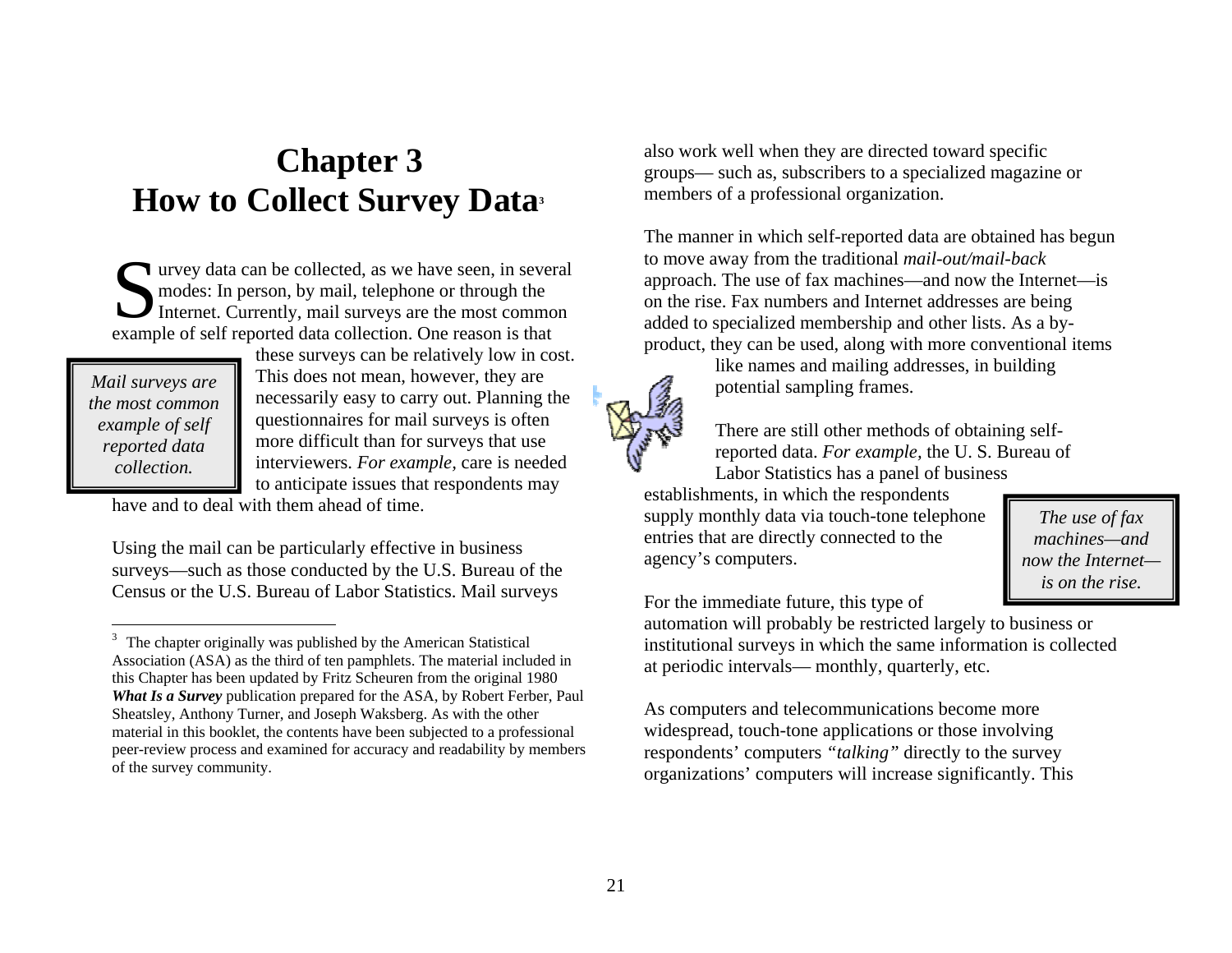increase is already well underway in health surveys, where samples of patient records are often supplied electronically.

#### **How to Conduct a Survey Interview**

Interview surveys—whether face-to-face or by telephone offer distinct advantages over self-reported data collection. The *"presence"* of an interviewer can increase cooperation rates and make it possible for respondents to get immediate clarifications.

The main requirement for good interviewers is an ability to approach strangers in person or on the telephone and persuade them to participate in the survey. Once a respondent's cooperation is acquired, the interviewers must maintain it, while collecting the needed data— data that must be obtained in exact accordance with instructions.

For high-quality data to be collected, interviewers must be carefully trained through classroom instruction, self-study, or both. Good interviewer techniques are stressed, such as...how to make initial contacts... how to conduct interviews in a professional manner...and how to avoid influencing or biasing responses. Training generally involves practice interviews to familiarize the interviewers with the variety of situations they are likely to encounter.



Time must be spent going over survey concepts, definitions, and procedures. A question-by-question approach is needed to be sure the interviewers can deal with any misunderstandings that may arise.

In most reputable survey organizations, the interviewers are also required to take a strict *oath of confidentiality* before beginning work.

Survey materials must be prepared and issued to the interviewers. For traditional paper-and-pencil, in-person interviews, ample copies of the questionnaire, plus a reference manual, information about the identification and location of the

households, and any cards or pictures to be shown to the Interview surveys respondents must be given to the interviewers.

> Before conducting in-person interviews, survey organizations frequently send an advance letter to the sample respondents, explaining the purpose of the survey and that an interviewer will be calling soon.

In many surveys, especially those sponsored by the federal government, information must be given to the respondents regarding the voluntary or mandatory nature of the survey and how the answers are to be used.

Visits to sample units are scheduled with attention to such considerations as the best time of day to call or visit, and allowance is made for repeated attempts *(i.e., callbacks)* in notat-home situations.

*advantages over self-reported data collection.*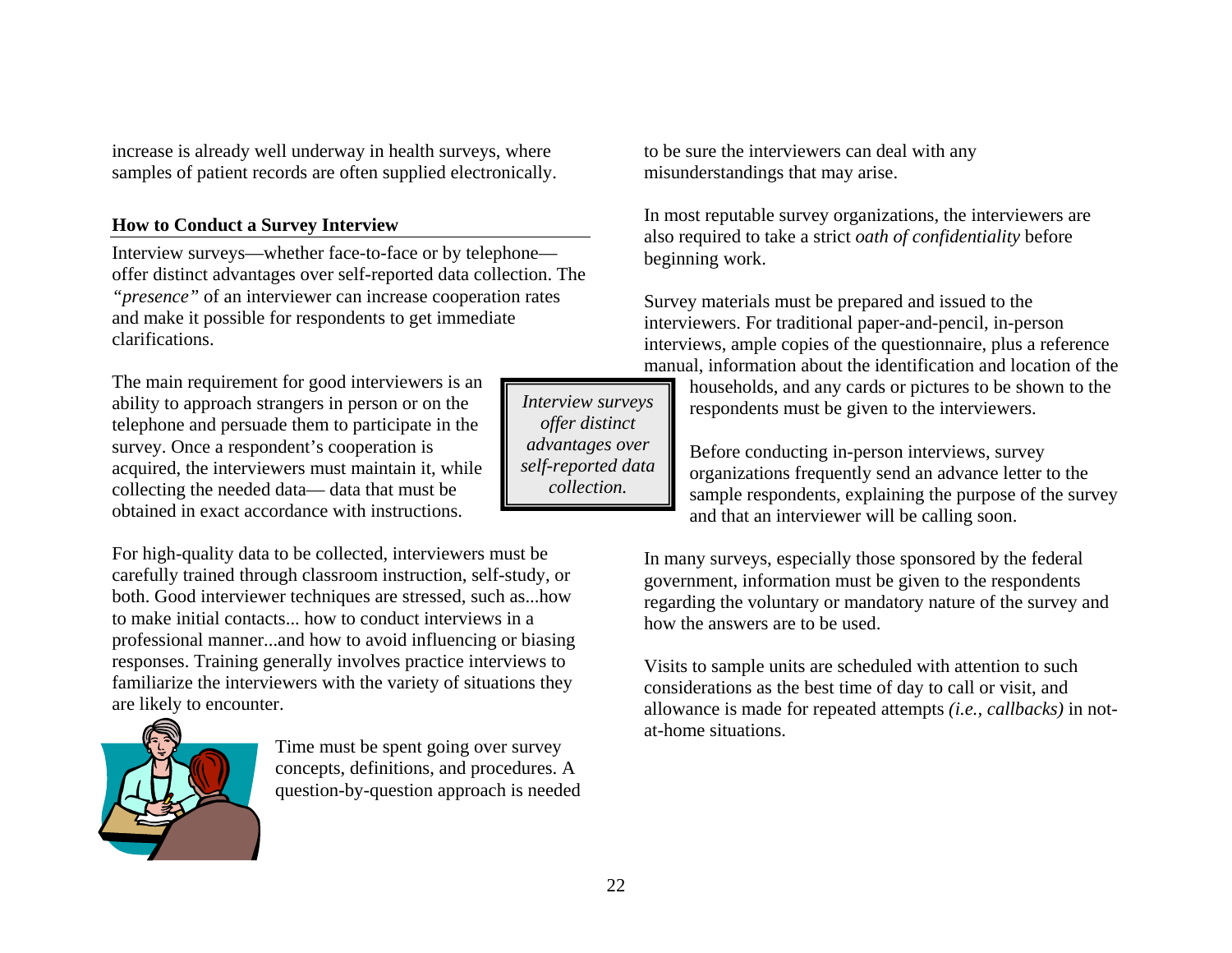#### **What Is CATI**

The use of computers in survey inter viewing is becoming quite common. In the United States, m ost of the large-scale

telephone surveys are now conducted via *CATI (Computer-Assisted Telephone Interviews).* With CATI, the interviewers use a computer terminal. The questions to be asked appear on the computer screen, and the interview ers use the keyboard to directly enter the respondents' replies as they are given.

CATI's important advantages are in *quality and speed,* not in cost savings. CATI can cost m ore for small, non-repeated surveys, due to program ming the questionnaire. CATI's cost per interview decreases as sam ple size increases— so in large and/or r epeated surveys, it is cost competitive with conventional telephone m ethods.

The CATI interviewer's screen is programm ed t o show questions in a planned order, so that interviewers cannot inadvertently omit questions or ask them out of s equence. *For example,* the answers to som e questions require *"branching" (i.e., answers to prior questions determine which other* 



*questions are asked).* CATI can be programm ed to do the correct branching autom atically. In noncomputer-assisted telephone interviewing, incorrect branching has sometimes been an important source of errors, *especially omissions.* 

In the CATI setting, the computer can be programmed to edit replies. The computer can check whether the reply to a

*The use of computers in survey interviewing is becoming quite common.* 

particular question is consistent with other information reported. If the editing indicates that a problem may exist, the respondents are asked to confirm or correct earlier answers.

> CATI can produce statistical results q uicker than tradition al m ethods of data collection. *For example,*  it eliminates the need for a separate computer dataentry step. F urthermore, with CATI, som e organizations are able to provide sum maries of

results as each questionnaire is com pleted or at the end of each day.

#### **What About CAPI**

In recent years, there has been a trend toward the use of portable laptop computers for in-person interview surveys.

Portable computers can be taken into the field, and either the interviewer or the respondent can directly enter data in response to questions. D ata collection carried out in this way is

referred to as *CAPI (Computer-Assisted Personal Interviews).* **a** transfer the *number of the interviews* and the *Personal Interviews*).

The CAPI laptops are not directly connected with a centralized computer. Nonetheless, m ost CATI quality and speed advantages also occur with CAPI.

Although only a few organizations currently employ CAPI methods, their use is expected to expand in the next few years, *For example,* the very large monthly Current Population

trend toward the *use of portable laptop computers for in-person interview surveys.*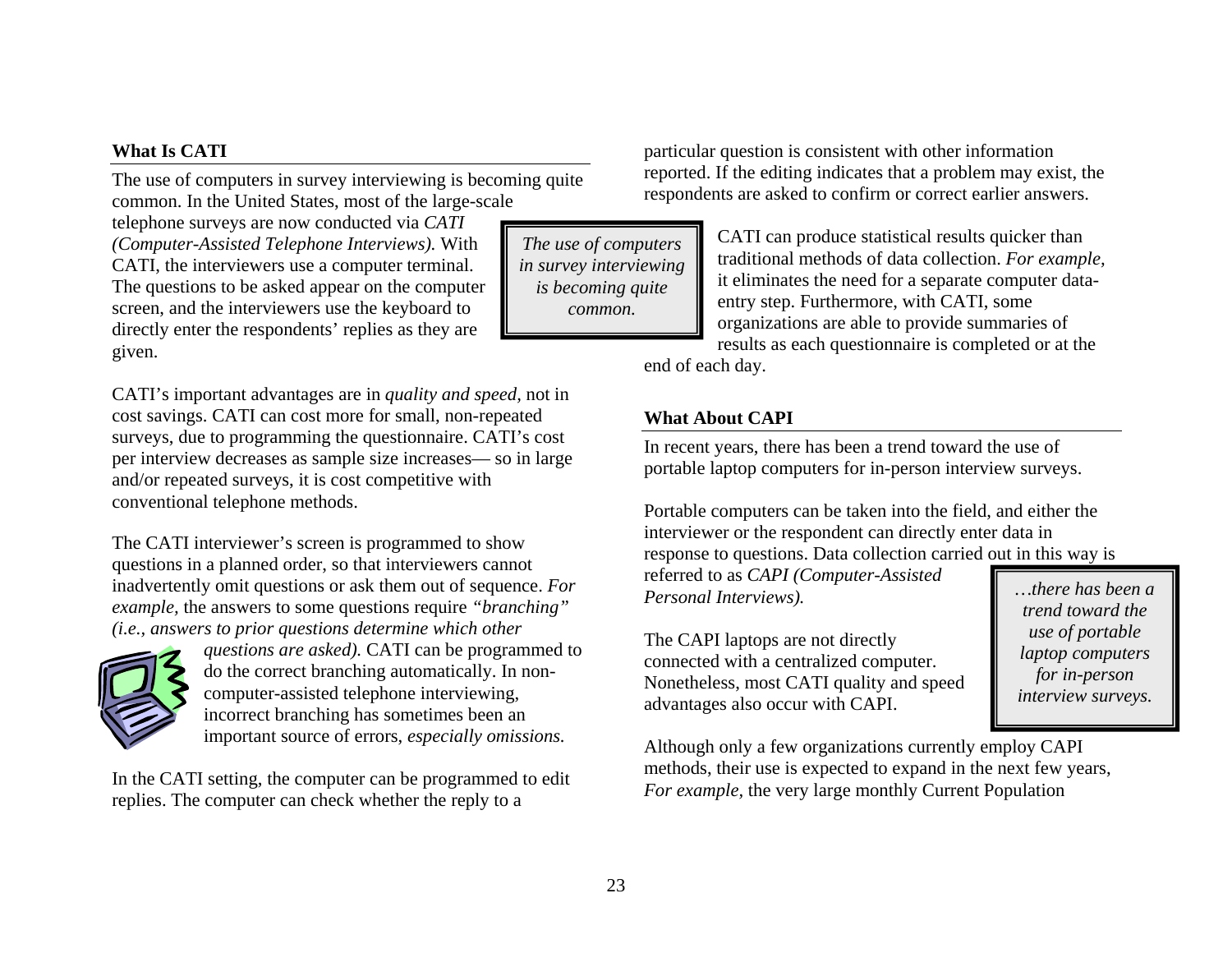Survey, which measures unemployment, has recently been converted from conventional in-person and telephone interviews to a combination of CAPI and CATI.

Clearly, as electronic technology becomes more widely used traditional paper and pencil methods may eventually disappear— at least in surveys conducted by the federal government.

#### **What Is Done After Data Collection**

No matter what type of data collection is used, there are a number of *"back-end"* processes that may be needed to get the data in a form so that aggregated totals, averages, or other statistics can be computed.

For mail surveys and conventional paper and pencil interviews, this may involve coding after the questionnaires have been completed. Coded paper questionnaires are entered into a computer *(e.g., being keyed onto a disk)* so that a computer file can be created. At this point, most of the remaining back-end steps are common to all surveys, whether or not a computer was used initially for data collection.

Once a computer file has been generated, additional computer editing, separate from clerical editing, can be accomplished to alter inconsistent or impossible entries.

Decisions are usually needed on how to handle missing items— cases in which the respondent did not know the answer... refused to provide one...or in which the question was simply not asked. Preferred practice for missing items is to provide special codes indicating why the data are not included.

*No matter what type of data collection is used, there are a number of "back-end" processing steps.* 

When resources are available, the *"filling in"*  or imputation of these missing data items should be undertaken to reduce any biases arising from their absence.

When there is a *"clean"* file the survey data are ready for analysts to begin summarizing

what has been learned. It is a good idea to use commercially available software packages to carry out this step rather than using your own specially written computer programs.

Often the best way to start the analysis is with simple counts and related percentages for each question. Next, it is common to produce tables of growing complexity. Eventually, there may be a need for even more sophisticated forms of data presentation to address the concerns outlined when the survey was initially conceived.

The results of surveys are usually printed in publications and presented at staff briefings or in more formal settings. Additional analyses can also be done by making unidentifiable computer data files available to other researchers at a nominal cost.

#### **Shortcuts to Avoid**

Conducting a credible survey entails scores of activities, each of which must be carefully planned and controlled. Taking shortcuts can invalidate the results and badly mislead the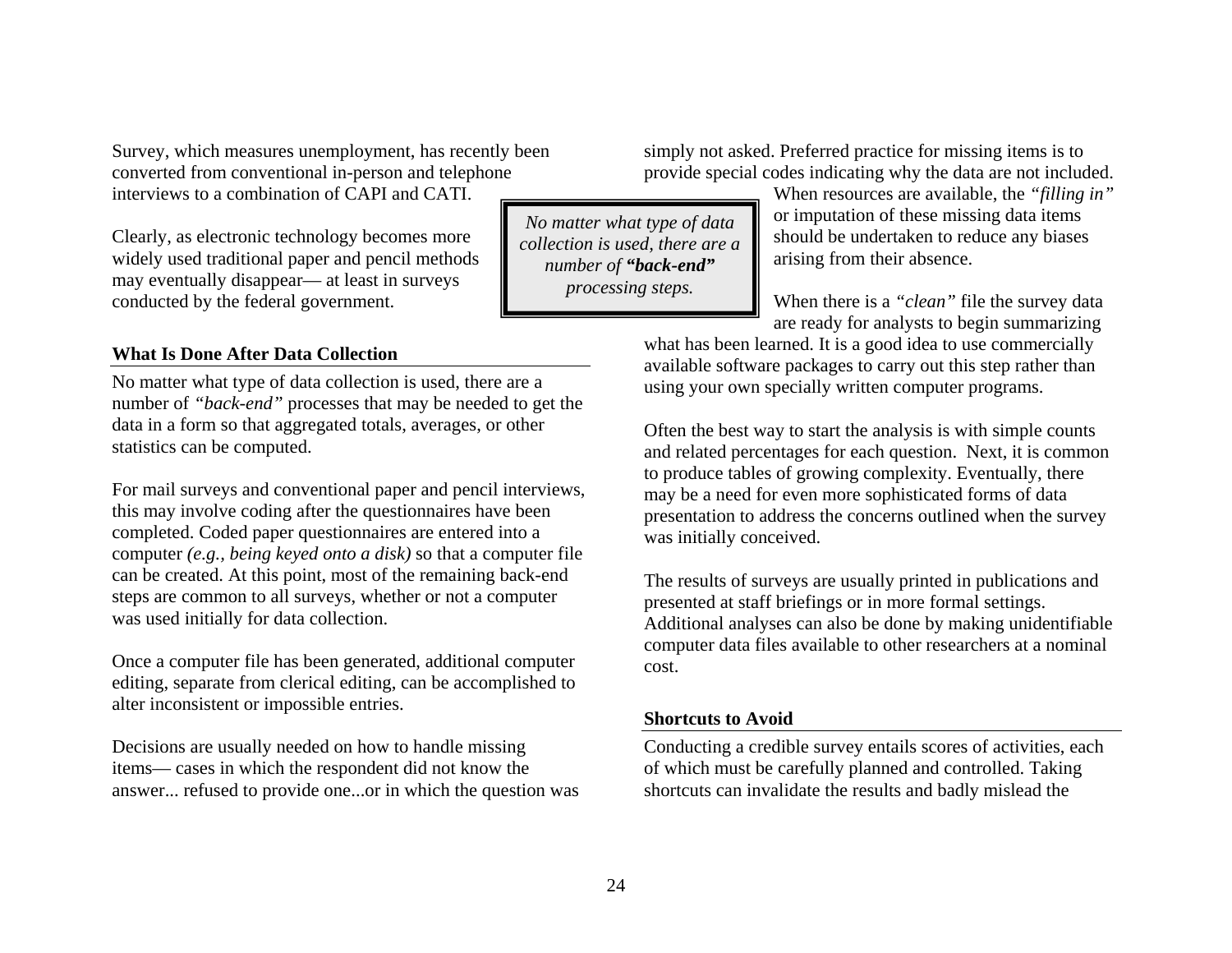sponsor and other users. Here are three shortcuts to avoid, that crop up often:

- Not pretesting field procedures
- •Not sufficiently following up on non-respondents
- •Sloppy fieldwork and inadequate quality controls.

*A pretest of the questionnaire and field procedures is the only way of finding out if everything "*works*."* 

A pretest of the questionnaire and field procedures is the only way of finding out if everything *"works"*— especially if a survey employs new techniques or a new set of questions. Because it is rarely possible to foresee all the potential misunderstandings

or biasing effects of different questions and procedures, it is vital for a well-designed survey operation to include provision for a pretest. There should usually be a series of small-scale pilot studies to test the feasibility of the individual techniques (if new) or to perfect the questionnaire concepts and wording.

This should be followed by a full-scale *"dress rehearsal"*  to find out if everything connects together as intended.

Failure to follow up non-respondents can ruin an otherwise well-designed survey. It is not uncommon for the initial response rate in many surveys to be under 50 percent.

To deal with this possibility, survey plans should include returning to sample households where no one was home *(perhaps at a different time or on a weekend),* attempting to persuade persons who are inclined to refuse, and so on. In the case of mail surveys, it is usually necessary to conduct several

follow-up mailings—spaced, possibly, about three weeks apart. There is some evidence that responses to subsequent mailings may differ from responses to the first mailing. Thus, biases can result without the extra effort of follow-ups. Depending on the circumstances, it may even be necessary to contact a subsample

of the remaining non-respondents by telephone or personal visit. *Failure to follow* 

A low response rate does more damage in rendering a survey's results questionable than a small sample, because there may be no valid way of scientifically inferring the characteristics of the population represented by the non-respondents.

*up nonrespondents can ruin an otherwise well-designed survey.* 

Sloppy execution of a survey in the field can seriously damage results.



Controlling the quality of the fieldwork is done in several ways, most often through observation or redoing a small sample of interviews by supervisory or senior personnel. There should be at least some questionnaire-by-

questionnaire checking, while the survey is being carried out; this is essential if omissions or other obvious mistakes in the data are to be uncovered before it is too late to fix them.

In other words, to assure that the proper execution of a survey corresponds to its design, every facet of a survey must be looked at during implementation. *For example...* re-examining the sample selection … re-doing some of the interviews... assessing the editing and coding of the responses.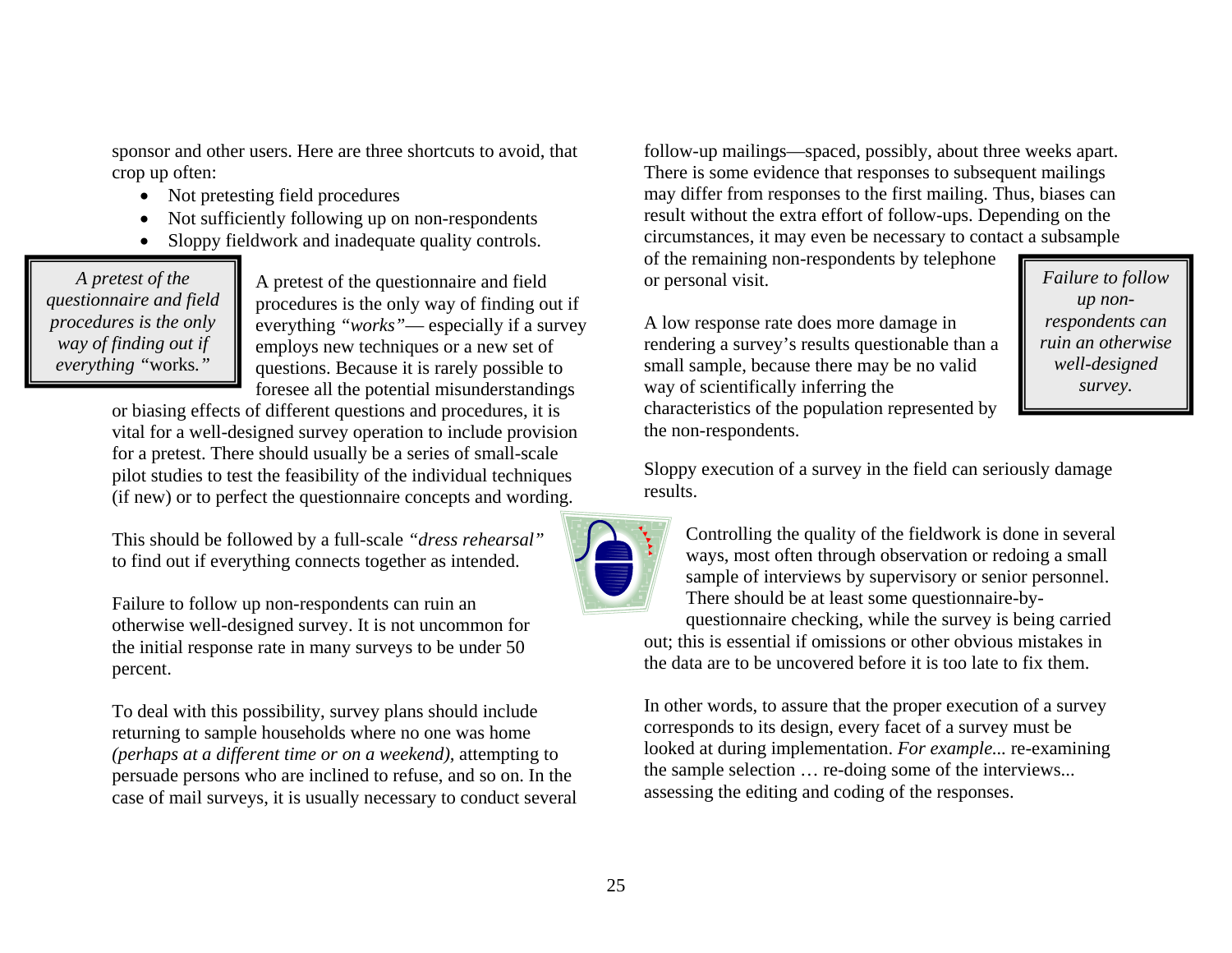*Murphy's Law: "If anything can go wrong it will." The corollary is even more important: "If you didn't check on it, it did."*

Without proper checking, errors may go undetected. With good procedures, on the other hand, they might even have been prevented. Insisting on high standards in recruiting and training of interviewers is crucial to conducting a quality survey.

Just looking at each step by itself is still not enough. As W. Edwards Deming recommends, a complete systems approach should be developed to be sure each step fits

into the previous and subsequent steps. Murphy's Law applies here, as elsewhere in life. The corollary to keep in mind is that not only is it true that "If anything can go wrong it will… but, "If you didn't check on it, it did."

#### **Where Can I Get More Information**

The specific data collection steps taken, naturally, depend heavily on the survey mode in use. Some modes, like telephone and Internet, are imbedded in fast changing technologies and there is a compelling need to keep up with the industry. Other modes, like mail surveys require active contact with improving Postal Service Operations . Face-to-face surveys continue to be encountering steep cost increases and a search for best practices, especially cost containment efforts are going to be needed. Membership in the American Association for Public Opinion Polling and the Section on Survey Research Methods of the American Statistical Association are ways to address the need to keep up here.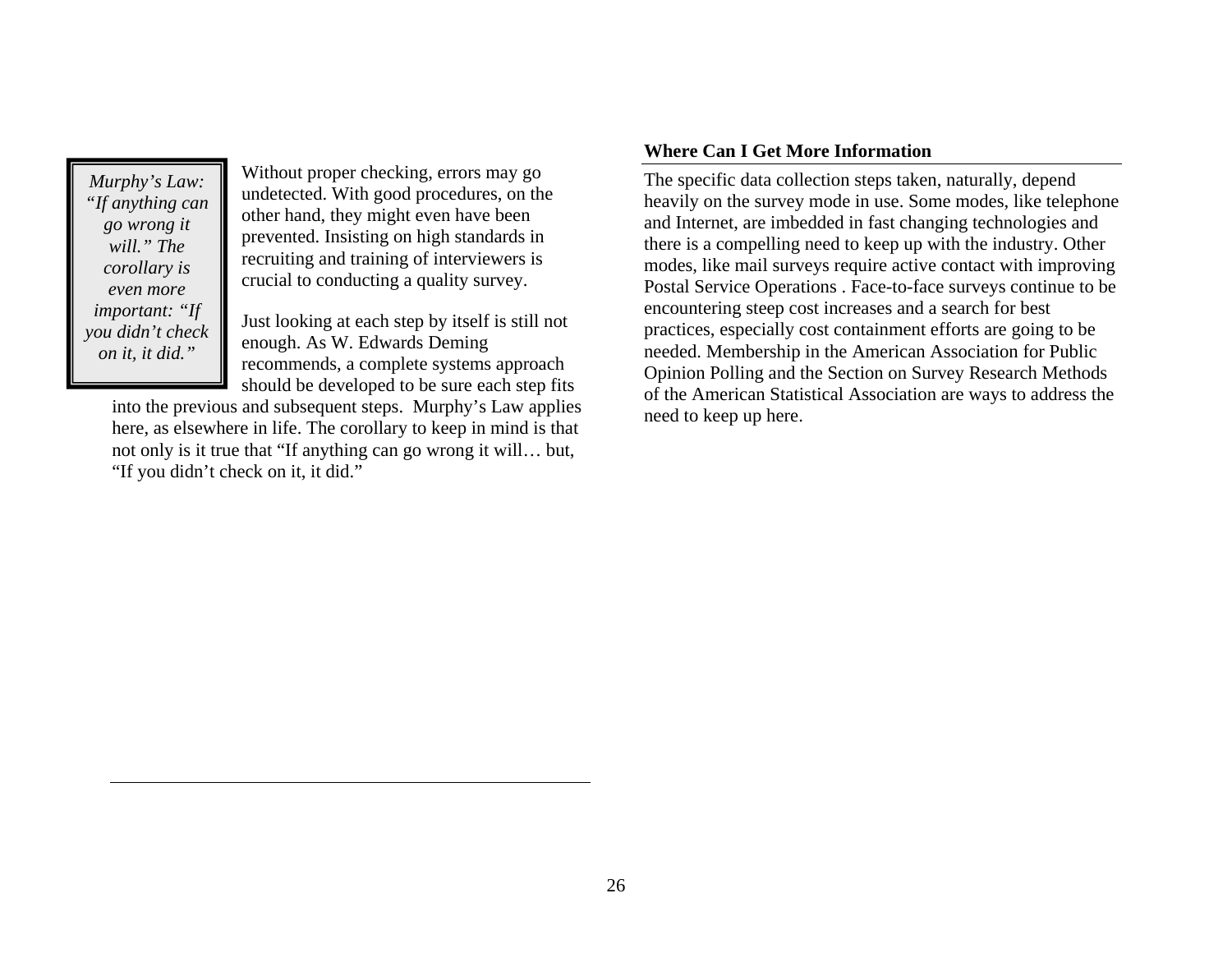### **Chapter 4**  Judging the Quality of a Survey<sup>4</sup>

One of the most famous examples of a poorly conceived survey is the 1948 poll that predicted Harry Truman would lose the presidential election to Thomas Dewey. The survey's main flaw was its sample, which failed to fairly represent all segments of the American electorate—particularly those who eventually voted for Truman.

#### **Survey Non-response and Measurement**

*sample are not the only source of uncertainty in survey findings.* 

Problems with the sample are not the only source of uncertainty in survey findings. Non-response occurs when members of the sample cannot—or will not— participate in the survey. Measurement difficulties are linked to problems in gathering the data used to generate survey results. Although **Problems with the represents** with the sample are not the only source may cause projections to be higher one time but lower the next.

some problems with inferior surveys can be attributed to negligence or mistakes, many problems are unavoidable and can only be minimized rather than eliminated altogether. *For example*, non-response is nearly inevitable for most surveys because some members of the sample will refuse to participate— despite every reasonable effort made by the survey taker. This pamphlet examines a few of the more common problems arising in surveys and how competent survey takers may handle them.

#### **How Do Problems Affect Survey Results?**

Survey problems lead to either of two effects on survey results. Bias is the tendency for findings to be off the mark in projecting from the sample to what is happening in the population as a whole. Variance, on the other hand, is a less predictable effect that

#### **Where Do Problems Arise in Surveys?**

Difficulties may arise at any point during these basic steps of the survey process:

*Survey problems lead to either bias or variance.* 

- • Organization—The survey taker determines who is to be sampled and what is to be learned about the sample.
- • Questionnaire Design—Based on the goal of the survey, questions for survey respondents are prepared and arranged in a logical order to create the survey questionnaire.

<sup>&</sup>lt;sup>4</sup> The chapter originally was published by the American Statistical Association (ASA) as the fourth of ten pamphlets. The material included in this Chapter was written by Bill Kalsbeek and is part of the updating done by Fritz Scheuren of the original 1980 *What Is a Survey* publication prepared for the ASA, by Robert Ferber, Paul Sheatsley, Anthony Turner, and Joseph Waksberg. As with the other material in this booklet, the contents have been subjected to a professional peer-review process and examined for accuracy and readability by members of the survey community.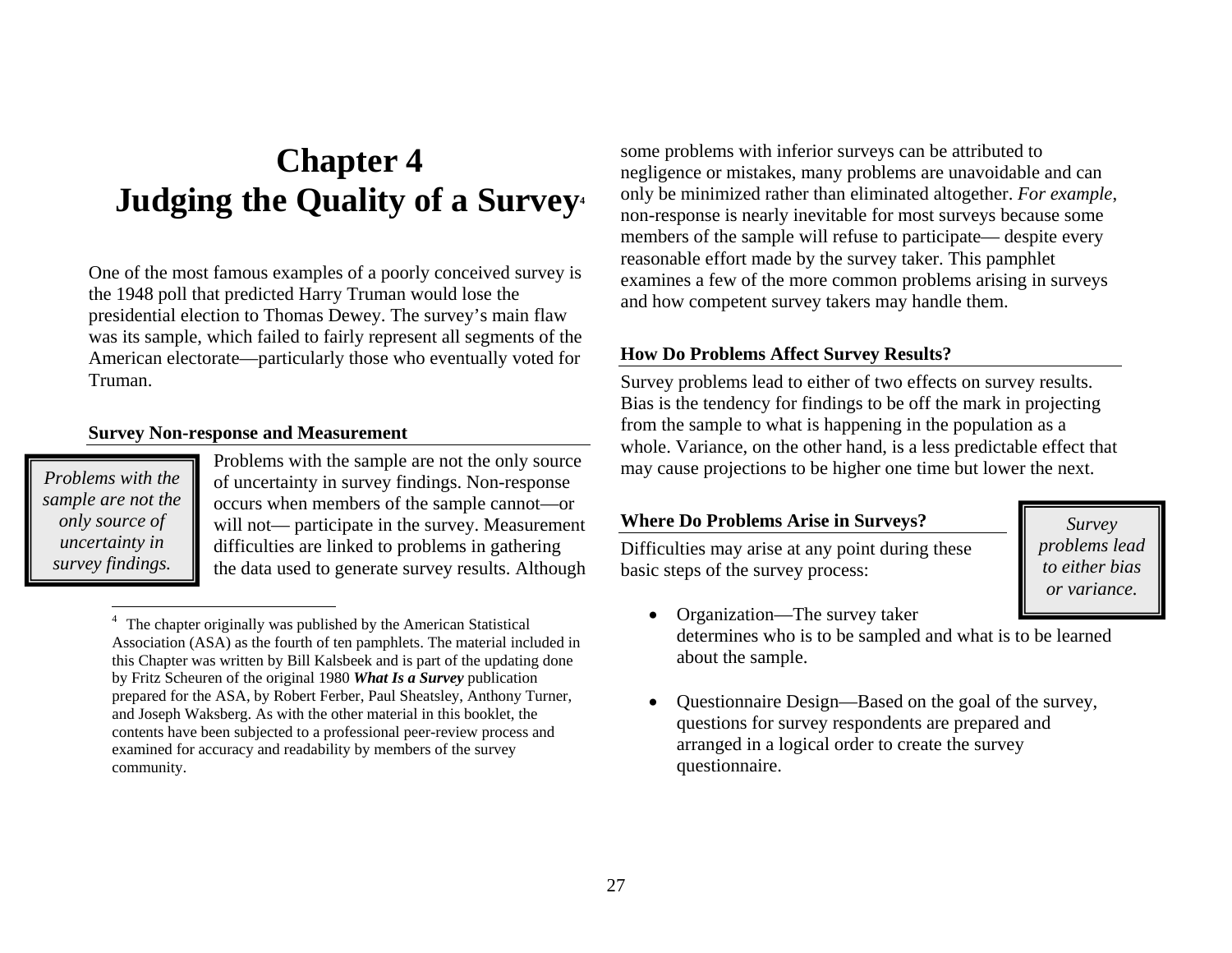- Sampling—A repeatable plan is developed to randomly choose a sample capable of meeting the survey's goals. Then a sample is selected.
- • Data Collection—A plan for contacting the sample and collecting information from participants is developed and carried out.

*There are many and varied strategies for dealing with survey problems* 

- Data Processing—Collected data are entered into the computer and checked for accuracy.
- Analysis—The results of the survey are compiled and disseminated.

#### **Strategies To Deal With Survey Problems**

There are many and varied strategies for dealing with survey problems, although most can be described as an effort to:

- Prevent the problem
- Adjust the survey data to compensate
- Measure any remaining effect of the problem

To the extent resources will allow, all three types of remedies are at least considered in planning the best surveys.

Three examples of real surveys will help to illustrate how the types of remedies are used to deal with some common survey problems:

1. A state-wide mail survey of high school football

coaches to profile the use of athletic trainers for varsity football teams

- . A county-wide telephone interview survey to poll adults' 2 views on an upcoming school bond referendum
- 3. A national in-person Interview survey to find out how often, on average, people visited a doctor in the last year.

*Sampling problems are tied to how the sample is chosen and to how the collected survey data are used to produce findings.*

Sampling: Specific Problems and Remedies

Sampling problems are tied to how the sample is chosen and to how the collected survey data are used to produce findings. Sampling problems can cause either bias or variance effects in survey results.

#### *ROBLEMSSPECIFIC SAMPLING P*

• Imprecise Findings—One common source of error in all three survey examples arises because the findings are extrapolated from a sample rather than obtained directly from the entire population.

#### *ome RS emedies*

*Increase the sample size,* particularly for the most important and heterogeneous segments of the population.

*Choose a stratified sample.* This might be done in the mail survey by selecting separate samples for a number of school categories defined by student enrollment. This

 $\mathbf{p}$  $\blacksquare$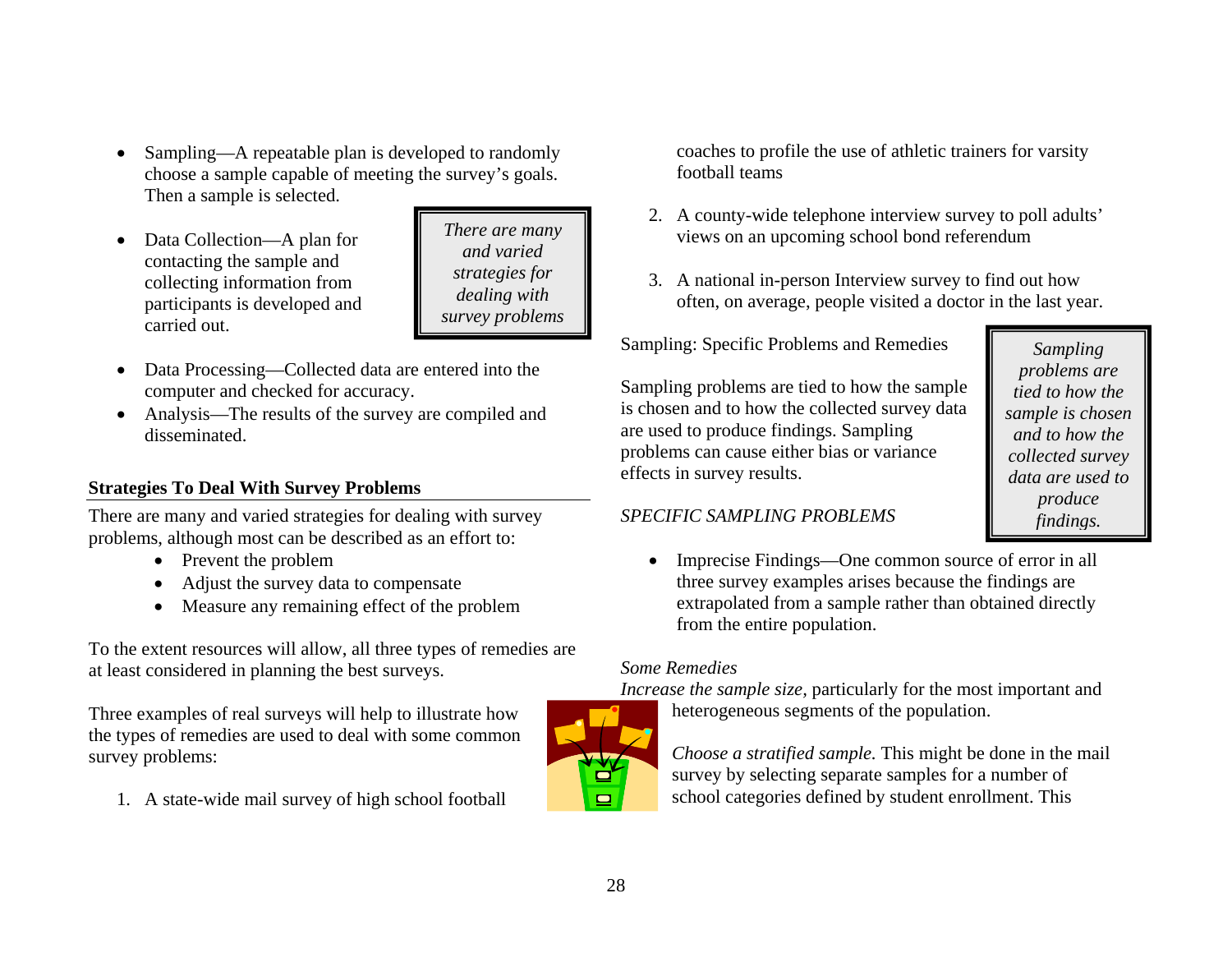stratified sampling of schools by size would improve findings for the state, if those in larger schools are different *(e.g., more likely to hire trainers)* than those in smaller schools.

 $\bullet$ • Findings that Disregard the Sample Design—The plan for selecting football coaches in the mail survey mig ht c all for those at private schools to be sam ple dat arelatively higher rate to assure that the number of respondents from this type of school is large enough. Failure to account

for the relative oversupply of private schools in the sample during data analysis would cause a biased underestimate in the projected percentage of the state's high school football teams that have a trainer, if private schools are less likely to have them.

#### *A Remedy*

*Give survey data* from private schools relatively less influence in shaping the final results projected for the state.

survey samples exclude parts of the population *(e.g., adults* underestimate of the level of support for the school bond, •• Incomplete Sample Coverage—Some lists used to select *without access to a telephone in the school bond survey).*  In most cases those excluded differ from those included, thus creatin g a nonrand o m i mbalance in the res ulting sample. An undercoverage problem like this in the telephone survey example would produce a biased if those without a telephone tended to favor it more strongly.

*SomeRemedies*

*Survey nonresponse* 

*r s esults because it <sup>m</sup>akeoften biases survey* 

*the sample less represe ntativ e of the population.* 

access to a telephone. *Figure out the percentage* of adults in the county who have no

> Adjust the findings to try to account for any sample imbalance.

#### **Nonresponse: Specific Problems and Remedies?**

Survey nonresponse often biases survey results because it makes the s ample less representative of

the population. *For example*, there tends to be an overrepresentation of female respondents in surveys of the general public because wom en are usually m ore likely to p articipate th a n men.

Most preventive remedies for nonresponse are tied to the fact that its biasing effect on survey results is lowest when the per centage of the eligible m embers of the sam ple who participate *(i.e., response rate)* is high.

#### *NSEPROBLEMSSPECIFICNONRESPO*

*Develop a plan to be uniformly applied in calling each member of the sample…* 

• Nonresponse In Mail Surveys— if the 30 to 50 percent of football coaches

who complete the mail survey questionnaire are more likely to have trainers than those who do not respond, then the findings from the survey would tend to exaggerate the use of trainers in the state's high schools.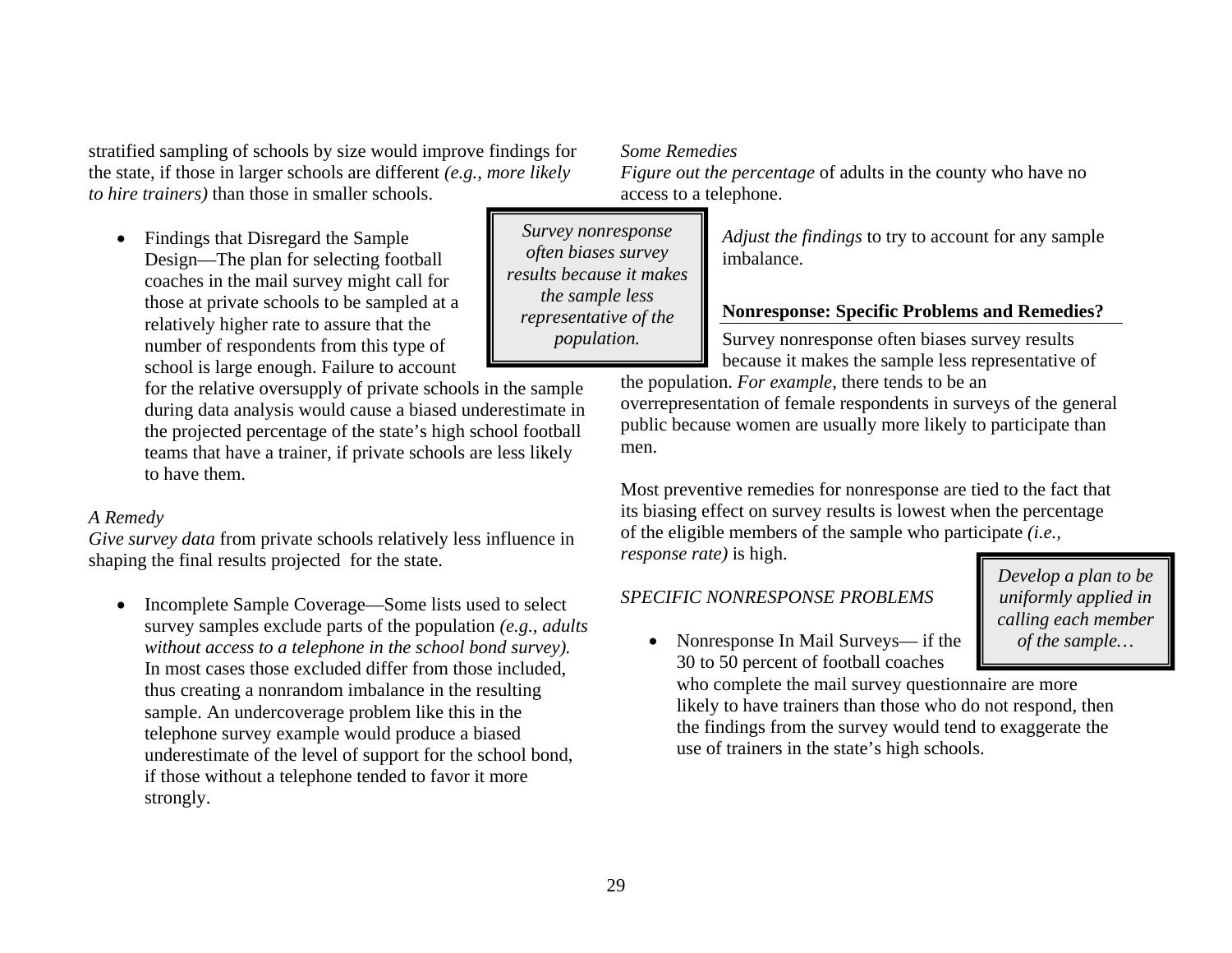#### *Some Remedies*

*Offer cash* or some other valued reward for participating in the survey.

*Adjust the findings* to account for sample imbalance.

*Send reminders* or make follow-up telephone calls to those who do not respond after the first mailing.

- Nonresponse in Telephone Surveys—If the survey of football coaches were done by telephone, the higher 60 to 80 percent response rate ordinarily would be expected to cause the nonresponse bias to be less than in the mail survey.
- $\bullet$  Nonresponse to In-Person Surveys—If the survey of coaches were collected through an in-person interview, the expected 80 to 95 percent response rate would cause the lowest level of nonresponse bias among the three approaches (mail, telephone, in-person) to data collection.

#### *Some Remedies*

The following remedies, and the first two for mail surveys, can be used for both nonresponse in telephone and in-person surveys.

*Develop a plan* to be uniformly applied in calling each member of the sample, requiring that calls be made at various times when coaches are available.

*Prepare the interviewers* with effective responses to concerns about the survey that reluctant coaches might express.

• Nonresponse to Certain Questions— A selected adult in the school bond survey may agree to participate in the interview but rightfully decline to answer some of the questions. This type of nonresponse is more common for questions on sensitive or invasive topics *(e.g., sexual behavior or family income).*

#### *A Potential Partial Remedy*

*Replace the missing answer* with a substitute one that is chosen at random from other similar participants who answered the question.

#### **Measurement: What Are Some Specific Problems and Remedies?**

*Ask questions more objectively by using "do you favor or oppose...?"*

A measurement problem occurs when the answers provided by the respondent do not

match the data actually needed. This discrepancy is usually tied to

- •*Questionnaire content*
- •*How well the respondent answers* the survey questions
- • (In interview surveys) *How appropriately the interviewer asks the survey questions.*

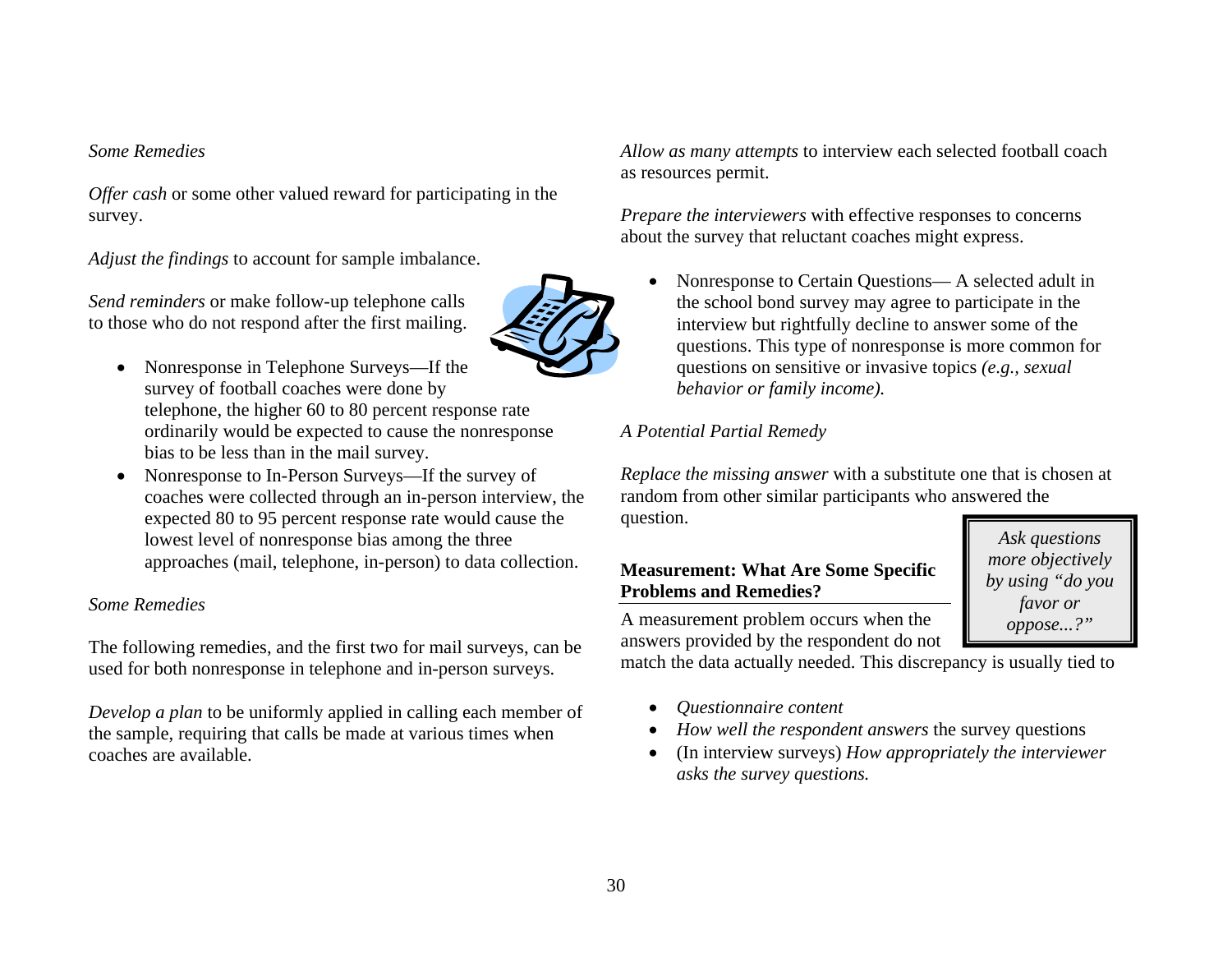#### *SPECIFIC MEASUREMENT PROBLEMS*

• Inability to Recall Answers—Asking a respondent to remember the number of doctor visits during the last year is likely to contribute to a biased underestimate of the average number of visits per person. This happens because people tend to underreport less prominent or more distant past events.

#### *Some Remedies*

*Encourage respondents* to use personal schedules, insurance records, and other sources to help them remember.

If possible, *shorten the length* of the period for which doctor visits are to be counted *(e.g., to the last two weeks rather than the last calendar year).* 

• Leading Questions— Using the following question to obtain adults' views in the telephone survey *might bias* the

results in favor of the referendum: "Wouldn't you say it's about time for our county to pass the school bond referendum?" Phrasing an opinion question this way leads the respondent to a "yes" answer and a distorted perspective of the public's views on the issue.

#### *A Remedy*

Ask the question more objectively *(e.g., by using: "Do you favor or oppose the school bond referendum?").* 

• Unclear Question Wording—The lack of a clear working definition for "doctor visit" would lead to a troublesomemeasurement problem in the in-person interview survey. *For instance,* some might consider an optometrist, chiropractor, or osteopath to be a "doctor," but others might not. To some a "visit" would happen only if the patient traveled to the doctor, but to others it would include house calls. The effect of allowing variable interpretations of key words and phrases in survey questions is to reduce the precision of survey results.

#### *Some Remedies*

*Try out the question* on a small but broad cross-section of likely respondents before interviewing starts.

*Find out* what is confusing about the phrase, and then clarify the interviewer or respondent instructions as needed.

> *Check the interviewer* carefully throughout the datacollection phase (especially early on), to make sure that definitions of these terms are correctly interpreted for respondents.

*The quality of a survey is best judged not by its size, scope, or prominence, but by how much attention is given to dealing with all the many important problems that can arise.*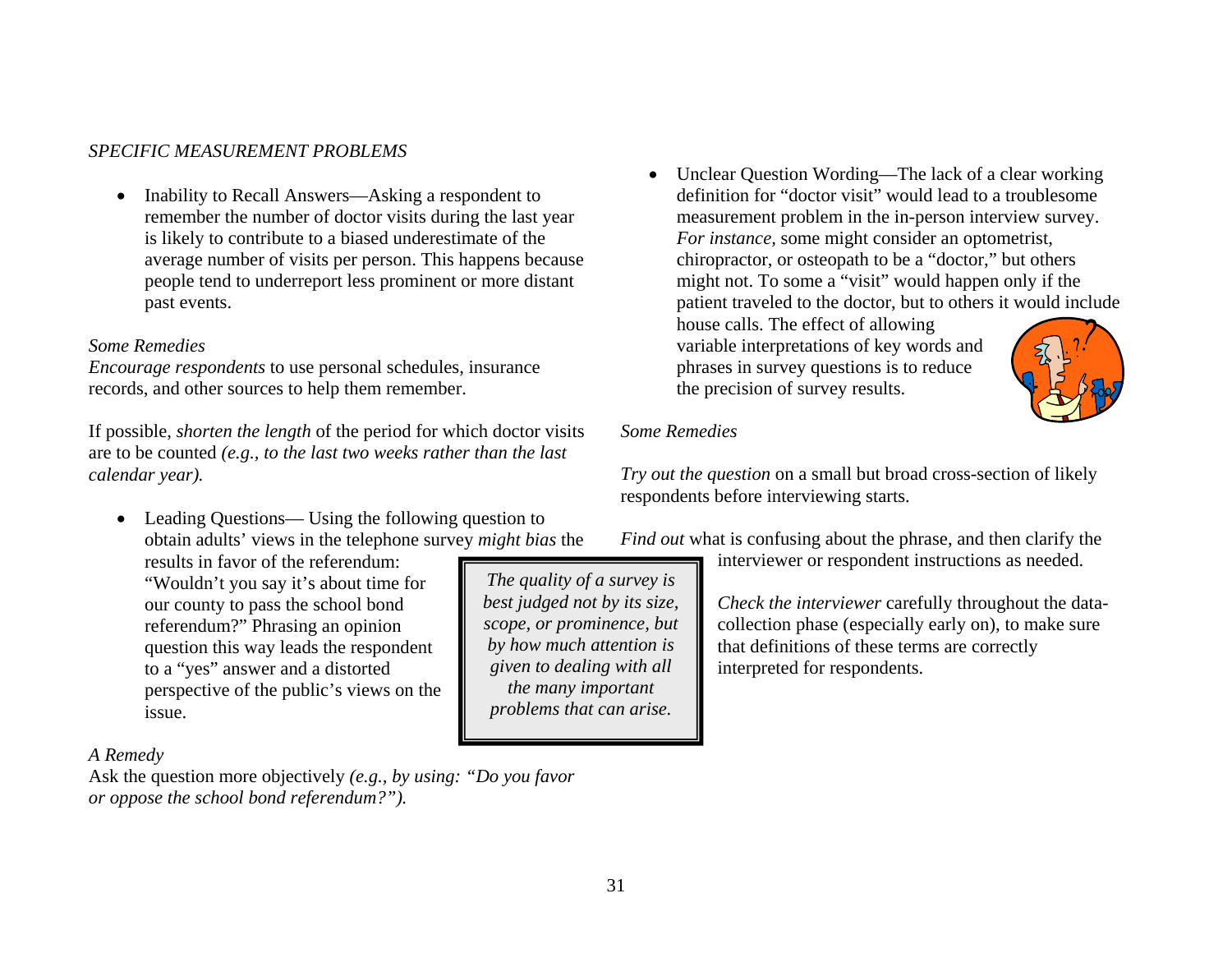#### **How Good** *IS* **a Particular Survey?**

The potential for problems is a reality in all surveys today. The good news is, however, that researchers have found at least partially effective ways to deal with most problems that occur.

The main issue for the discriminating user of results from any survey is to determine whether *Problems* like those described previously were recognized.

*Steps* were thoughtfully taken to deal with them.

Indeed, the quality of a survey is best judged not by its size, scope, or prominence, but by how much attention is given to dealing with all the many important problems that can arise.

#### **Where Can I Get More Information**

The Section for Research on Survey Methods of ASA periodically publishes best practice volumes and these should be examined since the measurement of survey quality continues to improve, both by applying the common sense methods highlighted in this Chapter and through other more technical advances of the many capable practitioners in this field. The work of Deming and Juran have been cited earlier (in Chapter 2) and their general advise can always be valuable. Closer to home and an important resource is the Kalsbeek and Lessler (1991) book entitled *Nonsampling Errors*.

32

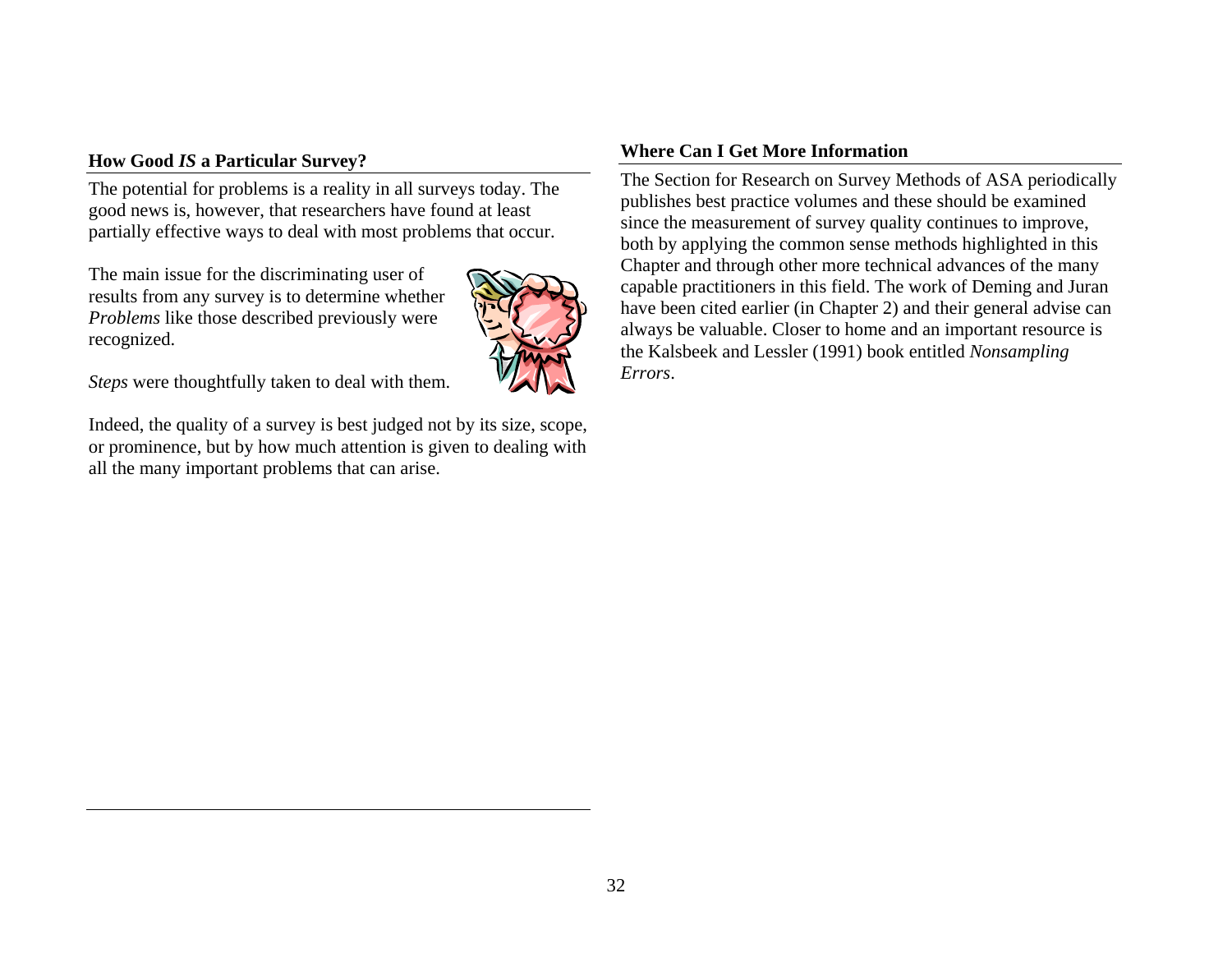### **Chapter 5 What Are Focus Groups**

ualitative data derived from focus groups are extremely valuable when vivid and rich descriptions are needed.  $\mathbf{Q}^{\text{ua}}$ 

*Focus groups are not polls but in-depth, qualitative interviews with a small number of carefully selected people.*  In fact, focus groups are an increasingly popular way to learn about opinions and attitudes. According to the late political consultant Lee Atwater, the conversations in focus groups "give you a sense of what makes people tick

and a sense of what is going on with people's minds and lives that you simply can't get with survey data."

Focus groups are not polls but in-depth, qualitative interviews with a small number of carefully selected people brought together to discuss a host of topics ranging from pizza to safe sex.

Unlike the one-way flow of information in a one-on-one interview, focus groups generate data through the give and take of group discussion. Listening as people share and compare their different points of view provides a wealth of information—not just about what they think, but why they think the way they do.

#### **Who Uses Focus Groups?**

- *Political pollsters* use focus groups to ask potential voters about their views of political candidates or issues
- • *Organizational researchers* use focus groups to learn how employees and managers feel about the issues confronting them in the workplace.
- • *Marketing firms* use focus groups to determine how customers respond to new products.
- • *Public agencies* find focus groups an important tool in improving customer service.
- • *Survey designers* use focus groups to pretest their ideas and to interpret the quantitative information obtained from interviewing.



<sup>5</sup> The chapter originally was published by the American Statistical Association (ASA) as the sixth of ten pamphlets. It was drafted by Fritz Scheuren's survey sampling students at George Washington University. The material included in this Chapter is part of the updating done by Fritz Scheuren of the original 1980 *What Is a Survey* publication prepared for the ASA, by Robert Ferber, Paul Sheatsley, Anthony Turner, and Joseph Waksberg. As with the other material in this booklet, the contents have been subjected to a professional peer-review process and examined for accuracy and readability by members of the survey community.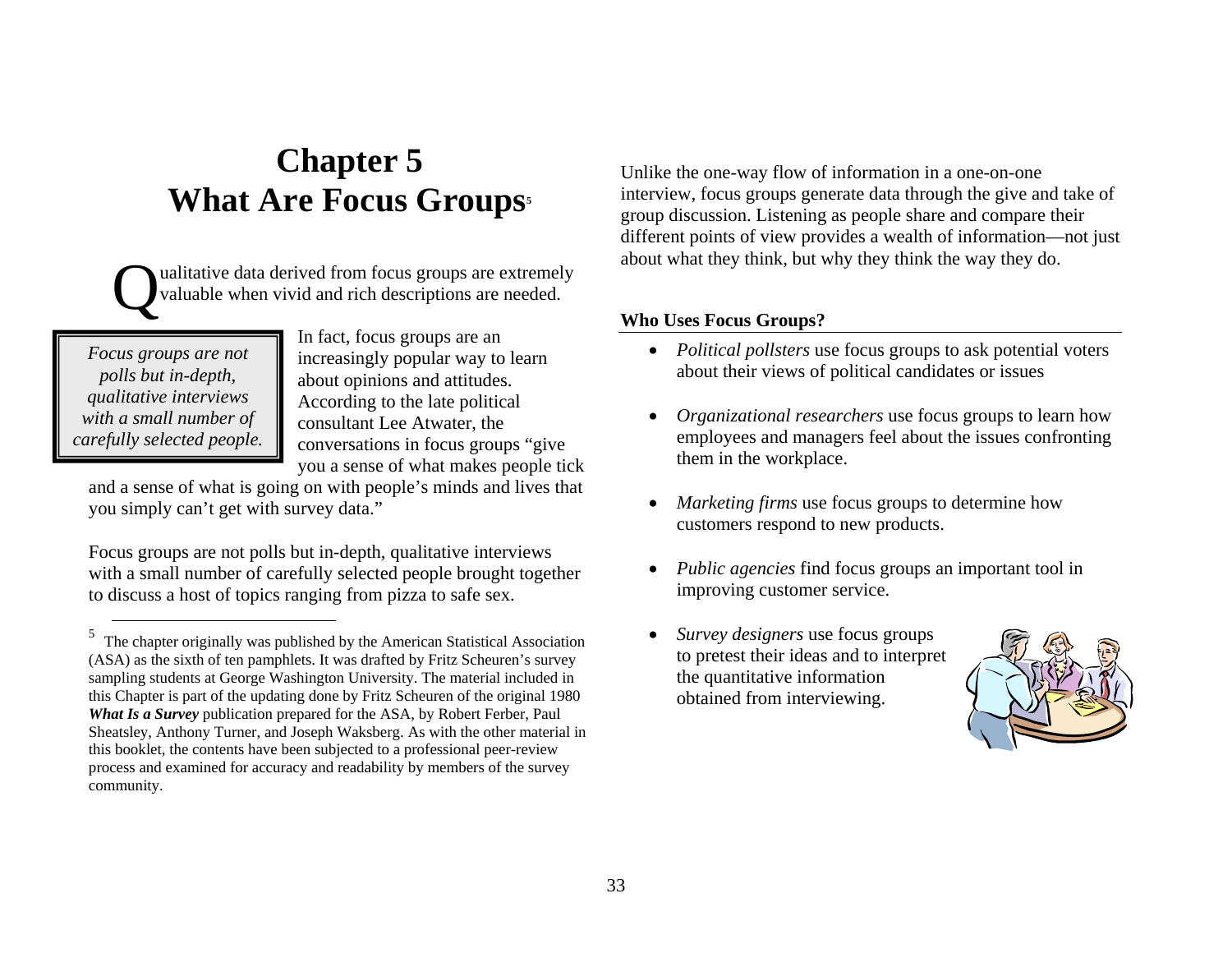#### **How Are People in Foc us Groups Selected**

Unlike surveys in which a representative sam ple of the population is selected to study, a planned sam ple is chosen for focus groups.

The composition of a focus group is usually based on the

*The composition of a focus group is usually based on the homogeneity or similarity of the group members.* 

homogeneity or similarity of the group m e mbers. Bringing people with common interests orexperiences together m akes it easier for them to carry on a productive discussion.

Often a research project will use different groups to get differing views. *For example,* an organization is planning a m ajor restructuring. It would be desirable to have three separate focus

groups—union m e mbers, nonunion employees, and managers. Each of these groups would represent a potentially different perspective on the changes facing the organization. Imagine the potential problems in bringing together union m embers and m anage m ent. Neither would feel free to speak spontaneously and, depending on the anxiety level, the discussion might possibly spiral out of control.

Demographic characteristics are another way to d etermine focus group com position:

• A political candidate might consider holding separate focus groups with both m en and women or younger and older voters.

- •• A company testing a new product might conduct focus groups in different geographical regions.
- Organizational decision m akers might find it useful to have separate focus groups for those who favor and those
	- who oppose a particular issue.

One caution—remember that with a focus group, it is not possible to compare the results from different groups in a strict quantitative sense, because they lack representativeness. Each group m ay be characterized as augmenting the information of the others, in an effort to look for as m any *One caution—remember that with a focus group, it is not possible to compare the results from different groups in a strict quantitative sense, because they lack representativeness.* 

different explanations or interpretations as possible.

#### **Who Conducts Focus Groups**

Generally, focus groups are conducted by trained "moderators," who are skilled in m aintaining good group dynamics. Depending on the purpose of the focus group, the moderator m ay also be an expert in a given topic area. The moderator's basic job is to keep the group "focused." He or she has the goal of helping the group generate a

lively and productive discussion of the topic at hand.

It is imperative that a m oderator understand the underlying objectives of the study. Much of the data quality in focus groups depends on how effectively the moderator asks the questions and how well this person keeps the discussion targeted on the research objectives. Making this work requires the ability to tailor on e's

*Demographic characteristics are another way to determinefocus group composition.*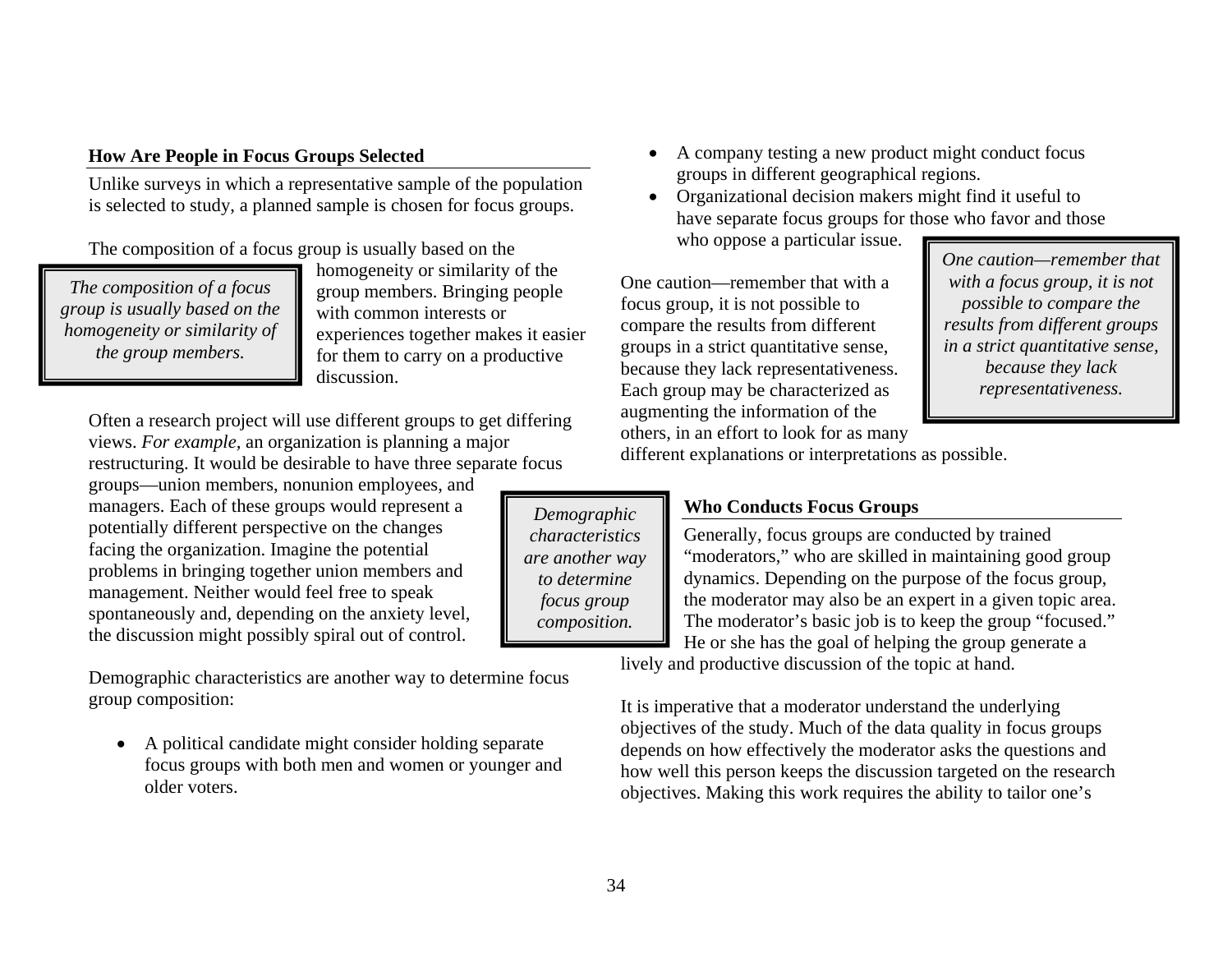moderating style to different types of groups. Going back to the previous example, there may need to be differences in both the questions and the approach to moderating for the three groups of union members, nonunion members, and managers.

*The moderator's basic job is to keep the group "focused."* 

### **What Types of Questions Should Be Asked in a Focus Group**

Questions should be open-ended so that there are many possible replies. Shortanswer questions, such as those that can

be answered "Yes" or "No" should be avoided. It is also important to avoid leading questions that suggest the moderator's opinion or the answer that he or she hopes to receive. Questions also should be:

- clearly formulated and easily understood
- neutral so that the formulation does not influence the answer
- carefully sequenced with easier, general questions preceding more difficult ones
- ordered so that less intimate topics precede the more personal questions.

Focus-group questions are not a form of group interviewing *(i.e., scooping up 10 interviews at one time). "Serial Interviewing"* is not being done either— in which the moderator asks a question and just passes from person to person getting an answer.

Ideally, the moderator places the question (or issue or topic) before the group. They then discuss it among themselves talking to each other, asking each other questions about what they hear, and generally reacting to each other. It is a totally different dynamic from an interview.

#### **What Is the Ideal Size of a Focus Group**

The ideal size for a focus group is generally between six and twelve people. This size group encourages participants to contribute their ideas.

Too-small groups are easily dominated by one or two members, or they may fall flat if too few people have anything to contribute.

> (Another problem is that the session may lapse into serial interviewing and lack energy.)

Too large a group lacks cohesion and may

break up into side conversations, or people

may become frustrated if they have to wait their turn to respond or to get involved.

*The ideal size for a focus group is between six and twelve people.* 

If people are brought together because they

have common experiences to discuss, you run the risk of not getting much new information when there too few people in the group. You bring numerous people together in the hope that they will bounce ideas off each other so that a *"bigger, more expansive"* answer or explanation emerges. However, there is a point of diminishing returns where too many participants add nothing new.

*Questions should be openended. Those that can be answered "Yes" or "No" should be avoided.*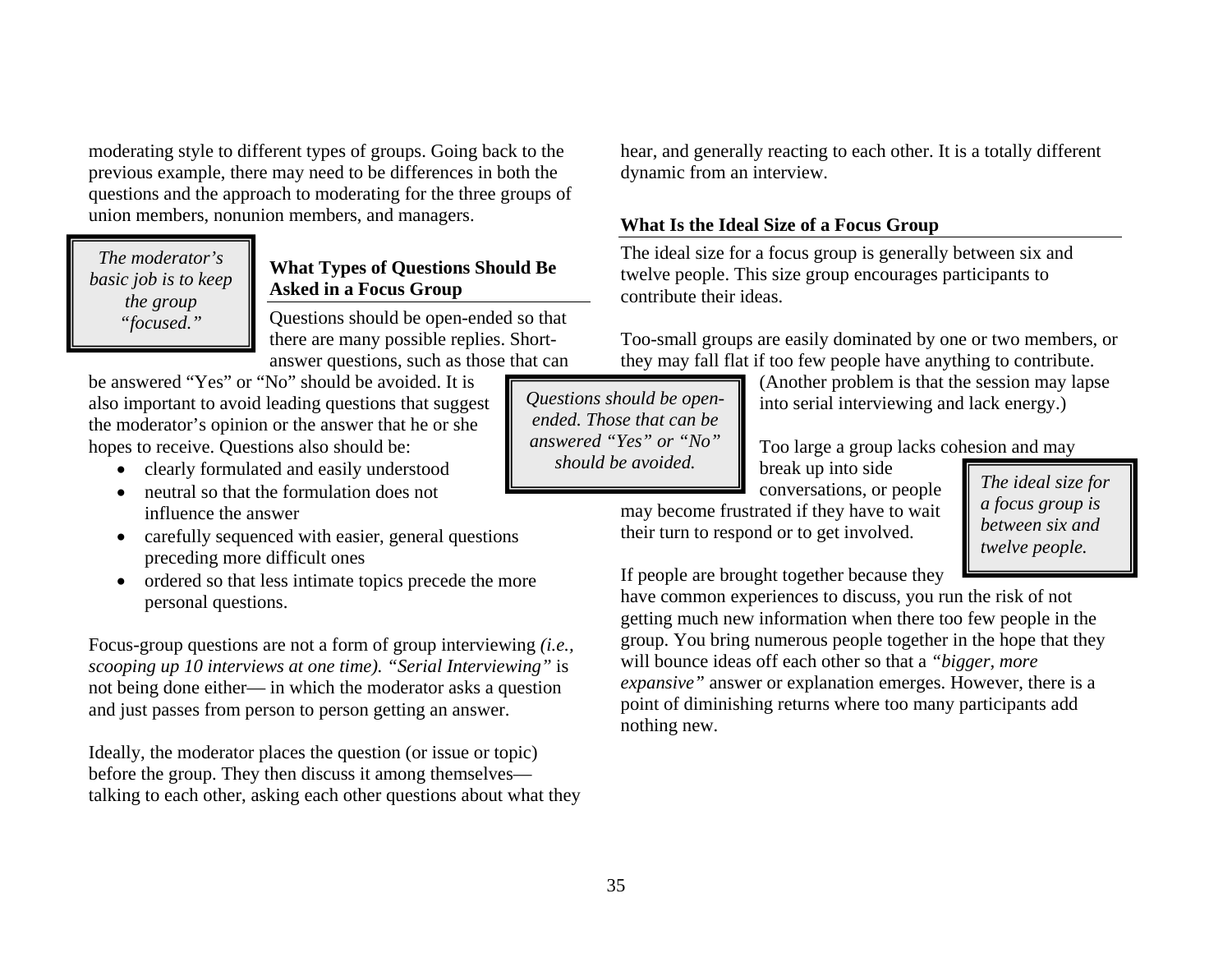#### **What Is a Typical Focus Group Like**

Prior to the focus group, participants are usually recruited by telephone. Care needs to be taken to ensure that people who know each other are not recruited into the same sessions. People are

*Participation in a focus group is voluntary and confidential.*

generally more open and less guarded with people they don't know and don't have to worry about ever seeing again. Absolutely never put people together who are in som e chain of command *(e.g., supervisors with employees, teachers with students, etc.).*

When being recruited, potential participants receive a brief description of what the group will be about, as well as assurances that their participation is entirely v oluntary and that their confidentiality will b e protected. Focus group participants are often paid \$25 to \$50 for

reimbursement of their tim e and travel expenses. In addition, a comfortable, relaxed atm osphere is often created by providing light refresh ments or even a meal.

At the focus group itself, the moderator begins with an introduction that should include the following:

- explaining the purposes of the focus group
- laying down some basic ground rules to encourage everyone to participate in the discussion
- • reassuring the participants about the voluntary and confidential nature of their participation

*The moderator guides the discussion, using an outline of questions to explore various aspects of the research topic.*

- • introducing the moderator and any co-moderators and explaining how and why these group m e mbers were invited to participate *(e.g., what they may have in common)*
- •stating the purpose of note taking and recording.

The moderator typically begins the discussion with an ice-breaker, giving participants the chance to introduce themselves to the group. Once introductions are com plete, the m oderator guides the discussion, using an outline of questions, to explore various

aspects of the research topic. As the group responds to each question, the m oderator can probe for more information and ask follow-up questions to elicit more discussion.

Focus-group sessions are frequently scheduled to last two hours, with the discussion taking 90 minutes. Once all of the questions have been asked, the

moderator may conclude by giving a summary of the m ajor points in the discussion and asking the group for feedback. Or, the moderator may have each participant think back over what was discussed and then have each one choose what he or she felt was the m ost important point. Another good way of concluding is to ask participants if there are any questions about a particular topic that were not asked but should have been.

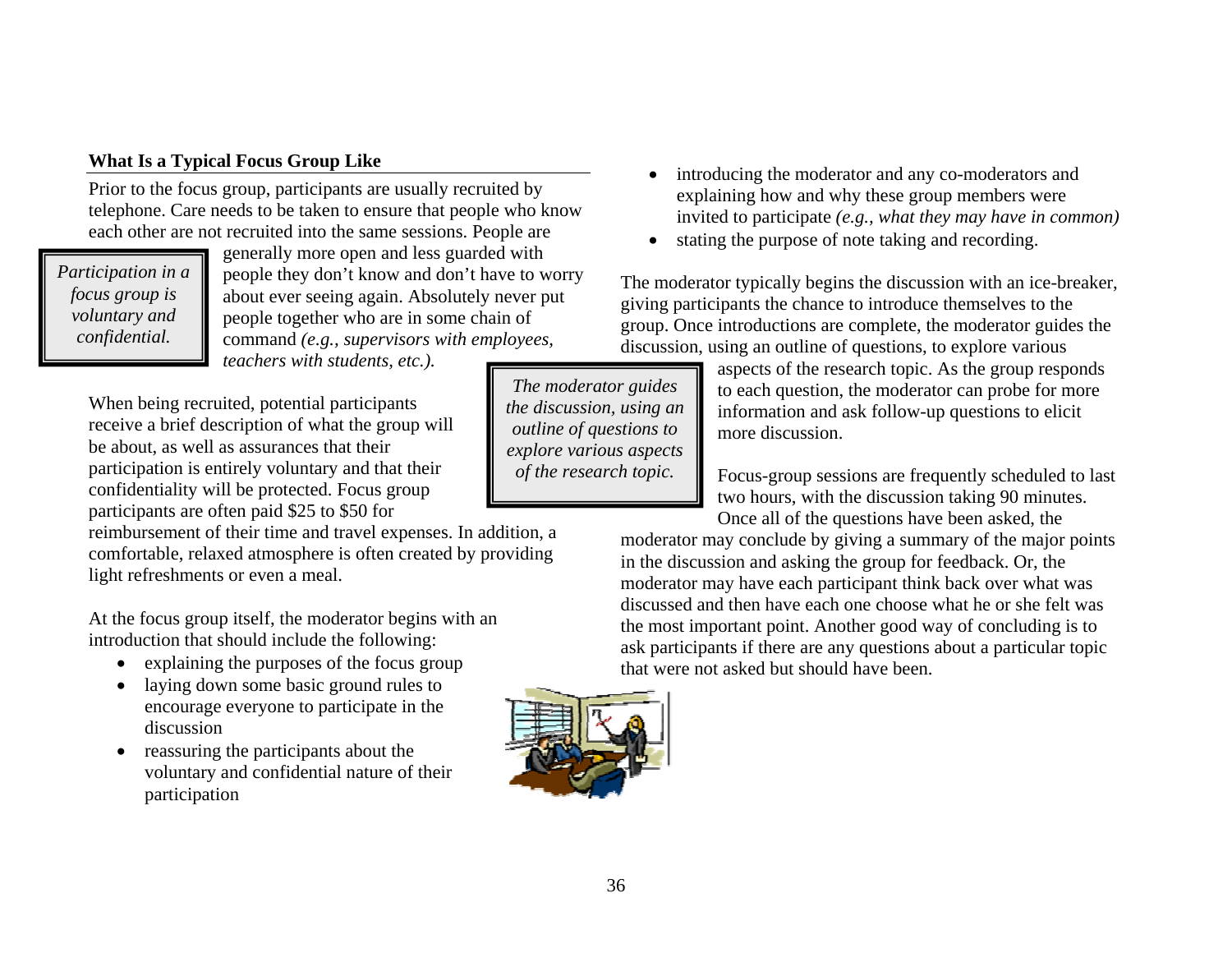#### **How Do You Keep Track of What Is Said During a Focus Group**

The most popular techniques for capturing data from focus groups include the following:

- $\bullet$  *Video recording:* This technique captures both verbal and nonverbal information. One drawback is that it can be intrusive and can inhibit some participants.
- • *Audio recording:* With this method you can obtain verbal information verbatim. A possible disadvantage is that nonverbal information and observational data are lost.
- $\bullet$  *Manual note taking:* This procedure involves hand writing the discussion verbatim. It is not recommended, however, given the speed limitations of



writing by hand. With this method, you run the risk of severely altering the analysis by selectively recording things that were said loudly or repeatedly and missing the more subtle information that emerged from the discussion.

• *Multiple methods* of recording: Notetaking, in conjunction with audio or video recording, definitely can be worthwhile. To take notes there should be a co-moderator, either in the room or—better—behind one-way glass. There is no way on earth a single moderator can follow the discussion and take notes. It is just not physically possible, considering all the other jobs moderators have to do.

How Do Focus Groups Compare to Surveys

There are advantages and disadvantages to using any technique. Focus groups are no different in this respect. The method of choice is constrained by your budget, your time, and availability of resources.



differences in attitudes, intensity of feelings, and so forth. Focus groups do not measure. They collect a breadth or range of information so that a "story" can be told.

The best information can often be gathered by using the focus groups and surveys together. Surveys can provide precise quantitative information; focus groups can provide qualitative data that penetrates more deeply.

*quantitative information, focus groups can provide qualitative data that penetrates more deeply.*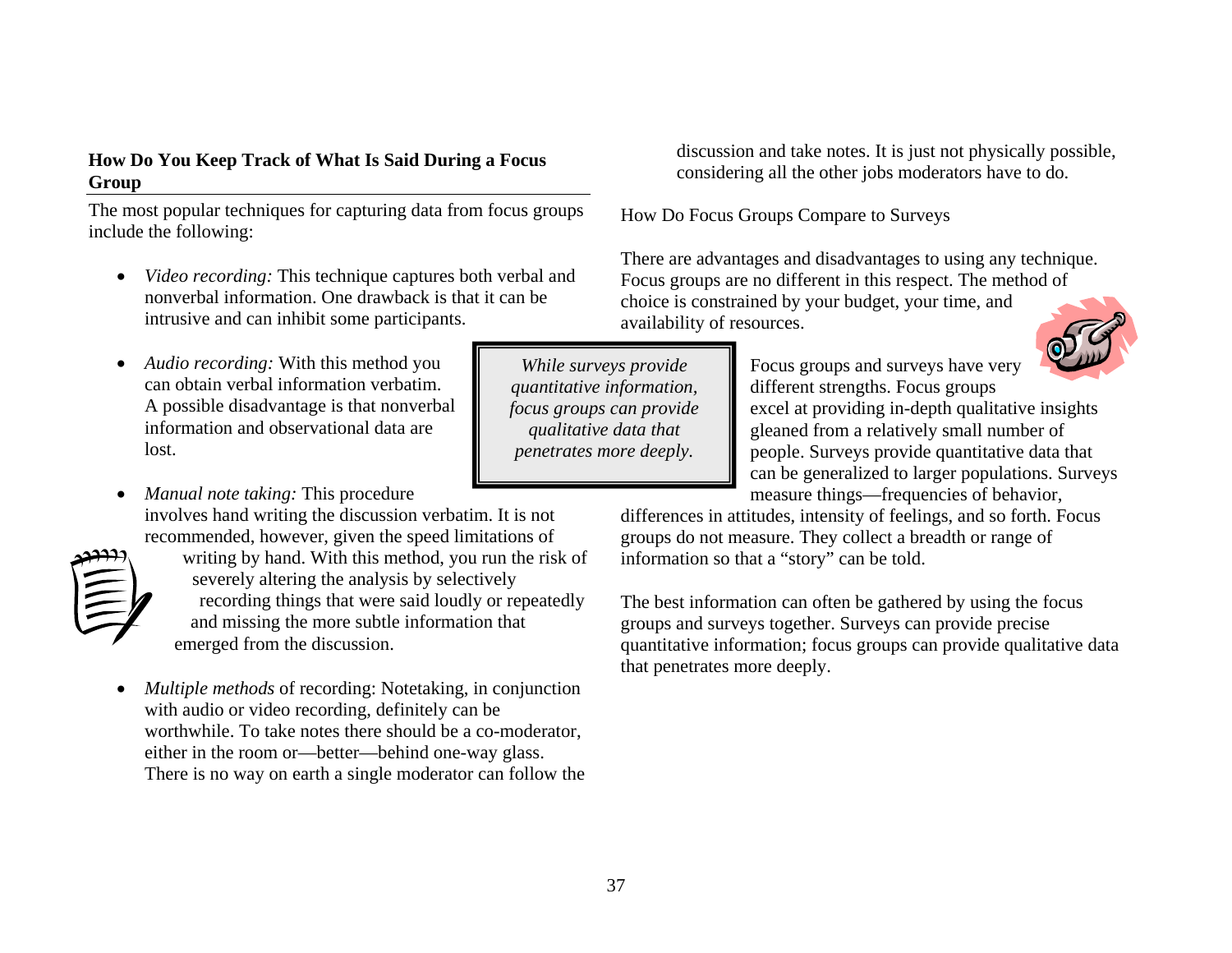#### **Advantages of Focus Groups**

Among the advantages of focus groups are the following:

- A wide range of information can be gathered in a relatively short time span.
- The moderator can explore related but unanticipated topics as they arise in the discussion.
- Focus groups do not require complex sampling techniques.

#### **Disadvantages of Focus Groups**

There is also a set of accompanying disadvantages:

- The sample is neither randomly selected nor representative of a target population, so the results cannot be generalized or treated statistically.
- The quality of the data is influenced by the skills and motivation of the moderator.

*Focus group analysis allows researchers to use the actual words and behaviors of the participants rather than counting response options.*

• Focus groups lend themselves to a different kind of analysis than would be carried out with survey results. In surveys, the emphasis is on counting and measuring versus coding/classifying/sorting in a focus group.

A focus group analysis is truly qualitative. You use the actual words and behaviors of the participants to answer your questions,

rather than counting response options.

#### **Where Can I Get More Information**

Focus groups are the best known example of a whole set of methods for collecting qualitative data, either in their own right or to aid the development or interpretation of a quantitative effort like a survey. The Joint Program in Survey Methods at the University of Maryland offers short courses on this topic for those

who want to gain more depth here or who just want to keep up.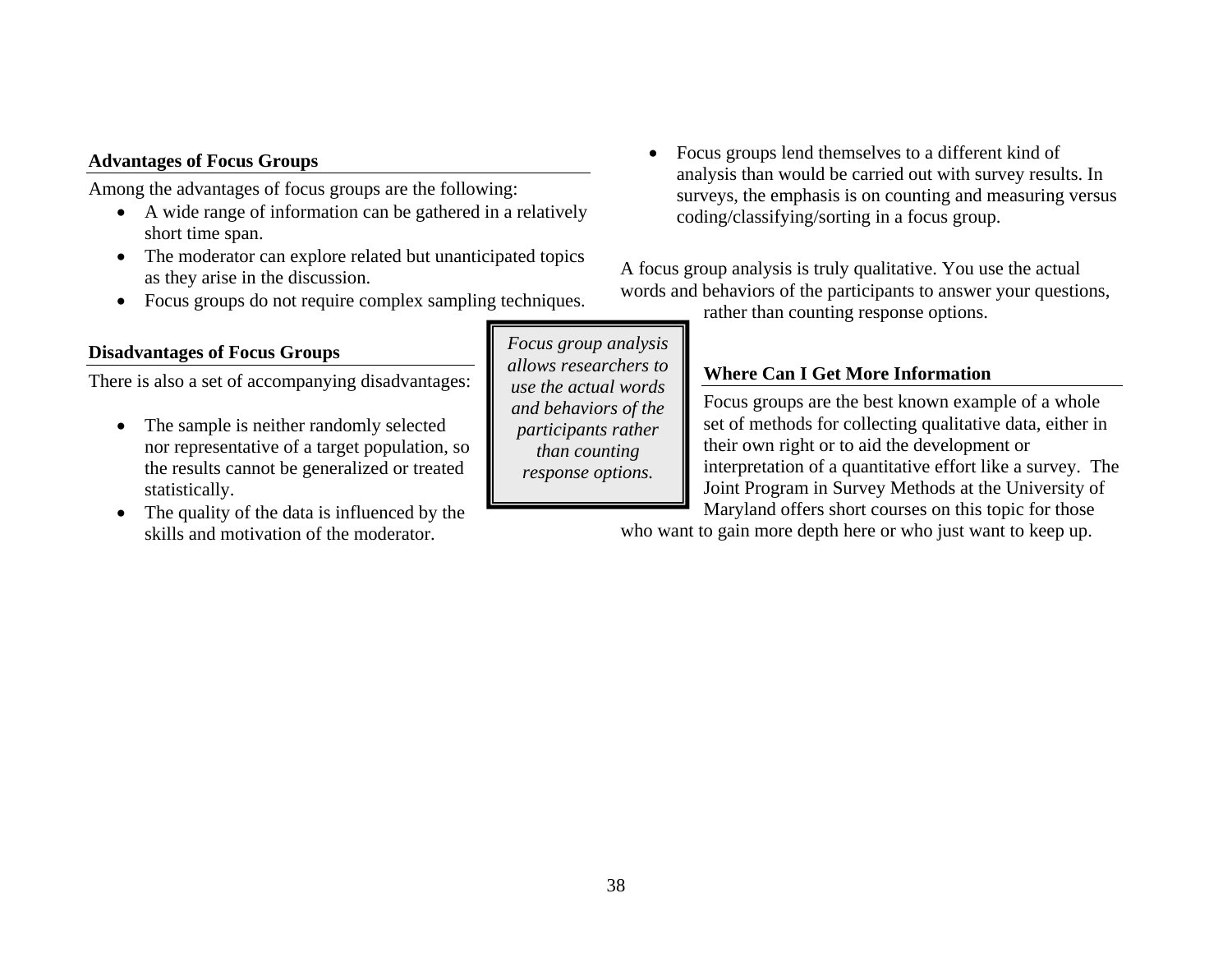### **Chapter 6 Designing a Questionnaire6**

n survey taking it is clear that special training and expertise are required to draw the sam ple, or to create any necessary In survey taking it is clear that special training and expertis are required to draw the sample, or to create any necessary computer programs. But what about writing the questions for the surve y questionn aire? W<sup>e</sup>'ve all been asking questions and obtaining answers from those around us throughout our lives. Aren't we already "question-asking experts"? Maybe. Maybe not!

#### **Where to Start**

The place to start in designing a questionnaire is with your data collection goals—W hat information do you need and from whom?

*The place to start in designing a questionnaire is with your data collection goals.* 

Once these objectives h ave been clearly identified, the next step is to decide what pieces of specific information are needed to satisfy these objectives.

Many experienced questionnaire designers actually draft an outline of the final report,

detailing how they will answer their fundamental data analysis concerns. This pinpoints exactly which pieces of infor mation will be required and leads to the construction of a "data analysis plan"—which connects every data collection objective to each of the specific questions and

*The data analysis plan may be quite informal.* 

how they should be asked. *For example*, consider answering an inquiry, such as How do people differ in their eating habits?

Visualize a questionnaire that captures:

- attitudes about food preferences and likely food choices in different circumstances
- • self-reports of quantities, frequencies, and type of food intake
- •• age, income, and gender information to distinguish different groups

It may also be good to have a question in which people use their own words to describ e their e ating h abits. Sometimes this approach can reveal whether the other questions were really understood.

The data analysis plan may be quite infor mal— a table or flowchart linking everything together at a high level. W hatever the for mality, each broad goal should be clearly set and linked to each of the specific questions on the questionnaire as they are constructed.

The use of an analysis plan at this early stage m ay seem extravagant; however, it is one of the easiest ways, if kept

 $6$  The chapter originally was published by the American Statistical Association (AS A) as the ninth of ten pamphlets. It was drafted by Li nda Stinson. The material inclu ded in this C hapter is part of the up dating done b y Fritz Scheuren of the original 1980 *What Is a S urvey* publication pre pared for the ASA, by Robert Ferber, Paul S heatsley, A nthony Turner, a nd Joseph Waksberg. As with the other material in this booklet, the contents have been subjected to a professional peer-review process and examined for accuracy and readability by members of the survey community.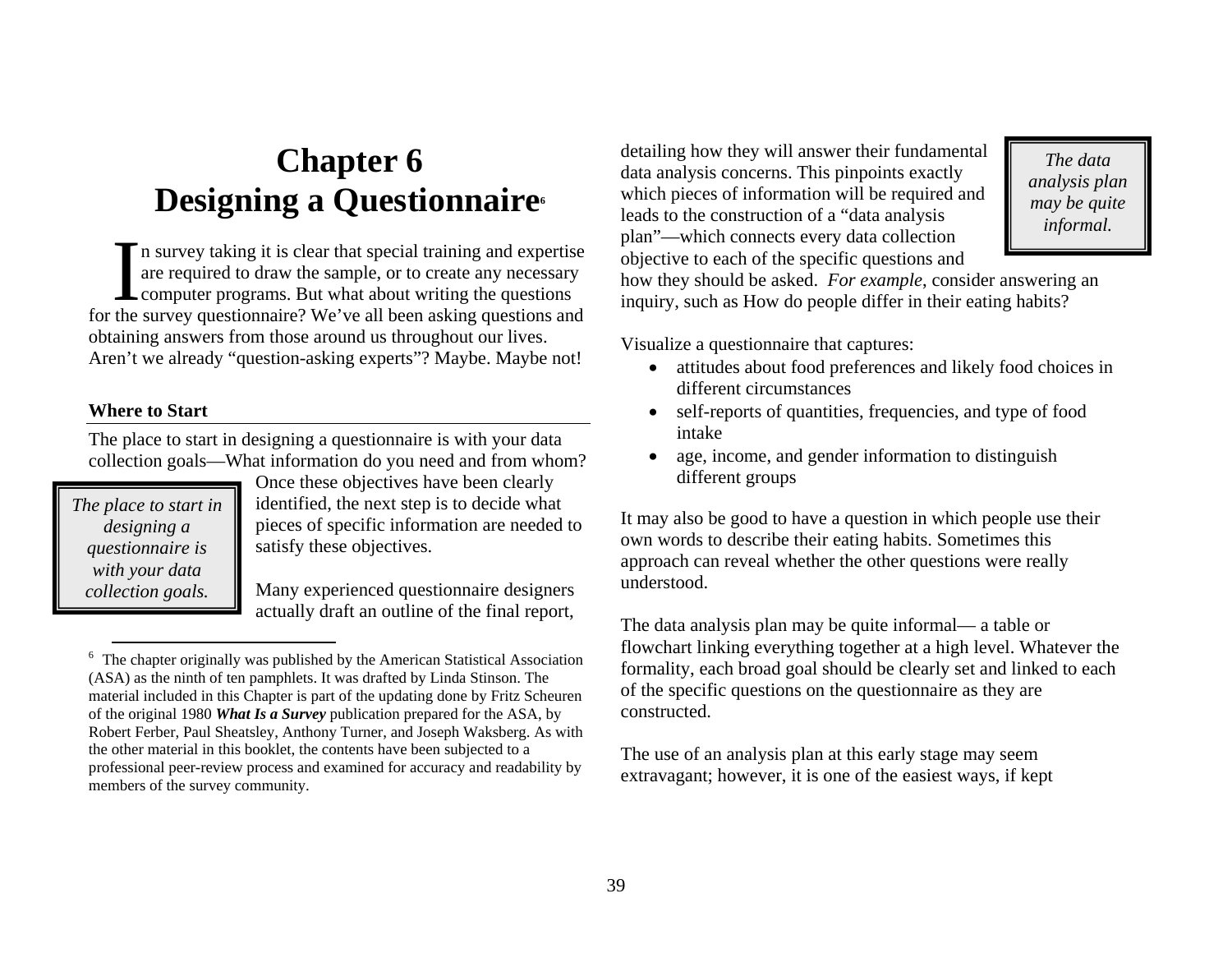updated, to ensure that the questionnaire contains everything that is needed and nothing extraneous.

The larger and m ore complex the inquiry, the more emphasis should be placed on an analysis plan. Otherwise, it becom es

*How to deliver the questionnaire—by mail or email, by fax, by telephone, or in person must be decided early on in the* 

virtually impossible to keep all of the details in mind through the constant revisions a questionnaire undergoes. No one wants to com e to the end of a \$50,000 (or \$500,000) survey project and discover that a critical variable was missing or was collected in the wrong way.

#### **Question C ontext**

As the survey team approaches the point of constructing specific questions, they m ust decide whether the questionnaire will be selfadministered or interviewer-administered. The team also mustdecide how to deliver the questionnaire—by m ail or email, by fax,

by telephone, or in person. Because the mode of data collection determines how questions and response options are constructed, this decision must be m ade early in the design process.

In many cases decisions about the collection mode will be driven by financial constraints or other resource limitations. Still, considerations suc h as overall

questionnair e length, question com plexity, and q uestion sensitivity must be weighed in determining the mode of collection. *For example*, long questionnaires m ay not work well on the telephone,

com plex questions m ay require an interviewer to be sure that they are understood, and sensitive questions m ay be best done in a selfadministered format.

After the mode of collection is determined—but before the designer can draft the first question—the data collection team has to "oper ationalize" all the variables. *For example*, continuing our earlier illustration, we m ust define what we m ean by an "eating habit" and which behaviors will identify it.



We might choose to define an eating habit as any of the following:

- *ded early on in the* survey project and discover that a **•** food and drink actually consumed within the past 24 hours, *design process* ritical variable was missing or was whether typical or not
	- most frequently consumed food items during a certain time period, such as last month
	- •food and beverages preferred when one is given a choice
	- •• typical patterns of consumption, even if these patterns may not currently be in place.

We also have to decide whether the information is to reflect the patterns of food and beverage consumption for the individual

*The essential task is to convey the same information to all respondents about what is wanted.* 

respondent or whether we want the respondent to report for the entire household. These decisions should take into consideration what needs to be included in the final report. The ess ential task is toconvey the sam e infor mation to all respondents about what is wanted. Questions can be for matted for open-ended or close-ended responses.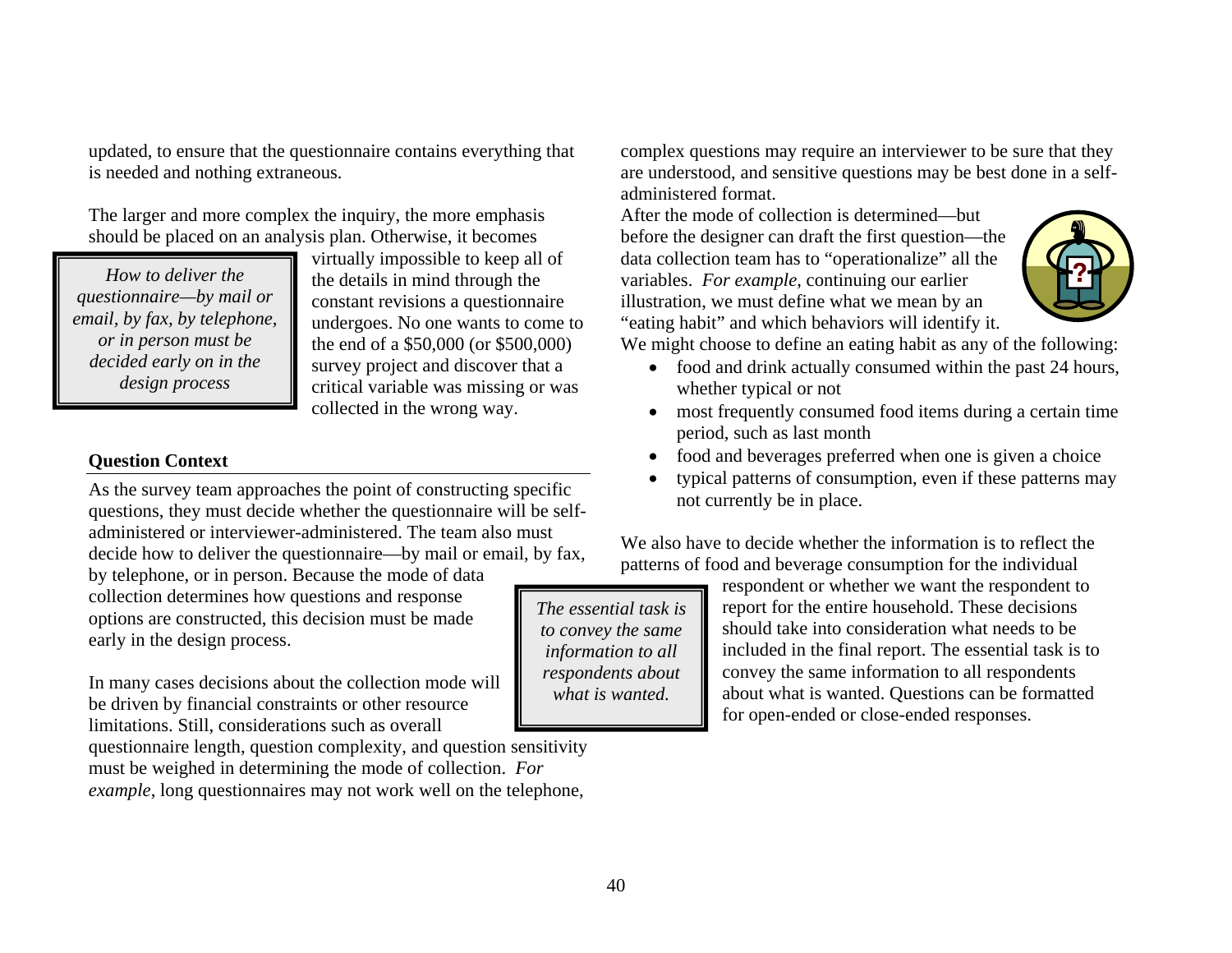*For example:* 

| "How many cups of coffee did you drink yesterday?"                            |  |  |  |  |  |  |                          |  |
|-------------------------------------------------------------------------------|--|--|--|--|--|--|--------------------------|--|
| <b>Open-ended Response</b> ( <i>specify number</i> )<br><i>(enter answer)</i> |  |  |  |  |  |  |                          |  |
| <b>Close-ended Response</b> (circle one)                                      |  |  |  |  |  |  |                          |  |
|                                                                               |  |  |  |  |  |  | None 1 2 3 4 5 6 or more |  |

Close-ended response choices must exhaust the entire range of answers. These choices must be mutually exclusive so that a single answer cannot fall into more than one category. The differences between the response choices should also be clear, so

that respondents find it easy to select the response that best represents their answer.

In summary, questions and response choices need to be constructed so that respondents can be successful in giving answers that meet the analytic needs of the inquiry.

#### **Good Question Structure**

To design a good question, it is crucial that all the concepts be clear and simply expressed. The designer must think about how the answer to the question will be processed and prepared for analysis.

If there are terms with precise or technical meanings that everyone should use, these definitions must be included in the questionnaire and respondents should be instructed in them. It is essential to provide respondents with the tools necessary to translate their varied experiences accurately into a common, relevant set of response options.

One of the first points to think about (and one that will emerge quickly if an analysis plan is used) is whether a particular question is included primarily to make comparisons over time or comparisons across groups. Question consistency becomes paramount, f*or example,* if the new data are to be compared with previous versions of the same questionnaire or with previous studies that collected some of the same information.

It is often easier to ensure consistency by repeating word for word

the earlier question. A dilemma may arise if it appears that the previous question is flawed (*when retested, as it should be in the new context*). Social changes since the previous survey also may have altered the meaning of terms or the frequency of behaviors. Consider the question:

"About how many times did you speak with someone on the telephone today?"

How would the range of response options have to change if the goal is to compare an office worker's answer in the 1920s to what an office worker might say now? In the 1920s, the response options might have been:

*It is crucial that all the concepts be clear and simply expressed.*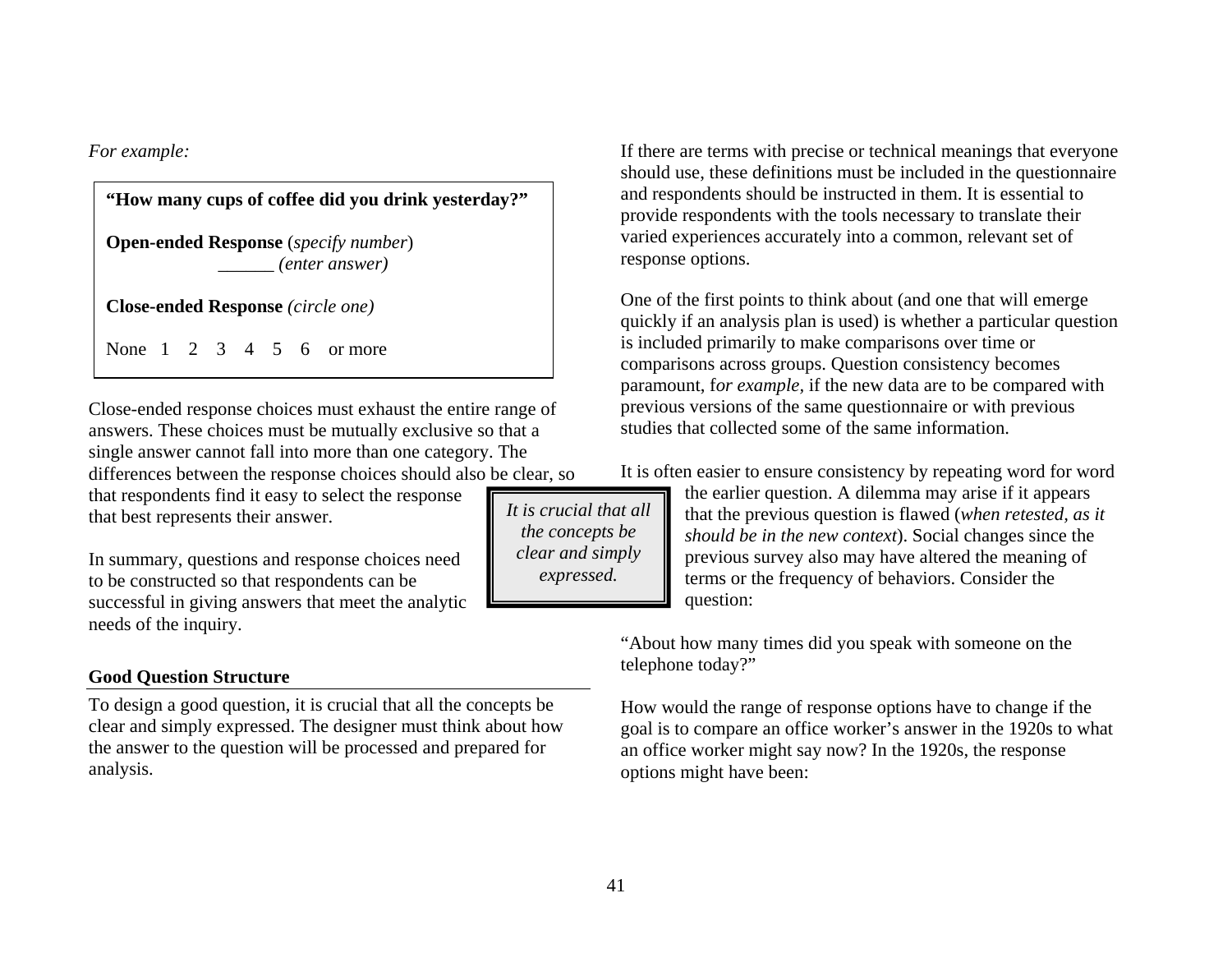None 1 2 3 4 5+

These options seem unreasonable in the current business world. Today, we might have:

None 1-5 6-10 11-15 16-20 21+

For a comparison over time, it would be better if the response options were:

```
None 1-4 5-8 9-12 13-16 17-20 21+
```
This way, with an extra category, there would be a better contrast

between today's office world and that of the 1920s. Another factor to consider is that the range of response categories affects how people think about a question. Pretesting should be conducted to tell if this is occurring. (See the How to Conduct Pretesting Chapter in this booklet for more information.)

#### **Conveying Required Precision**

When a question is being created— particularly one requesting information about the frequency of a behavior—it is important for researchers to agree in advance on the level of precision being asked from the respondent.

If respondents are asked to estimate the frequency of their behavior, the questions may be prefaced by such phrases as "roughly how often?" or "about how many?"

It may be necessary to ask the respondents to count the exact frequency of events within a set period of time or to otherwise request that they be as precise as possible. You may ask them to

consult records (*assuming these are handy and do not overly delay the data collection or raise the chance of the interview breaking off before completion*).

*The choice of closedresponse options can affect how people think about and respond to a question.*

If precision needs are not conveyed clearly to all respondents, one person may choose to

estimate within very broad ranges and another may make an effort to closely count the episodes or behaviors. The result would be that these various respondents would be answering different

*Avoid questions that tax the responden''s memory.* 

questions and their data would not be comparable. Remember, respondents are not mind readers; they cannot be expected to guess what is desired by the researcher or questionnaire designer.

Many concepts we ask people to report on in surveys do not have universally agreed-upon definitions. Surprisingly, there is little social consensus about the definitions of some commonplace everyday terms. Straightforward words, such as job, work, or income, can have many nuances and different meanings for different people.

There are many things that may make a question difficult to answer and should be avoided. For instance,

- •questions that tax the respondent's memory,
- • questions that ask for details that may never have been committed to memory.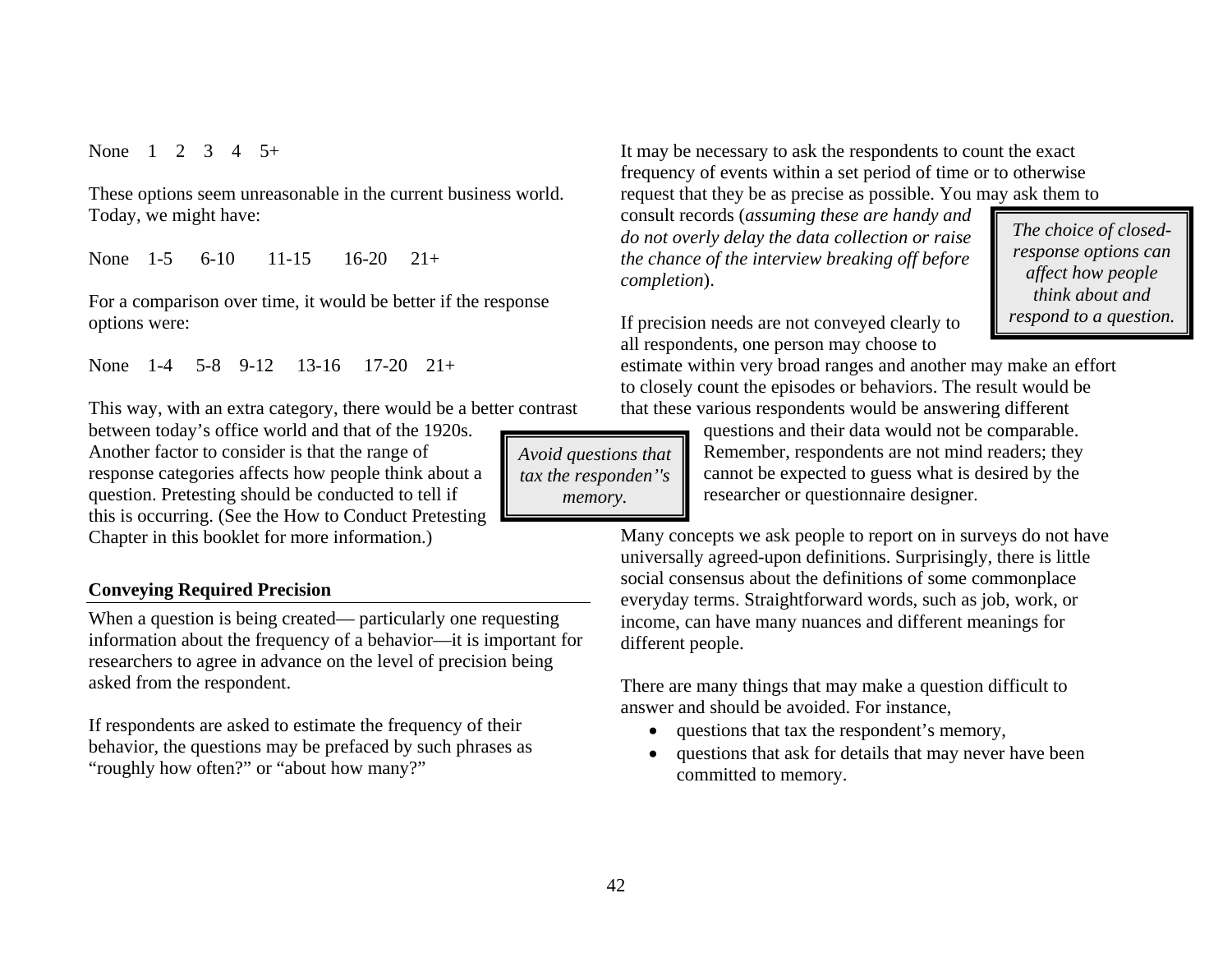Pretesting such questions will quickly reveal the problem. Likewise, questions that ask for sensitive or self-incriminating information (*e.g., on illegal drug* 

*use or cheating on taxes*) are ones respondents may not want to answer. For the most sensitive types of information, questionnaires may need to be self administered with an unbreakable guarantee of respondent anonymity.

Use extra caution when developing new questions—a great deal of preliminary effort is needed. Questionnaire designers budget a good deal of time for this.

#### **The Questionnaire as a Whole**

grade reading level.

Respondents are more likely to cooperate if the questions are simple, clear, easy to answer, and personally relevant to them. It is recommended that questionnaires be written at the 5th-

When you think you've finished the individual questions, step back and look at the questionnaire as a whole. Remember, the questionnaire is a total package and needs to be considered as such.

- It needs a strong introduction conveying to the respondent what the survey is about.
- It should indicate why the questions are being asked.
- It needs interesting and readily answerable questions at the beginning to gain respondent attention and build rapport.

• The conclusion should be gentle and friendly, expressing For sensitive information, quickly reveal the problem. gratitude for the respondent's time and effort.<br>*questionnaires may need to* **i** ikewise questions that ask for

*be self administered* **The guestions need to flow well from one to the next, and** designers should be aware that earlier questions provide information and context to the respondents that they may use in later answers. Often the answer to one question may influence the answer to a later question. *For instance*, suppose respondents are asked first How do you feel about your job? and later on How do you feel about life in general?

Answers to the second question may be tempered by the first



question. Because respondents have already reported their feelings about their job, including those feelings in the second answer may be redundant. On the other hand, if their job is very important to them (or salient for some other reason), then the answer to the first question may be used when constructing the second answer. These so-called

> *KISS Principle— Keep It Simple, Statistician*

"order effects" are difficult to predict and often become apparent only through field tests of the questionnaire, in which different orderings of the questions are compared.

#### **KISS Principle— Keep It Simple, Statistician**

The three most important things for any

questionnaire designer to remember are simplicity, simplicity, and simplicity. Ideas need to be conveyed clearly and questions should be easy to comprehend. There must be no guesswork for the respondent when it comes to understanding exactly what information is being requested.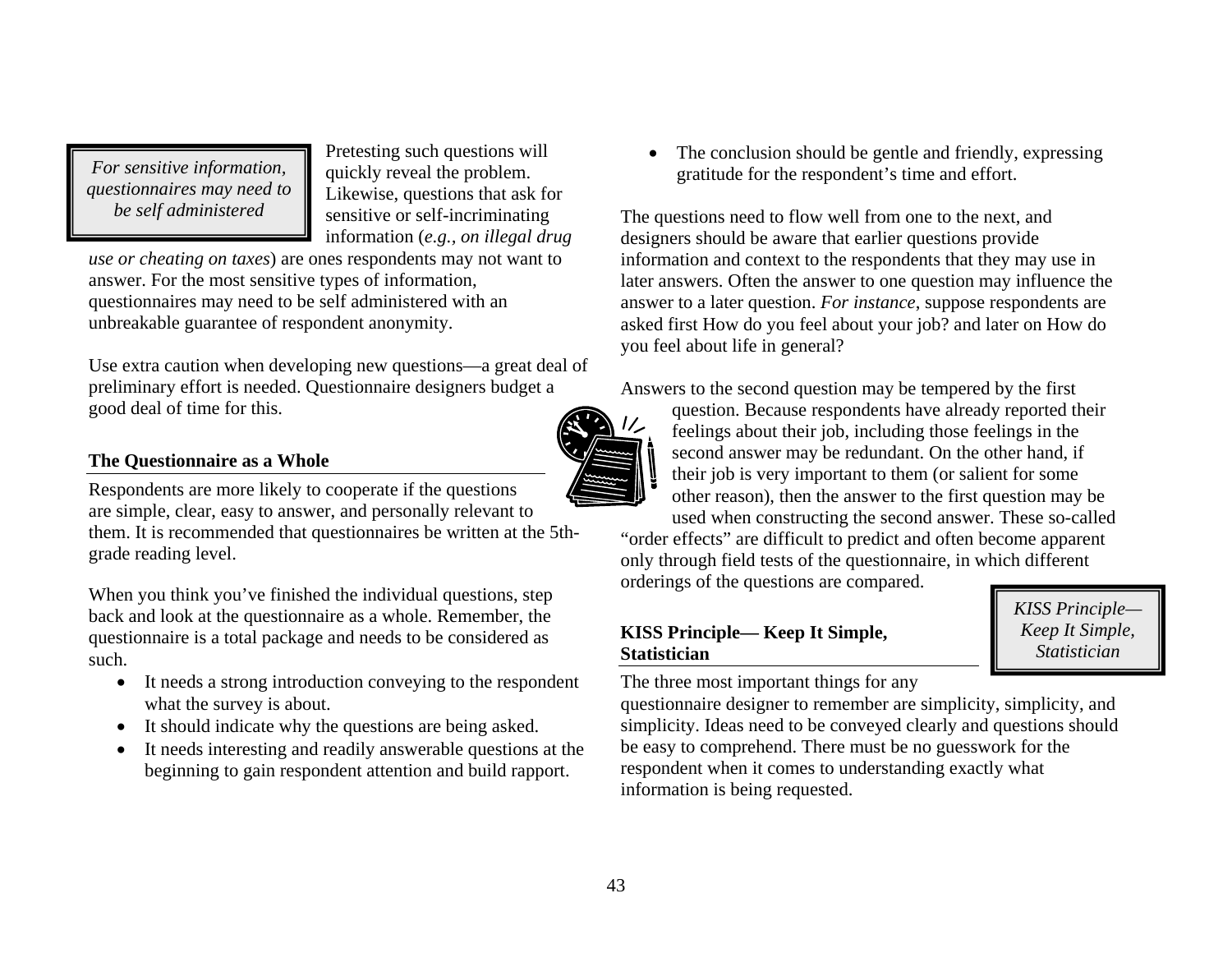*It has been recommended that survey questions be written at the 5th grade reading level.*

Most questionnaires are not about trivial matters. It is the questionnaire designer's greatest challenge to take important topics and translate them into simple concepts, simple behaviors, and simple words. The style of the questionnaire must not get in the way of respondents'

providing their information; otherwise the result could be incomplete or misleading data, item refusals, respondent fatigue effects—even the respondent's refusal to complete the questionnaire.

It is a good idea to try out the questions on many different people—even as the questions are evolving. At different stages of

development, the entire questionnaire should be tested to identify weaknesses and potential difficulties.

Think about which respondents might have the most problems answering the questions, and deliberately seek out those respondents for pretests. Another good method for identifying

*Questionnaire designers must understand the need to pretest, pretest, and then pretest some more.*

difficulties is for the questionnaire designers to actually serve as respondents and answer the questions themselves. It is amazing what insight may be gained by turning the tables in this way. The questionnaire designer must understand the need to pretest, pretest, and then pretest some more.

#### **Where Can I Get More Information**

Cognitive psychology is making major inroads into survey practice, not only in questionnaire design but also improving methods for eliciting informed consent on questions of privacy and the effective use of incentives. For more information on these changes as they affect questionnaire design, see *Cognition and Survey Research,* Sirken, et al (1999), Wiley.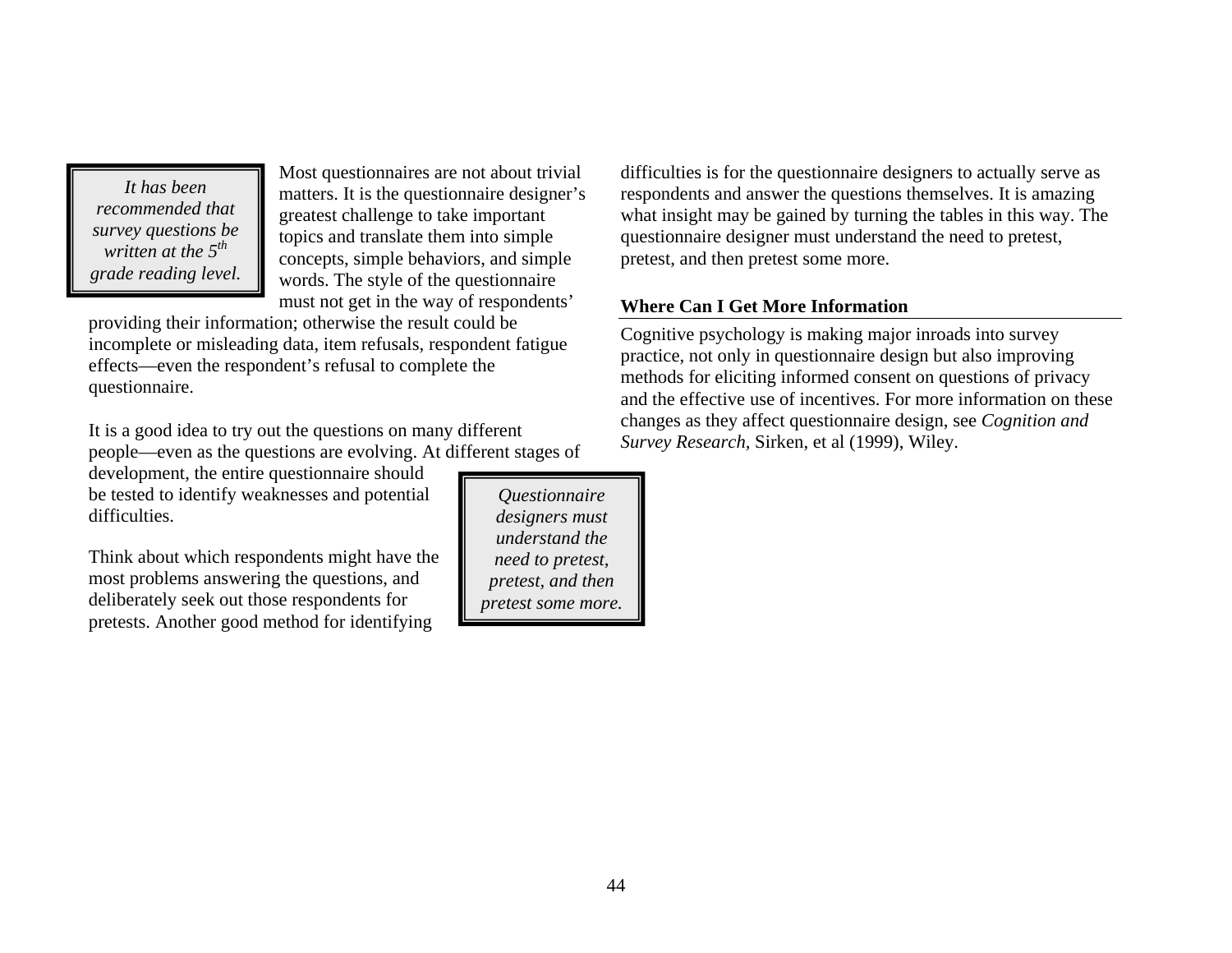### **Chapter 7 How to Conduct Pretesting7**

The systematic checking or pretesting of a questionnaire is central to planning a good survey. As m entioned earlier in this series, the survey sponsors should play a major role in developing the data-collection instrum ents being proposed—including any testing being done.

be omitted.

*Pretesting is critical for identifying questionnaire problems.* 

Much of the accuracy and interpretability of the survey results hinge on this pretesting step—which should never

Pretesting is critical for identifying questionnaire problems. These can occur for both respondents

and interviewers regarding question content, "skip patterns," or for matting. Problems with question content include confusion with the overall meaning of the question, as well as

misinterpretation of individual terms or concepts. Problems with how to skip or navigate from question to question m ay result in missing data and frustration for both interviewers and respondents. Questionnaire formatting concerns are particularly relevant to selfadministered questionnaires, and if unaddressed, m ay lead to loss

of vital information.

Pretesting is a broad term that incorporates m any different methods or combinations of methods.

This pamphlet briefly describes eight suggested techniques that can be used to pretest questionnaires. These techniques have different

strengths and weaknesses. They can be invaluable for identifying problems with draft questionnaires and also for evaluating surveys in the field.

#### **Types of Pretesting**

Pretesting techniques are divided into two major categories—pre-field and field. Prefield techniq ues are g enerally used d uring the preliminary stages of questionnaire

*Pretesting techniques are divided into two major categ oriespre-field and field.*

development. They inclu de respondent focus groups and cog nitive laboratory interviews.

Six field techniques that test questionnaires under operational conditions are also covered. These include behavior coding of interviewer/respondent interactions, interviewer debriefings, respondent debriefings, split-sample tests, and the analysis of item nonresponse rates and response distributions.

*Pretesting is a broad term that incorporates many different methods or combinations of methods.*

 $\sigma$  The chapter originally was published by the American Statistical Association (AS A) as the fifth of ten pamphlets. It is based on a Census B urea u publication entitled *Pretesting Policy and Options: Demograp hic Surveys at the Census Bureau.* U.S. Census Bureau, 1993, s ubmitted by T heresa DeMaio and edited b y Fritz Scheuren. The material inclu ded in this Chapter is part of the updating done by Fritz Scheuren of the original 1980 *What Is a Survey* pu blication prepared for the ASA, b y Robert Ferber, Paul Sheatsley, Anthony T urner, and Josep h Waksberg. As with the other material in this booklet, the co ntents have been s ubjected to a professional peer-review process and e xamined for accuracy and readability b y members of the survey commu nity.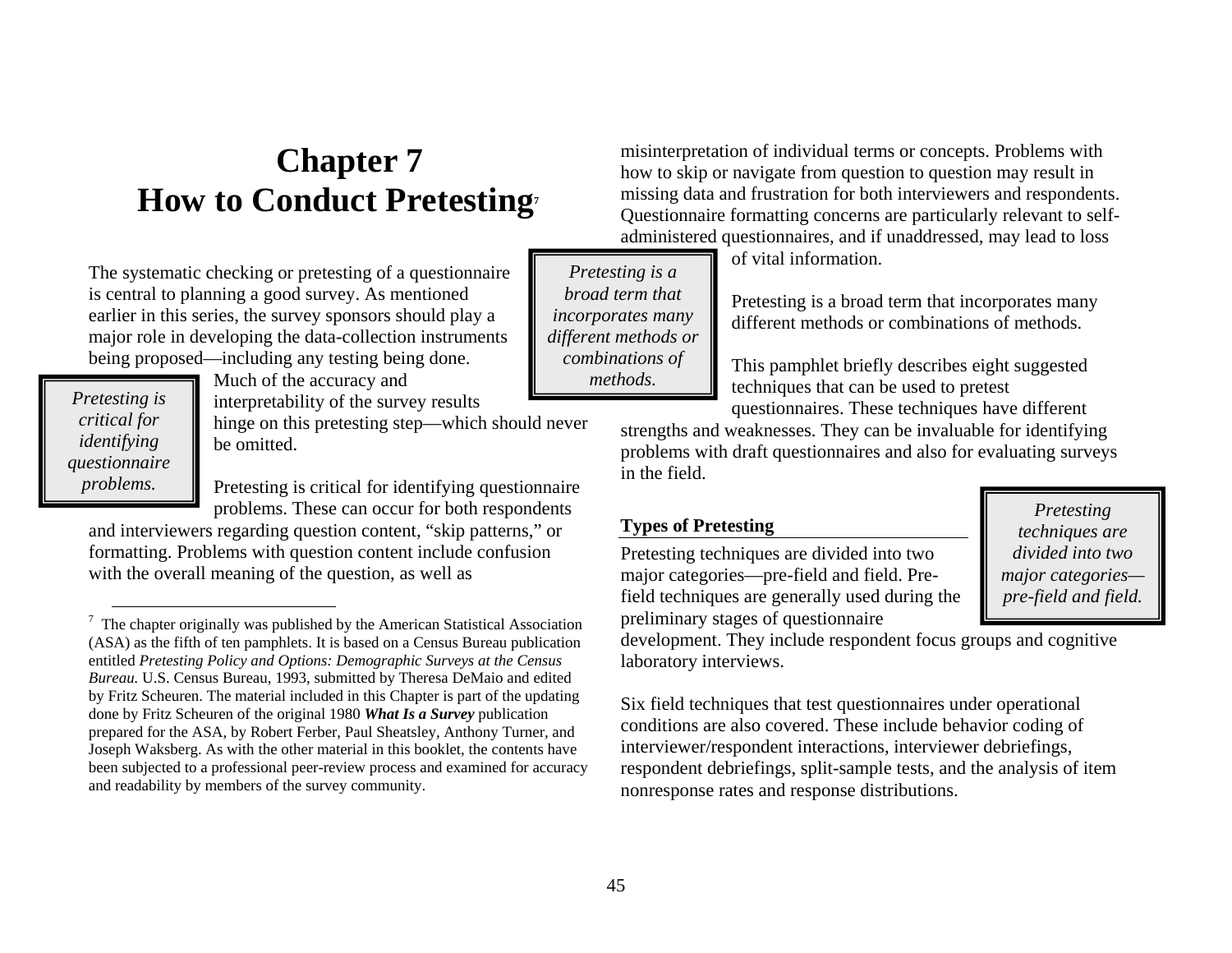Focus groups—a form of in-depth group interviewing— are conducted early in the questionnaire development cycle and can be used in a variety of ways to assess the question-answering process.

Such groups may gather information about a topic before questionnaire construction begins *(for example, to learn how people structure their thoughts about a topic, their understanding* 

*of general concepts or specific terminology, or their opinions about the sensitivity or difficulty of the questions).* 

Focus groups help identify variations in language, terminology, or interpretation of questions and response options. Selfadministered questionnaires can be pretested

in a focus group, to learn about the appearance and formatting of the questionnaire. In addition, knowledge of content problems is gained.

One of the main advantages of focus groups is the opportunity to observe a great deal of interaction on a topic in a limited period of time.

They also produce information and insights that may be less accessible without the give and take found in a group. Because of their interactive nature, however, focus groups do not permit a good test of the "normal" interviewing process. Researchers also

*Focus groups provide the opportunity to observe a great deal of interaction on a topic in a limited period of time.*

do not have as much control over the process as with other pretesting methods. *(For example, one or two people in the group may dominate the discussion and restrict input from other focus group members.)*

2. Cognitive Laboratory Interviews

Cognitive laboratory interviews are also generally used early in the questionnaire development cycle. They consist of one-on-one interviews using a structured questionnaire in which respondents describe their thoughts while answering the survey questions.

> *"Think aloud" interviews,* as this technique is called, can be conducted either concurrently or retrospectively *(i.e. the respondents' verbalizations of their thought processes can occur either during or after the completion of the questionnaire).*

> Laboratory interviews provide an important means of finding out directly from respondents what their problems

are with the questionnaire. In addition, small numbers of interviews (as few as 15) can yield information about major problems—such as respondents repeatedly identifying the same questions and concepts as sources of confusion. Because sample sizes are not large, repeated pretesting of an instrument is often possible.

*"Think aloud" interviews can be conducted either concurrently or retrospectively.* 

After one round of lab interviews is completed, researchers can diagnose problems, revise question wording to resolve these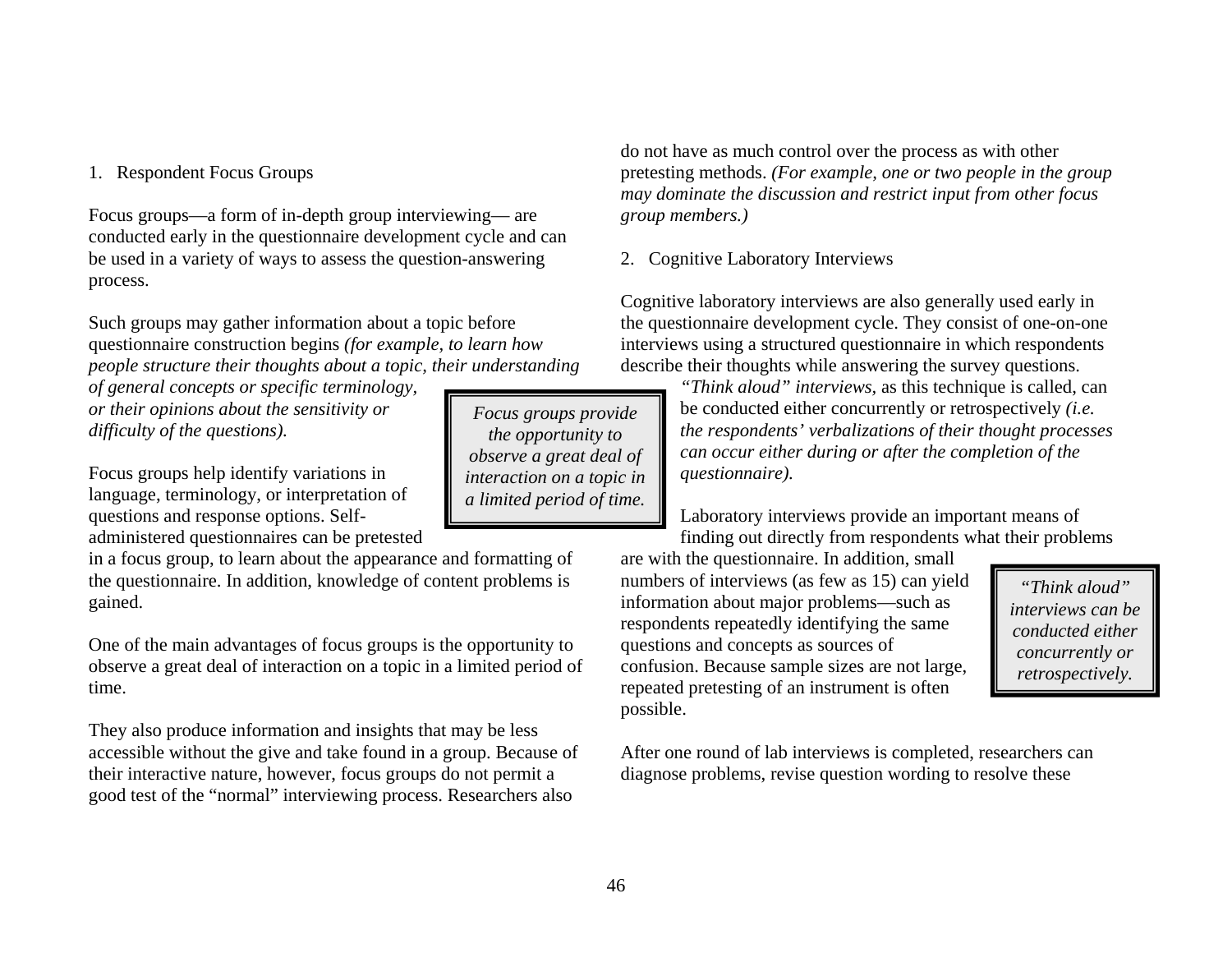problems, and conduct additional interviews to see if the new questions are better.

Cognitive interviews can incorporate follow-up questions by the interviewer—in addition to respondents' statements of their thoughts. Different types of follow-up questions are used. *Probing questions* are used when the researcher wants to focus the respondent on particular aspects of the question-response task. *(For example, the interviewer may ask how respondents chose their answers, how they interpreted reference periods, or what they thought a particular term meant.) Paraphrasing* (i.e., asking the respondents to repeat the question in their own words) permits the researcher to learn whether the respondent understands the

question and interprets it in the manner intended. It may also reveal better wordings for questions.

3. Behavior Coding

#### Behavior coding of respondent-interviewer

interactions involves systematic coding of the interaction between interviewers and respondents from live or taped interviews.

The emphasis is on specific aspects of how the interviewer asked the question and how the respondent reacted. When used for questionnaire assessment, the coding highlights interviewer or respondent behaviors indicative of a problem with the question, the response categories, or the respondent's ability to form an adequate response. *For example, if a respondent asks for clarification after hearing the question, it is likely that some aspect of the question caused confusion.* Likewise, if a respondent interrupts before the interviewer finishes reading the question,

then the respondent may miss information that might be important to giving a correct answer.

In contrast to pre-field techniques, behavior coding requires a sample

*Respondent debriefings can be useful in determining the reason for respondent misunderstandings.*

size sufficient to address analytic requirements. *For example, if the questionnaire contains many skip patterns, it is necessary to select a large enough sample to permit observation of various movements through the questionnaire.* The determining sample sizes for behavior coding should take into account the relevant population groups for which separate analyses are desired.

The value of behavior coding is that it allows *systematic detection* of questions that have large numbers of behaviors that reflect problems. It is not usually designed to provide answers about the source of the problems. It also may not distinguish which of several similar versions of a question is better.

4. Respondent Debriefings

Respondent debriefings involve incorporating structured followup questions at the end of a field test interview to elicit quantitative and qualitative information about respondents' interpretations of survey questions. For pretesting purposes, the primary objective is to determine whether concepts and questions are understood by respondents in the same way that the survey sponsors intended.

*Behavior coding allows systematic detection of questionnaire problems.*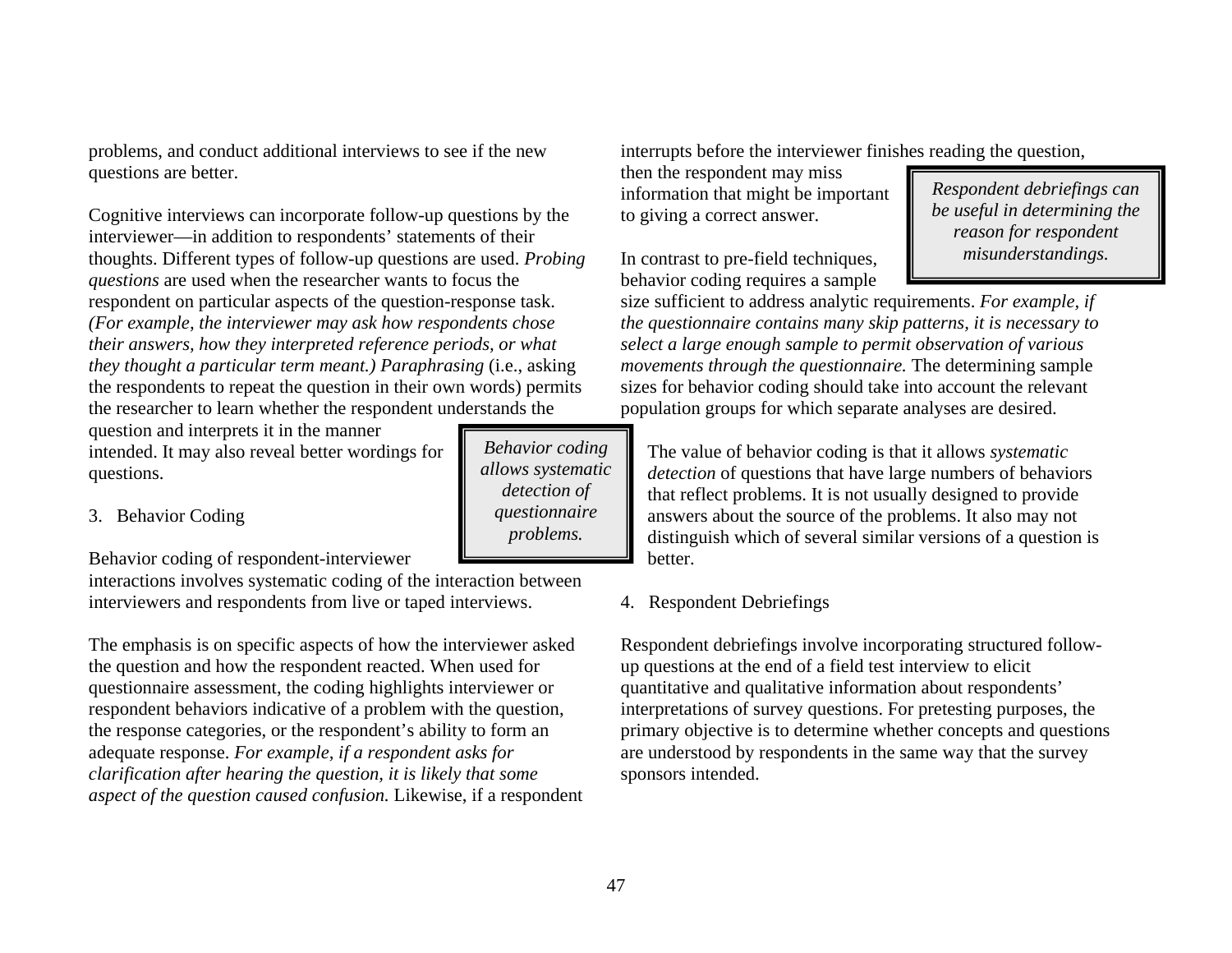Respondent debriefings can also be used to evaluate other aspects of respondents' tasks, such as their use of records to answer survey questions or their understanding of the purpose of the interview. In addition, respondent debriefings can be useful in determining the reason for respondent misunderstandings. Sometimes results of respondent debriefings show a question is superfluous and can be eliminated. Alternatively, additional questions may need to be included in the final questionnaire. Finally, the debriefings may show that concepts or questions cause

confusion or misunderstanding as far as the intended meaning is concerned. Some survey goals may need to be greatly modified or even dropped.

A critical aspect of a successful respondent debriefing is that question designers and

researchers must have a clear idea of potential problems so that good debriefing questions can be developed. Ideas about potential problems can come from pre-field techniques conducted prior to the field test, from analysis of data from a previous survey, from careful review of questionnaires, or from observation of actual interviews.

Respondent debriefings have the potential to supplement information obtained from behavior coding. As previously discussed, behavior coding can demonstrate the existence of problems but does not always indicate the source of the problem. When designed properly, the results of respondent debriefings can provide information about the problem sources and may reveal problems not evident from the response behavior.

Interviewer debriefings traditionally have been the primary method to evaluate field tests. The interviewers who conduct the survey field tests are queried to use their direct contact with respondents to enrich the questionnaire designer's understanding of questionnaire problems.

*Interviewer debriefings traditionally have been the primary method to evaluate field tests.* 

Although important, interviewer debriefings are not adequate as the sole evaluation method. Interviewers may not always be accurate reporters of certain types of questionnaire problems for several reasons:

- When interviewers report a problem it is not known whether it was troublesome for one respondent or for many.
- • Interviewer reports of problem questions may reflect their own preference for a question rather than respondent confusion.
- Experienced interviewers sometimes change the wording of problem questions as a matter of course to make them work and may not even realize they have done so.

Interviewer debriefings can be conducted in several different ways:

- *Group-setting debriefings* are the most common method, involving a focus group with the field test interviewers.
- • *Rating forms* obtain more quantitative information by asking interviewers to rate each question in the pretest questionnaire on selected characteristics of interest to the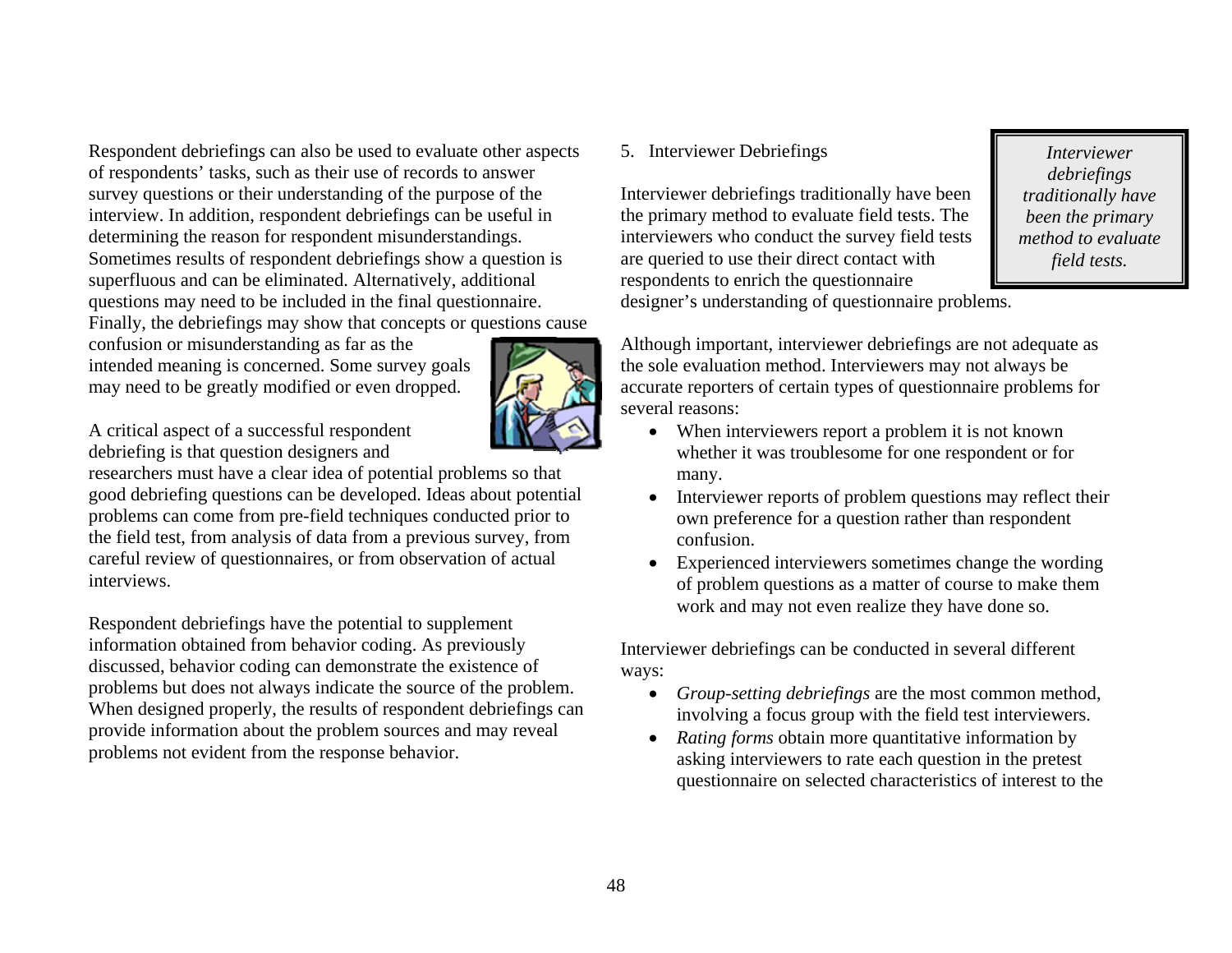researchers (whether the interviewer had trouble reading the question as written and whether the respondent understood the words or ideas in the question, among others).

• *Standardized interviewer debriefing questionnaires* collect information about the interviewers' perceptions of the problem, prevalence of a problem, reasons for the problem,

> *Multiple versions of a draft questionnaire can be tested under controlled experimental conditions in a split-*

and proposed solutions to a problem. They can also be used to ask about the magnitude of specific types of problems and to test an interviewer's knowledge of subject-matter concepts.

6. Split-Panel Tests

Split-panel tests refer to controlled experimental testing among questionnaire variants or interviewing modes to determine which is "better" or to measure differences between them. For pretesting multiple versions of a questionnaire there needs to be a previously determined standard by which to judge the differences.

Split-panel tests are also used to calibrate the effect of changing questions— particularly important in the redesign and testing of surveys where the comparability of the data collected over time is an issue.

Split-panel tests can incorporate changes in a single question, a set of questions, or an entire questionnaire. It is important to provide for adequate sample sizes in a split-panel test so that differences of substantive interest can be measured well. It is also imperative that these tests involve the use of randomized assignment so differences can be attributed to the question or questionnaire, and not to something else.

7. Analysis of Item Nonresponse Rates

Analysis of item nonresponse rates from the data collected during a field test (involving one or multiple panels) can provide useful information about how well the questionnaire works. This can be done by looking at how often items are missing (item nonresponse rates).

*panel test.* These rates can be informative in two ways:<br>*panel test.*  $\sqrt{D}$   $\rightarrow$   $\sqrt{D}$ 

- "Don't know" rates can determine how difficult a task is for respondents to do.
- • Refusal rates can determine how often respondents find certain questions or versions of a question too sensitive to be answered.
- 8. Analysis of Response Distributions

Analysis of response distributions for an item can be used to determine whether different question wordings or question sequences produce different response patterns. This kind of analysis is most useful when pretesting more than one version of a questionnaire or a single questionnaire in which some known distribution of characteristics exists for comparative purposes.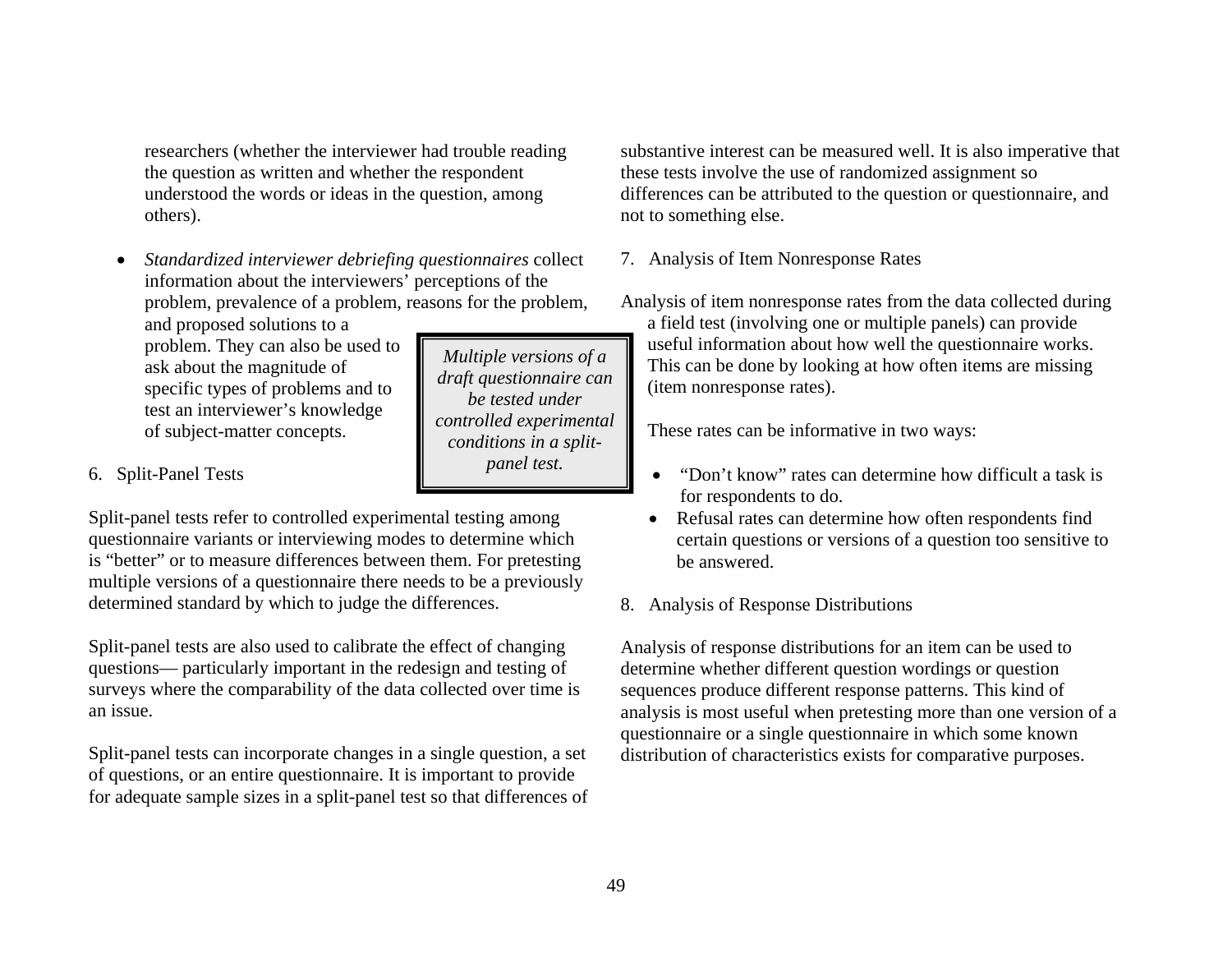When looking at response distributions in split-panel tests, the results do not necessarily reveal whether one version of a question produces a better understanding of what is being asked than another. Knowledge of differences in response patterns alone is not sufficient to decide which question best conveys the concept of interest.

*Combining pre-field and field methods provides an evaluation* 

At times response distribution analysis demonstrates that revised question wording has no effect on estimates. of broad scope. **Response distribution analyses should Where Can I Get More Information** not be used alone to evaluate

modifications in question wording or sequencing. It is useful only

in conjunction with other question evaluation methods— such as respondent debriefings, interviewer debriefings, and behavior coding.

*Both response and nonresponse rates provide useful information about how well a questionnaire works.*

#### **Combining Methods**

Both pre-field and field testing should be done when time and funds permit; but, there are some situations in which it is not feasible to use all methods. Still, it is particularly desirable to meld the objective with the subjective methods— the respondent centered with the interviewer-centered. This complementarity allows for both good problem identification and problem resolution and provides an evaluation of broad scope.

Information on cost and suggestions on the timing of pretesting can be found in the Census report from which this Chapter was

excerpted. The March 2004 issue of *Public Opinion Quarterly* has an important review article, entitled "Methods for Testing and Evaluating Survey Questions," that could greatly help the reader who wished to learn more.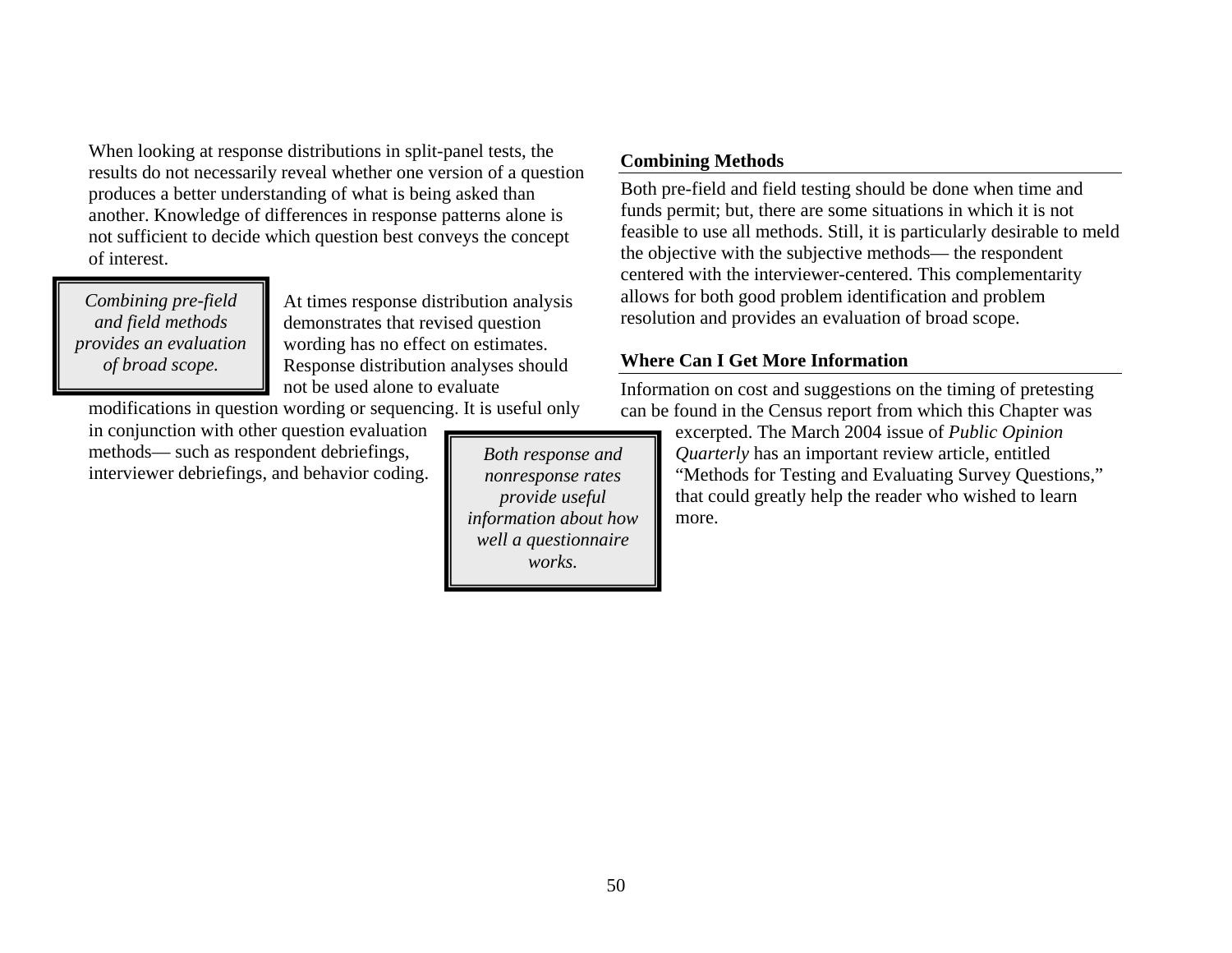### **Chapter 8 More About Mail Surveys**

o, how could I possibly run a survey? My budget is tight. I have no staff and li mited facilities. It's 10 degrees below 0 outside, and I'm not going to stand on a corner intercepting angry commuters all day. The thought of sitting on the phone repeating, "Do you strongly agree, agree, neither agree nor disagree, disagree, or strongly disagree" to two hundred  $\mathbf{S}^{\scriptscriptstyle{\mathrm{0},\mathrm{l}}} _{\scriptscriptstyle{\mathrm{bel}}}$ 

*Mail surveys are a powerful, effective, and efficient.* 

people is not exactly glamorous either. Are the prospects of conducting a survey completely impossible?

Certainly not. Mail surveys are a powerful, effective, and efficient alternative to their m ore

expensive relatives— the telephone survey and the personal interview. A quality, m edium-scale mail survey can be conducted with mini m al cost, little staff, and no com plex equipment. And a

well-conducted m ail survey can be just as effective and meaningful as other m ore resource-intensive surveys.

Our nation's postal workers don't need to tell you about the volume of mail that ends up in your m ailbox each day. Encouraging participation in m ail sur veys is not a sim ple task under these circumstances. A survey that is lost in a sea of m agazines, bills, and personal, business, and adv ertising m ail m ay never be found.

Although there are som e drawbacks to m ail surveys, it is possible to obtain valid results with the right kind of questionnaire and distribution technique. Well-prepared surveys can be executed successfully when the conditions are right. This pamphlet provides an overview of some of t he strengths and weaknesses of m ail surveys, a basic understanding of what is needed to conduct a successful m ail survey, and ways to determine if this typ e of survey is appropriate for your situation.

#### **The Advantages of Mail Surveys Cost Effectiveness**



The use of mail surveys has increased dramatically recently—and for good reason.

In terms of time and money, they are very economical. One way to demonstrate this is to com pare and contrast mail surveys with telephone and face-to-face surveys—the other two very common ways in which to conduct a survey.

With regard to human resources, mail surveys req uire very little manpower. It is possible for only one person to conduct a m ail

<sup>&</sup>lt;sup>8</sup> The chapter originally was published by the American Statistical Association (AS A) as the seventh of ten pamphlets. T he original draft was provided mainly by Justin Fisher w hen he was student i n Fritz Sche uren's s urvey sampling class at the George Washington University. The material inclu ded in this Chapter is part of the u p dating done by Fritz Scheuren of the original 1980 *What Is a*  Survey publication prepared for the ASA, by Robert Ferber, Paul Sheatsley, Anthony Turner, and Josep h Waksberg. As with the other material in this booklet, t he contents have been s ubjected to a professional peer-review process and examined for accuracy and readability by members of the survey comm u nity.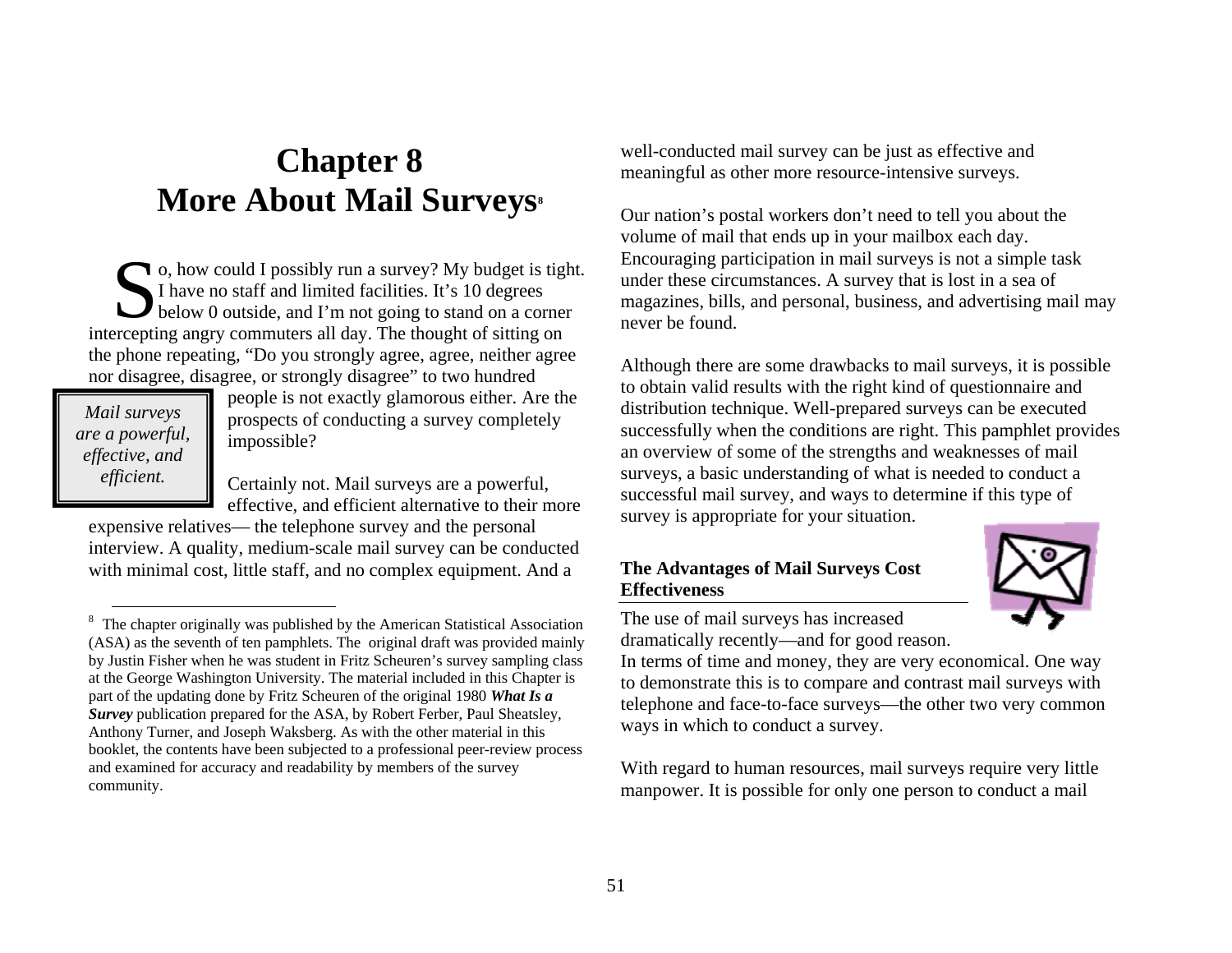survey, where as the time needed to conduct the sam e numb er of telephone or face-to-face interviews is usually m uch too great for a single person. Mail surveys are also significantly cheaper than telephone and face-to-face interviews. The cost of a m edium-scale m ail survey in a single m etropolitan area might run from \$5,000 to

\$10,000. The costs of equal-sized telephone and face-to-face surveys are estimated at 50% and 150% more, respectively. If a n ational (or worldwide) survey is considered, these cost differentials would be even greater.

This is primarily becaus e postage costs are relatively low and uniform, regardless of the geographic area being covered, but telephone rates and, especially, personal interviewer expenses are higher and m ay also differ from one area to the next. Moreover, the total cost of sending a three-question survey is the sam e as for one with 100 questions, assuming that you can m ail both out for the sam e a mount of postage. So, the surveyor gets m ore for t he dollar.

#### **Geographical Stratification**

Mail surveys also enable specific segments of the population to be easily targeted. For example, if you are surveying a city on the



newest location for a garbage dump, you can compare the different areas of the town and the reaction to the garbage dum p through m ail surveys directed at certain neighborhoods.

#### **Honesty**

*and money, mail surveys are very cost effective.* 

Finally, some studies show that people provide m ore honest answers to m ail surveys than they d o to other interviewing methods. Privacy—especially if your survey is about a delicate

issue—m ay be important to the respondent, and m ail In terms of time **surveys** may increase the credibility of the answers.

> The bottom line is, that given enough time, you m ay want to use a mail survey, especially if you are subject to severe money constraints. But in doing so, you m ust also be aware of their disadvantages.

#### **Potential Disadvantages of Mail Surveys Coverage Errors**

Many people assum e that the biggest disadvantage to m ail surveys is a low response rate. T his is not necessarily true. Good planning can lead to response rates as high as those obtained in telephone or

face-to-face interviews. The main problem with m ail surveys is procuring an accurate list of people in the population from which to draw the sam ple for your survey. Failure to do so can lead to coverage error. One important form of coverage error

*The main problem with mail surveys is procuring an accurate list to sample from.* 

occurs when mailing lists are incom plete *(for example, not including college students living away from home).* Mailing lists m ay also be biased *(a list of licensed drivers may under represent poor people, the very young, and the very old).* Other lists m ay be inaccurate *(containing duplicates or names that do not belong on the list)* or out of date *(omit people who have recently moved into the survey area or including people who have moved away).*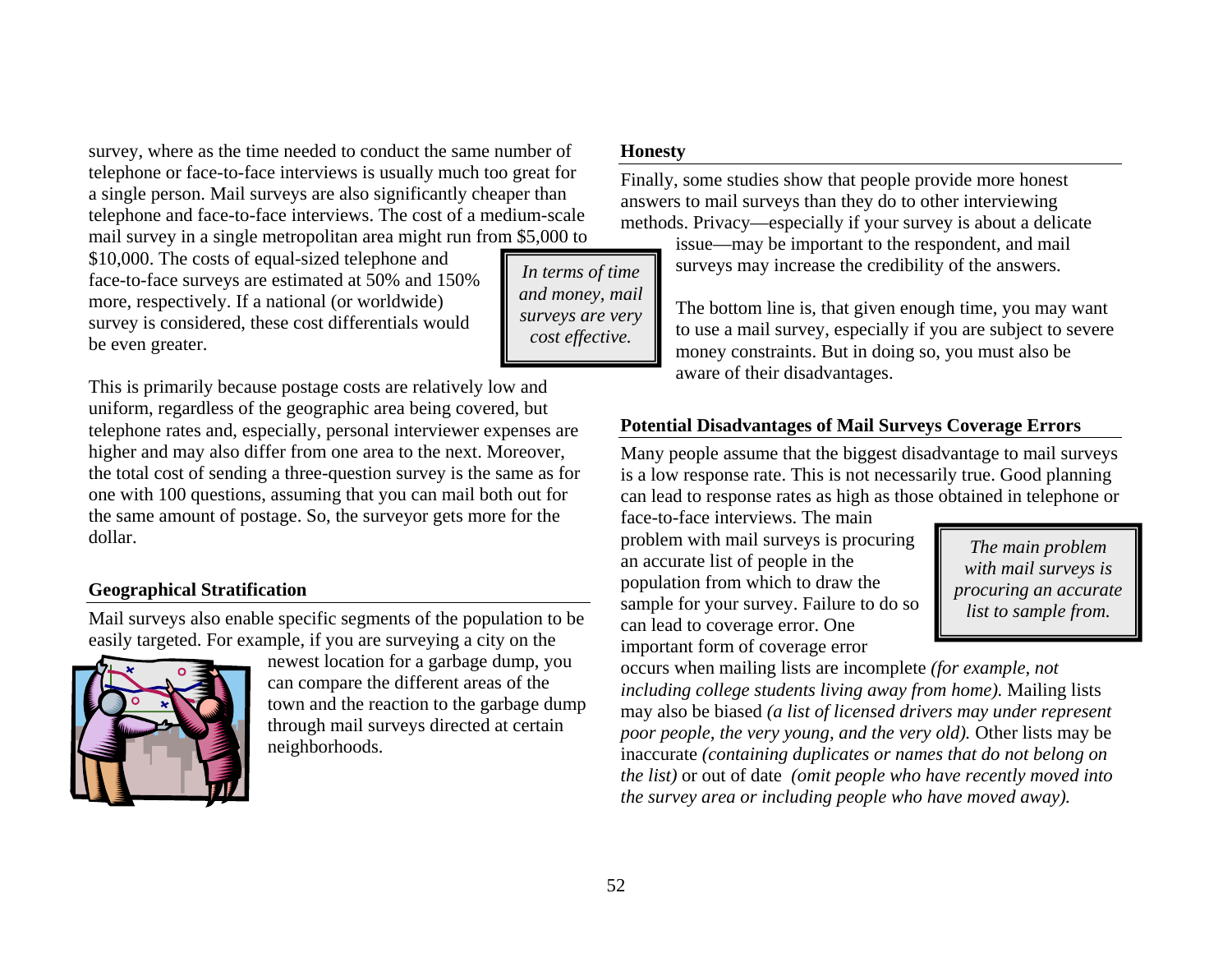#### **Wording of Questions**

Another area of critical importance to mail surveys is questionnaire design—poorly worded questions are a survey breaker. Questions m ust be simple, short, and precise. Unlike telephone and face-to-face interviews, there is no opportunity for explanation or follow-up questions like "Do you have som ething specific in mind?" Questions left open to interpretation will produce unusable results.

#### **Other Concerns**

Other factors can be of particular concern in m ail

surveys. For example, did you ask questions that are too personal? Is the questionnaire too long? Is the questionnaire legible and easy to follow? Can the person to be surveyed read? If, for instance, you are conducting a survey in a southern border town in Texas



and neglect to include a copy of the questionnaire in both Spanish and English, the chances for success are greatly reduced.

The disadvantages of m ail surveys leave room for large errors. But m any of these errors can be reduced significantly with overall

awareness, good planning, careful w ording of questions, thorough preparation, and pretesting.

#### **Design and Format of Mail Surveys**

The appearance of m ail surveys can have a large impact on the percentage of responses received. A surveyor is usually askin g the respondents to volunteer their time to fill out a questionnaire for

which they will receiv e no instant response, benefit, or gratification. If the surve y m akes the task difficult by providing an unattractive design or format, giving poor directions, or including confusing questions, the respondent is m ore likely to choose not to

*A great deal of care must g o into selecting and designing the questions for your mail survey.*

donate their time "to the cause." Extreme care must be taken to ensure a design and for m at that emphasize professionalism, quality, and attractiveness. Even factors such as poor re production, inadequate stapling (which might allow the survey to fall to pieces), or the lack of a sponsor's nam e will d etract from your final response count.

A great deal of care m ust go into selecting and designing the questions for your m ail survey. *First*, be sure the questions will yield the kind of infor mation you are looking for. If you are conducting a customer satisfaction survey for a m agazine, simply asking people if they are satisfied with the m agazine is not very useful. A follow-up question on why they are dissatisfied will help to improve your publication in the future. *Second*, although there are a number of different for mats that can be used in soliciting responses *(e.g., agree/disagree; rank your answers from 1 to 5; or open-ended replies)* it is best not to jum p from one type of question to another. The respondent is likely to find such a survey frustrating or, worse, m ore trouble than it is worth.

Questions must also be examined closely for bias and fairness. Be aware of leading questions with wording that m ay influence your results. Writing appropriate and balanced questions is a very complicated topic in itself and requires research beyond the scope of this pam phlet, so proceed with caution. Questions should also be designed to take into account the amount of effort or burden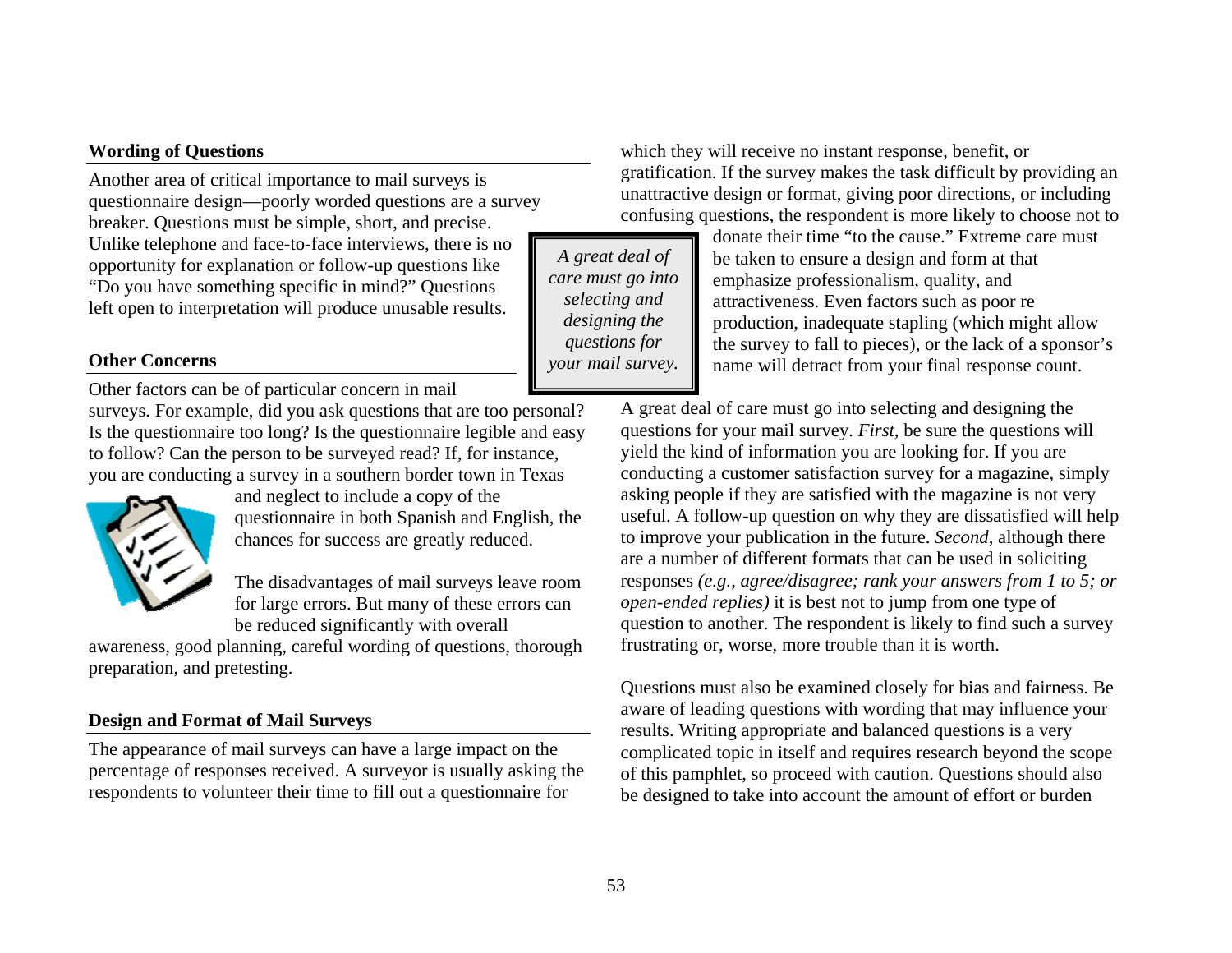they place on the respondent. For instance, if questions require detailed calculations, research sensitive personal information, or long-term memory recall, they are likely to go unanswered and may even discourage the respondent from replying to the survey at all.

Finally, the design of the questions must be straightforward, unambiguous, and logical. It is important that the flow and format of the survey be intuitive—the more difficult it is to follow the survey pattern, the less likely the respondent will successfully



complete the questionnaire. If complex directions cannot be avoided, use formatting, indenting, and shading to assist the respondent. In the following examples, one answer to a question requires further detail.

#### Example 1:

This example causes confusion about how to answer the question if you don't own your own business.

| 8. Do you own your own business?            |            |  |                         |  |  |  |  |
|---------------------------------------------|------------|--|-------------------------|--|--|--|--|
|                                             | $Yes \tNo$ |  |                         |  |  |  |  |
| 9. How many workers do you employ fulltime? |            |  |                         |  |  |  |  |
| Under 20                                    |            |  | $20-49$ 50-100 Over 100 |  |  |  |  |
| 10. Does your spouse work full-time?        |            |  |                         |  |  |  |  |

Example 2:

8. Do you own your own business? Ye s N o 10. Does your spouse work full-time? IF YES, 8a. How many workers do you employ fulltime? Under 20 20-49 50-100 Over 100

In this example, shading and indentation guide the respondent and do not detract from the flow of the survey.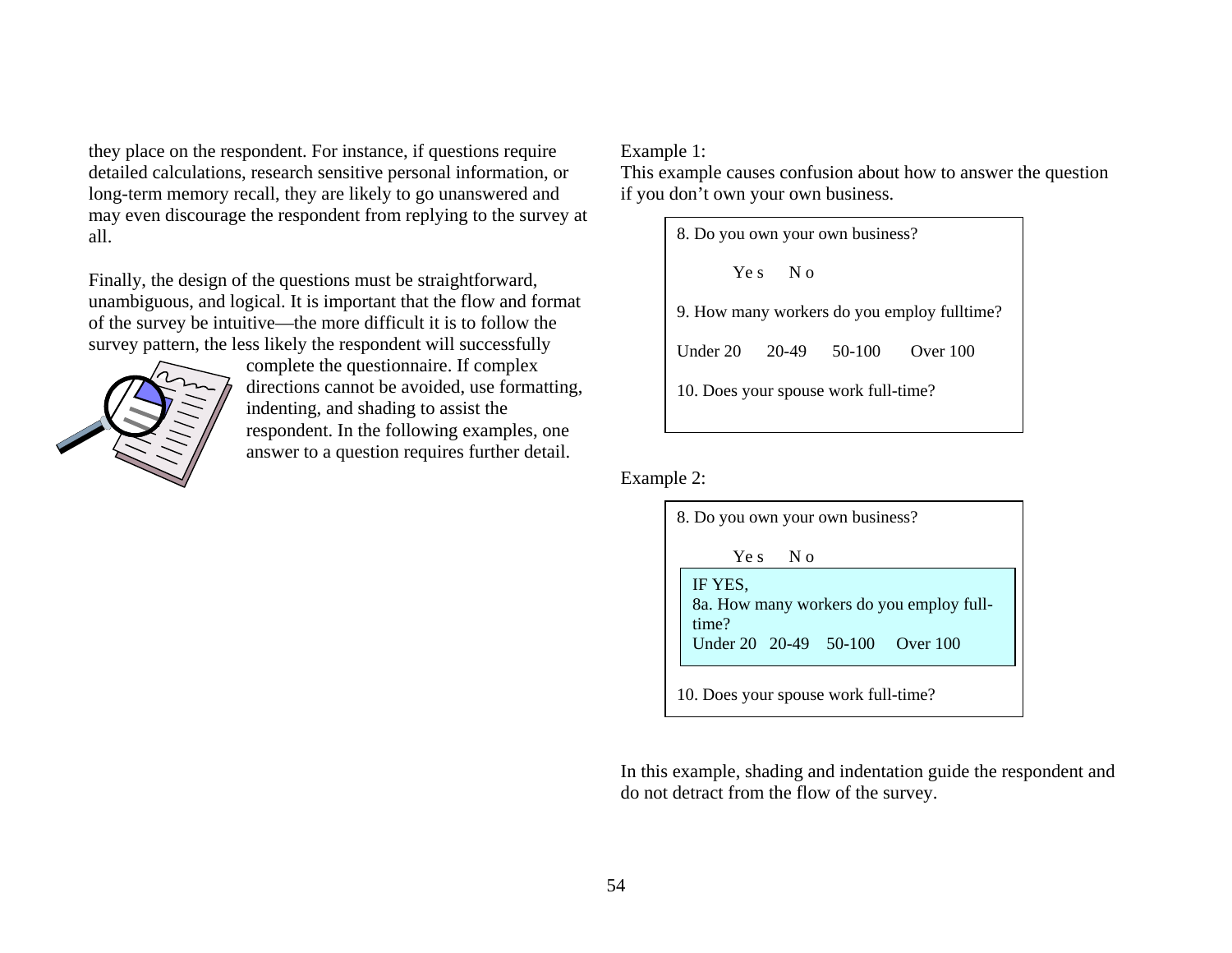Overall, strive for a survey that is uncluttered, legible, easy to follow, and uncomplicated to answer. The publishing production of the survey is also a key factor in having the questionnaire opened by the respondent. Mail surveys should be printed on highquality paper. Be sure all materials are reproduced clearly and cleanly.

A personalized cover letter should be included with the survey itself. The cover letter should explain the reasons for the survey,

*easy to follow, and uncomplicated.*

express assurances of confidentiality, The questionnaire and identify the survey sponsors.<br>
should be uncluttered, Preparatory and follow-up materials and the Send an acknowledgment Preparatory and follow-up materials should use the same fonts, graphics, and formatting styles as the survey itself, in order to convey professionalism.

Also, a familiar logo appearing on each document you send increases the likelihood that the recipient will associate the original survey mailing with reminders that come later on.

#### **Mail Survey Logistics**

It is important to remember that there is more to a successful mail survey than simply sending out one bulk mailing of questionnaires— no matter how carefully you have selected your sample or designed your questionnaire and printed your materials. In order to get the high response rates that mail surveys are capable of achieving, the following implementation steps are strongly suggested:

- • Use multiple contacts, including
	- o Send a preliminary mailing announcing the survey.
	- o Mail the survey to all respondents at the same time, with an accompanying cover letter.
	- o Send a reminder, with contact information, to request a replacement questionnaire or answer general questions about the survey.
	- o Send replacement questionnaires by First-Class Mail.
	- o Send the last replacement questionnaire
	- o Send an acknowledgment card, thanking respondents for their cooperation.

*Mail surveys are capable of achieving a high response rate.* 

- • Use printed stationery and personalized letters with logo and contact information.
- •Include a stamped, pre-addressed return envelope.
- • Include a token of thanks—\$1 to \$5— with your initial or replacement mailing of the questionnaire, as an incentive and sign of respect.

#### **Common Pitfalls of Mail Surveys**

• Pitfall #1: *"I can use the white pages in the city phone book to draw my sample of people who live here."* 

Always examine a list before assuming that it answers all of your problems. In this example, a telephone book may seem to be comprehensive, but it contains many natural flaws. Poorer families may not be able to afford their own telephone. Wealthier

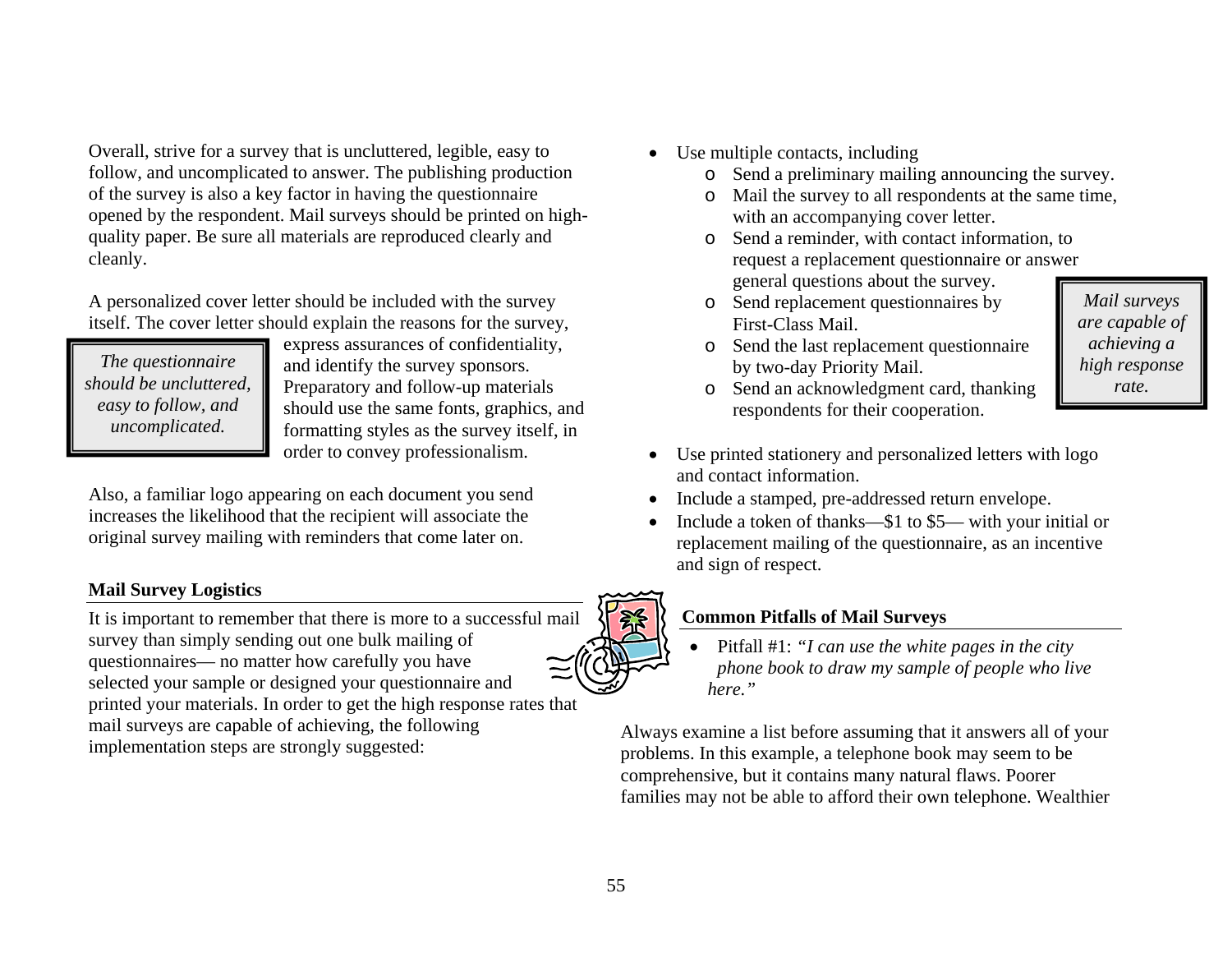or larger families may have multiple phone lines and, therefore, multiple phone book listings. Certain professionals tend to have unlisted phone numbers and would be excluded from the list outright. A phone book may also be more out of date than other available lists due to deaths and families that moved. Examine your list for inherent biases, check and recheck its accuracy, and look for ways to make any list more complete and more comprehensive.

• Pitfall #2: *"I don't have the money to spend on these fancy booklets. Just stick the photocopy in an envelope and send it off. That way we can spend more money on the analysis."* 

A bad-looking mail survey will guarantee a poor

response rate. With the high volume of mail that flows into the average American home on a daily basis, your survey must be professional and eye-catching in appearance; otherwise, it could simply end up in the trash unread. Investing in an attractive survey will save you money in the long run by delivering a high initial response rate and increasing your chances for accurate and meaningful results.

• Pitfall #3: *"I'll just send out this stack of surveys, and when they all come back, we'll tally the results."*

Simply sending out a straight mail survey may result in a return rate so small that the results are meaningless. The key to success is follow-up. A reminder postcard, a return incentive, a second copy of the survey sent to anyone who didn't return the first copy, or a follow-up note outlining the value of the completed survey to the recipient—these seemingly small follow-up steps can significantly increase the percentage of surveys which eventually return to you. Preparatory steps, such as teaser postcards alerting the recipient

that the survey is en route, also increase response.

#### **Overall Summary**

These guidelines will help you achieve very good response rates from your mail survey— perhaps even better than the results you could obtain by telephone. The key is to show

you care about getting a response— personalized surveys that include incentives, sent by First-Class Mail or Priority Mail, and with several follow-ups, send that message to the respondent far better than a one-time, photocopied, bulk mailing with no return envelope.

#### **Where Can I Get More Information**

Don Dillman has written extensively on self-administered surveys, notable mail surveys but also their logical extension Internet surveys.. A good recent source for more information from him is Dillman (2000), *Mail and Internet Surveys: The Tailored Design Method.*

*To succeed, show you care about getting a response.*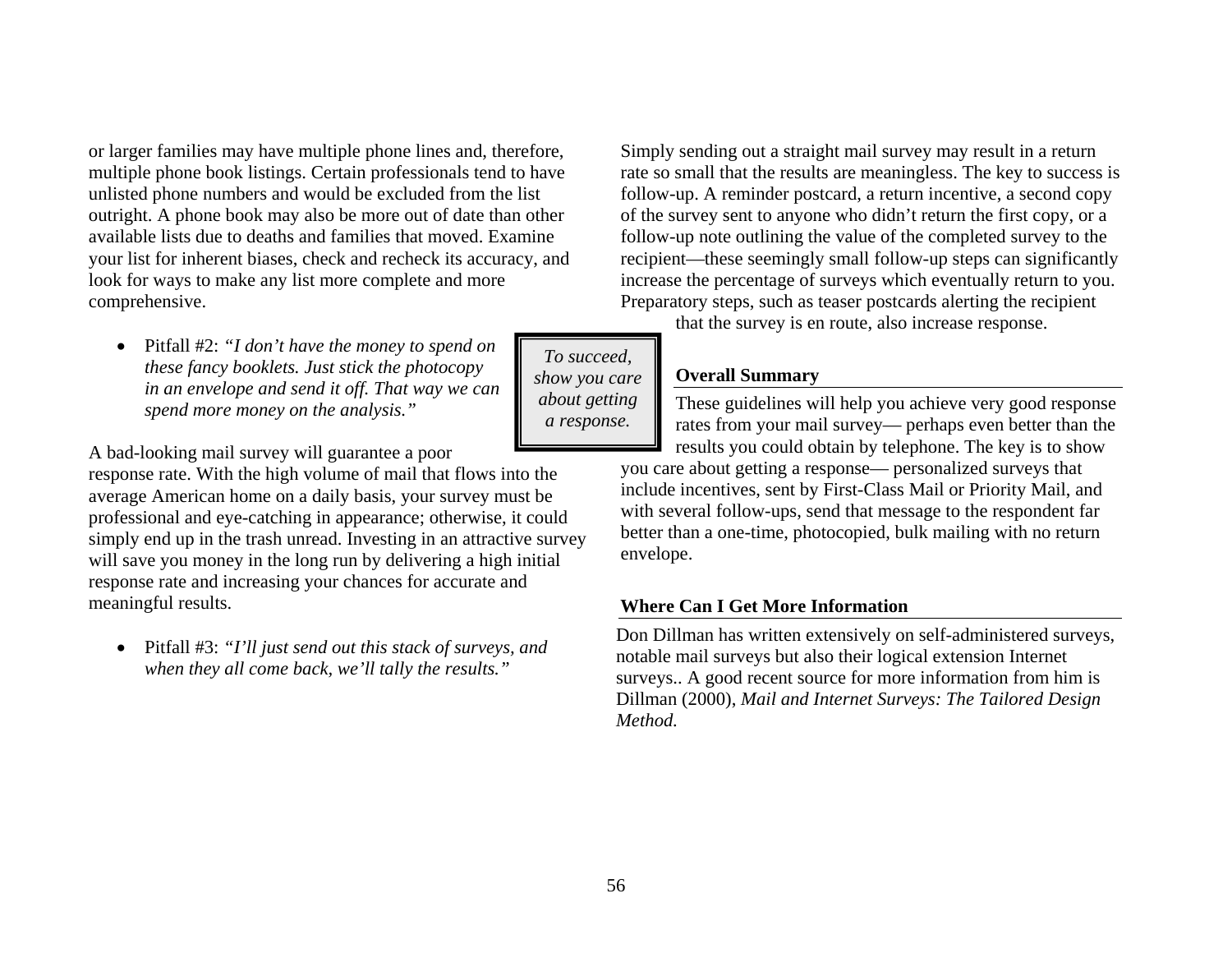### **Chapter 9 More About Telephone Surveys**

*It's dinner time. The telephone rings. Another telemarketer? No, a survey interviewer this time. Your initial reaction is not to cooperate.*

The interviewer explains that your household was carefully selected and

that obtaining information from you is important to the success of the survey. How would you respond?

Certainly, many questions are raised by calls like this, including the following:

- How did the interviewer get your unlisted telephone number?
- Why won't the interviewer take a polite refusal as final?

So how did the interviewer get your number? And why did the interviewer say it was so important that your household be in the survey? If you have been reading the other chapters in this *What Is a Survey* booklet you know the answer to the second question, but what about the first?

#### **Telephone Households**

Generally, it is estimated that 96 percent, or even more, of all U.S. households have at least one telephone. For many topics studied in market research or opinion polling the differences between telephone and non-telephone households are relatively small.

*An estimated 96% of all American households have a telephone.* 

When exactly are telephone households "representative" of all households? Households without a telephone are more common in the South, in rural areas, and on Indian reservations. Somewhat more often they have African-American members, low incomes, and either only one person or six or more persons. Children under age 14 and

unemployed adults are also slightly more likely to live in households without telephones.

If the survey topic is related to these characteristics, omitting households without telephones will lead to a bias in the survey results. An example where this bias could be important is in studying crime victimization.

The decision to use a survey of telephone households to obtain data on a specific topic is not based entirely on the expected level of bias or error that may occur when non-telephone households



<sup>&</sup>lt;sup>9</sup> The chapter originally was published by the American Statistical Association (ASA) as the tenth of ten pamphlets This chapter was submitted by James Lepkowski. As with the other material in this booklet, the contents have been subjected to a professional peer-review process and examined for accuracy and readability by members of the survey community. The material included in this Chapter is part of the updating done by Fritz Scheuren of the original 1980 *What Is a Survey* publication prepared for the ASA, by Robert Ferber, Paul Sheatsley, Anthony Turner, and Joseph Waksberg.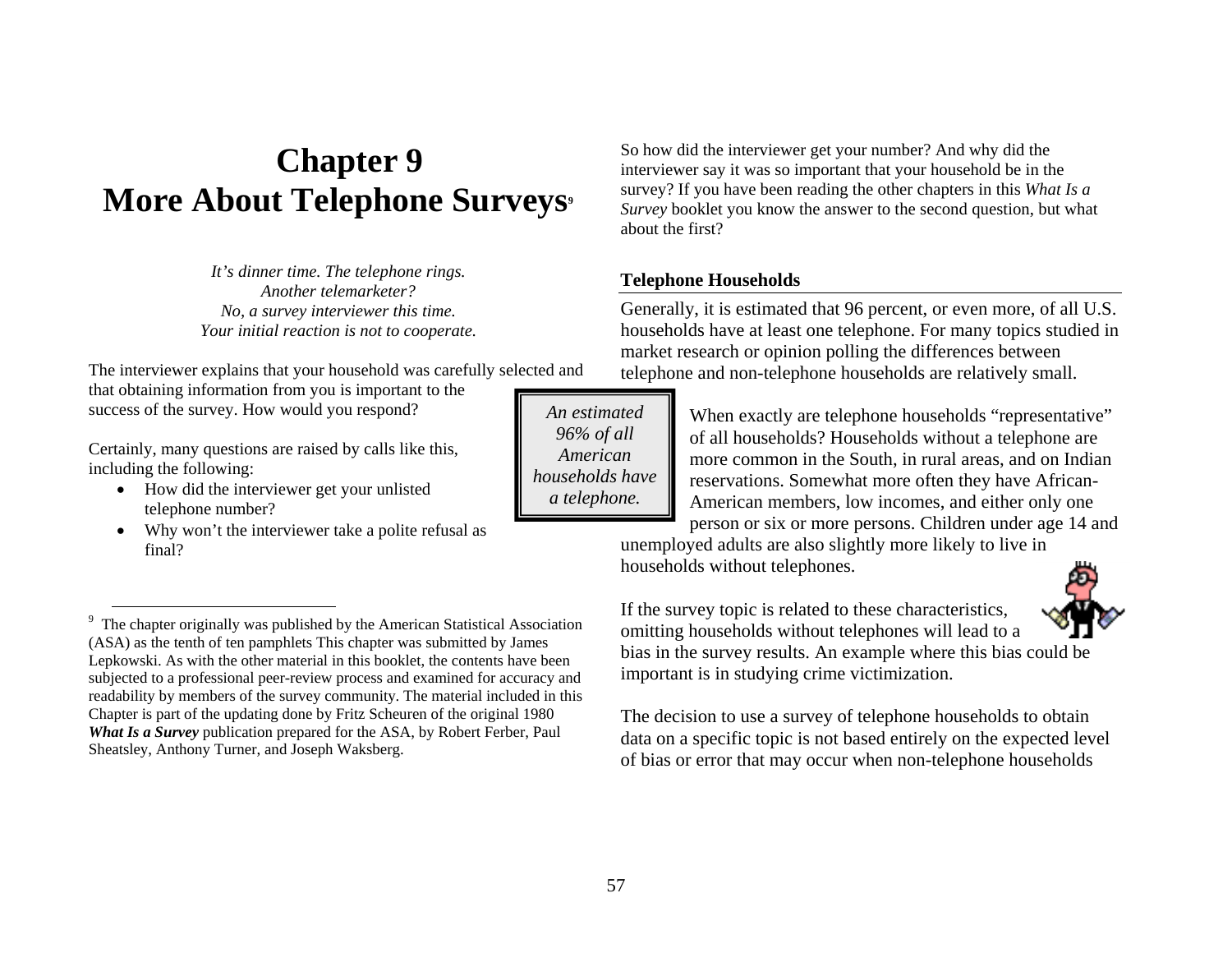are not included in the sample. The cost, timeliness, and overall quality of findings are also major considerations.

Telephone surveys are timelier and less expensive than those done face to face. Interviewer effects can be better controlled in telephone surveying. Self-administered

mail surveys are less costly to conduct than telephone surveys but generally take more calendar time. See the chapter, More About Mail Surveys, for additional comparisons.

#### **The U.S. Telephone System**

Once you decide to conduct a telephone survey, an important issue is where to obtain a sample of telephone households. All are familiar with the 10-digit system of telephone numbers (a 3-digit area code, a 3-digit prefix, and a 4-digit suffix). Lately there have been many changes, such as the increase in area codes from

*Until recently, area codes have not crossed state lines.* 

splitting existing ones. Until recently, area codes have not crossed state lines. The introduction of number portability across geographic areas is causing some disruption to this system. For the most part, knowing the area code for a number still tells you in what state the number is located and sometimes in what part of the state.

Prefixes are assigned within area codes to an "exchange." Exchanges are geographic areas set by public service commissions within each state. Exchange boundaries seldom correspond to political boundaries.

*Telephone surveys are timelier and less expensive than those done face to face.* 

Metropolitan areas usually have more than one prefix, rural exchanges often just one. Rural exchanges are typically the same size geographically as urban exchanges, even though they have much smaller populations and lower service needs. A single prefix of 10,000 numbers

is more than adequate to meet rural requirements. For most such exchanges only a small share of the 10,000 available numbers are being used for residential or commercial service.

Because most of the geographic area of the United States is rural, most exchanges have only a single prefix; on the average, those rural exchange prefixes have a very low density of numbers currently in use.

#### **Using Telephone Directories**

An obvious source for sampling residential numbers would seem to be telephone directories. Approximately 5,000 are published in the United States each year. Not all working residential numbers appear in directories. Excluded are new numbers that were added since the directories were published, plus households choosing not to appear in telephone directories.

As a result, roughly 30 percent or more of all telephone households are not found in directories, although this varies quite a bit across states. What really matters is that unlisted telephone households are different. They are more likely to have lower (not higher!) incomes, to be singleperson households, and to be concentrated in metropolitan locations, particularly central cities.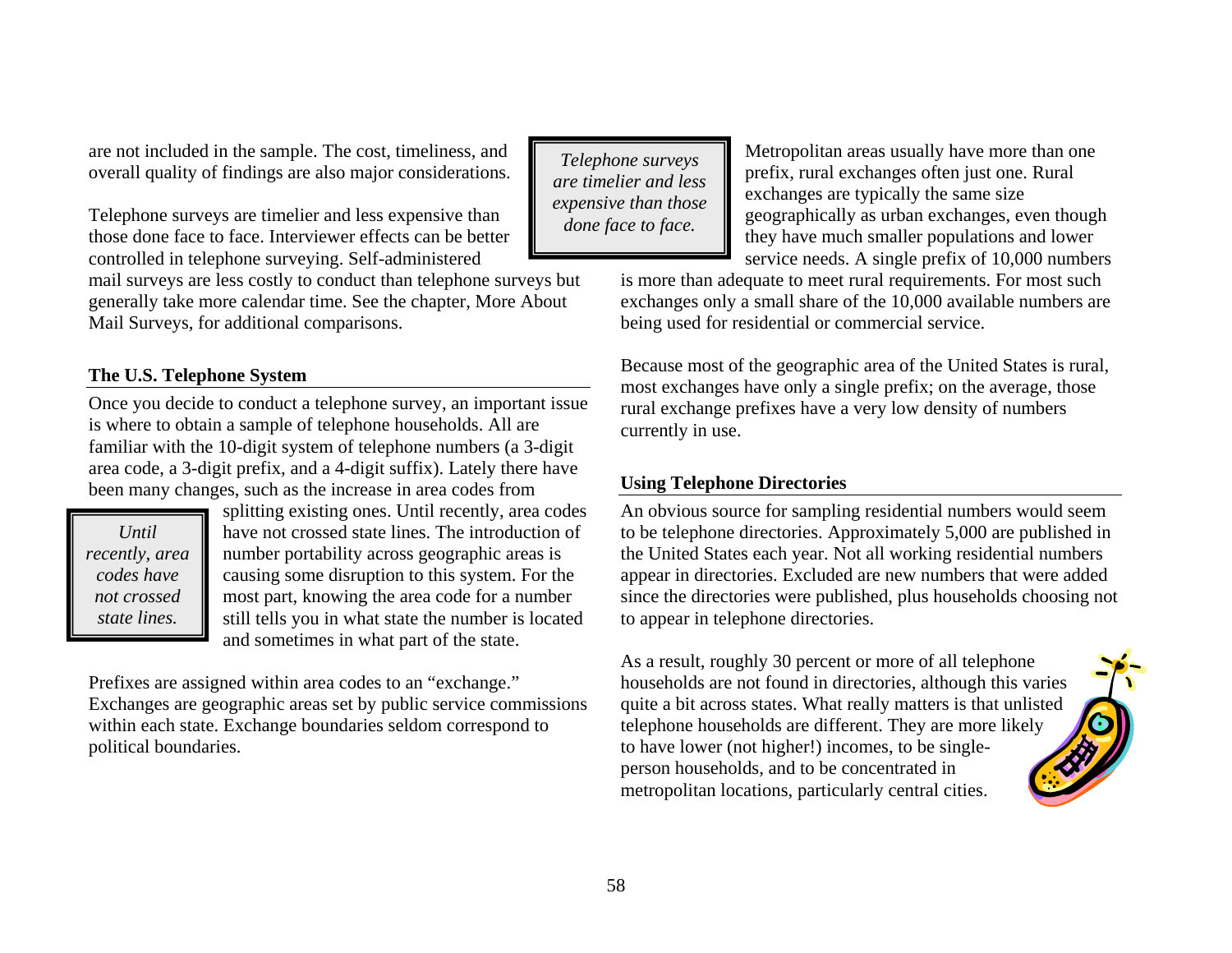#### **Using Completely Random Telephoning**

If directories will not work, then why not sim ply generate telephone numbers randomly and call them? After all, for each 6-

*Roughly 30 percent or more of all telephone households are not found in directories.* 

digit area code/prefix combination, one can create a full "telephone number" by appending a randomly generated 4-digit number.

This approach avoids bias but it requires you to call m any, many nonworking

telephone numbers to obtain the sample you want. The extra numbers called make completely ran dom telephone surveys q uite expensive to run, especially in rural areas.

In urban locations, a telephone number that is not in service is often (but not always) attached to a s ystem that alerts the caller by <sup>a</sup>"tri-tone" followed by a m essage that the number is not in service. Many rural systems do not have such a recording but instead are attached to a recording of a ringing telephone. Screening randomly generated rural telephone numbers is very expensive because of this feature.



Exactly how bad is this problem of "ring no answers"? If only a small percentage of telephone numbers did not have tri-tones but were connected to ringing recordings, the cost of screening would be low enough so that randomly generated numbers could be used in a survey. Unfortunately, the presence of so m any rural exchanges with a single prefix, only partially used, leads to perhaps 75 to 80 percent of the randomly generated numbers being unusable—a rate that m akes it simply too expensive to randomly generate numbers and then just call them.

#### **Clustering**

If we could determine the location of working residential telephone numbers within a given area code/prefix, telephone

sam pling would be straightforward.

Working residential numbers are known to be clustered, but the location of these clusters is not known.

*Working residential numbers are known to be clustered.* 

Calling a local telephone com pany would be tim e consuming and costly; m oreover, they usually will not give out this information.

#### **A Clever Idea**

A statisticia n then working for CBS News, W arren Mitofsky, developed a m ethod based on the clustering of telephone numbers.

His method greatly improved telephone surveying, m aking it economically feasible on a large scale. The approach was twophased. In phase one, he generated a relatively small sa m ple of completely random telephone numbers by appending random 4-digit suffixes to known area code/prefix combinations and had interviewers call those numbers. Only 25 percent turned out to be working residential numbers.

In phase two, he had interviewers call additional numbers "close" to those that turned out to be working residential. He defined "close" to be numbers that were in the same "100-bank"—a set of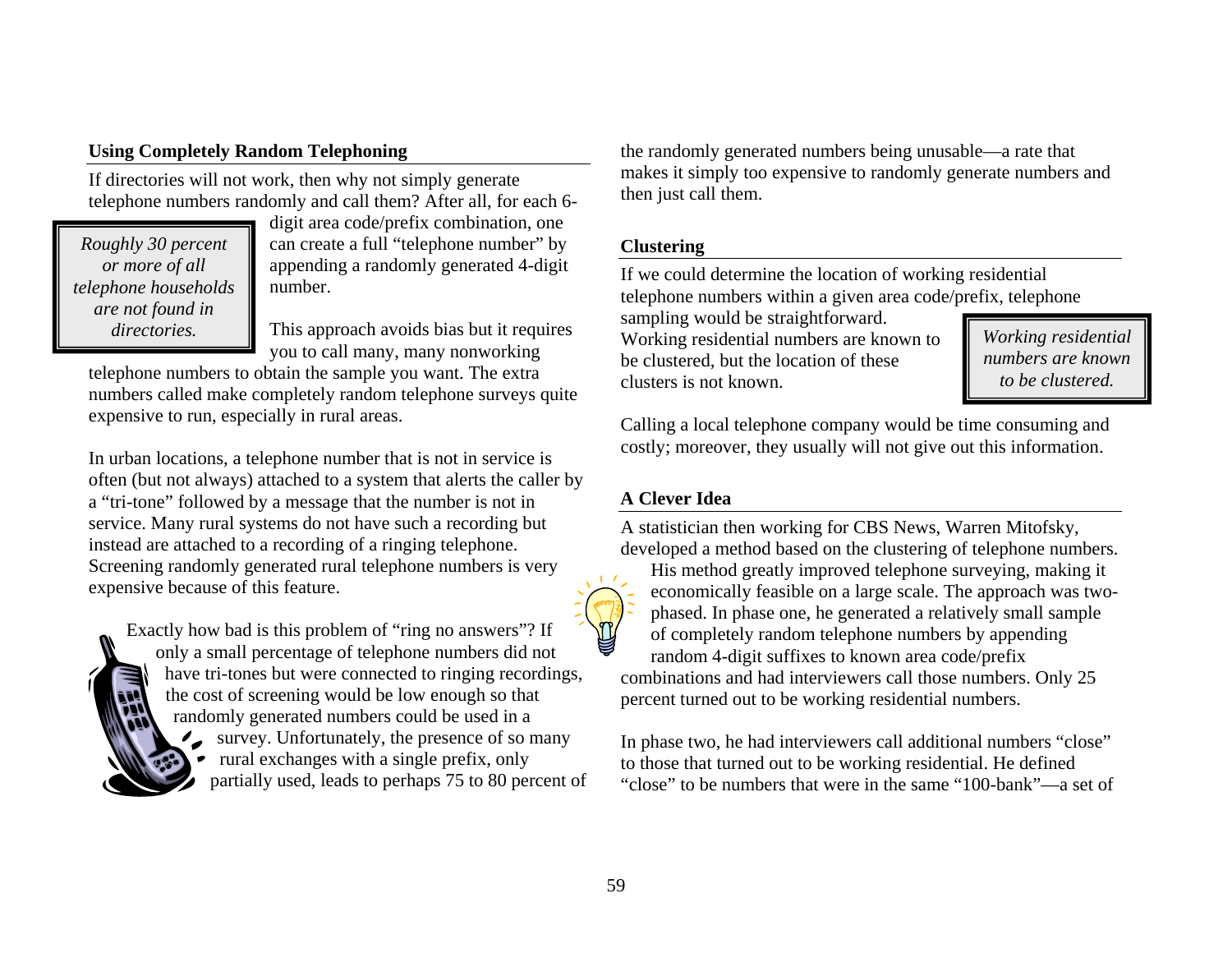numbers that have the sam e first two digits of the suffix. For example, suppose that the randomly generated telephone number 734-555-6789 was a working residential telephone number. Mitofsky would have interviewers dial other numbers selected at

*Mitofsky developed a method based on the clustering of telephone numbers.* 

random in the sequence from 734-555- 6700 to 734-555-6799. When he did this, 65 percent of the numbers dialed within those 100-banks were working residential—a big improvem ent over the 25 per cent working r esidential in

the first stage of the sampling. This two-stage design greatly increases the "hit rate" of working residential numbers in the second stage and considerably improves the

efficiency of telephone sam pling operations.

Mitofsky was unsure of som e of the statistical properties of his approach, so he asked a colleague at Westat, Joseph W aksberg, to optimize it. Waksberg found several useful properties of the design. The design became

known as the two-stage Mitofsky-Waksberg m ethod.

Their m ethod rapidly became standard for selecting telephone samples of households (and, in a few instances, even of business firms). It was inexpensive to obtain a list of all area codes and prefixes, generate numbers randomly for the first stage, and then call them to find out which were working and residential. In the second stage, within a "working residential 100-bank,"the higher hit rate reduced the amount of dialing that had to be done by interviewers.

#### **Another Clever Idea**

The Mitofsky-Waksberg m ethod was not without a few problems, and researchers continued to look for other ways to select samples more efficiently. They eventually went back to the telephone directories and augmented them in a way that incorporated Mitofsky's essential insight and reduced costs still further. This method, known as "list-assisted," employs a commercial list as the starting point for sampling.

Commercial firms that mail advertisements to households need lists of households with complete addresses,

*The Mitofsky-Waksb erg method became the standard for selecting samples of telephone households.* 

including zip codes. There is no m aster list of households in the United States available from public sources, so a commercial firm, MetroMail, Inc., developed such a list from telephone directories.

Their list is updated continuously as telephone directories are published throughout the year.

Approxim ately 65 million U.S. telephone households are m aintained on the file. The list is supplemented with lists of automobile registrations from m ore than 30 states that sell these lists. The resulting file contains more than 75 million households.

A second firm, R.H. Donnelley, Inc., utilizes a computer program that m atches addresses to zip codes and assigns a zip code to each entry on the MetroMail file. They also assign data from the most recent *Census of Population and Housing* to each household. However, the census data is limited to information about the block or the census tract where the household is located.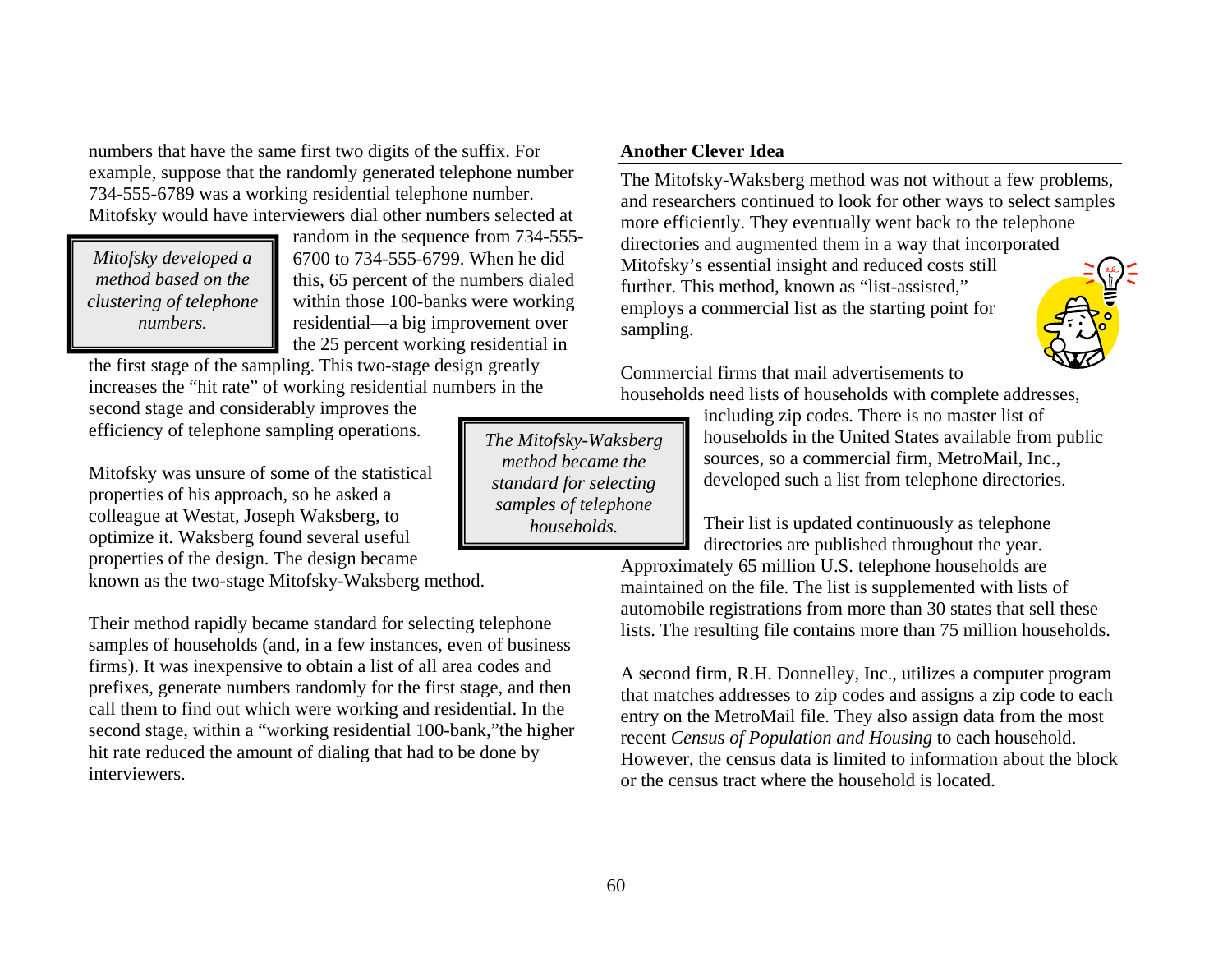Even after supplementation, the combined commercial list is almost entirely made up of listed telephone numbers. A sample from it would yield selections subject to the same kinds of concerns that are raised for directory-based samples. The commercial list does contain valuable information

*The list-assisted method has become a popular alternative to the Mitofsky-Waksberg design.* 

Several commercial firms began to purchase the counts of listed numbers by 100-bank from Donnelley. These firms selected samples from those 100-banks with one (or sometimes two) or more listed numbers and sold the samples to various market research and public opinion survey organizations. Now, a survey organization no longer

> *The telephone system continues to change as new services and providers enter the market.*

had to generate its own sample. It could simply buy it!

Over time, samples have become increasingly sophisticated. Sampling firms link information about the geography of the exchange, or even the prefix, or 100-bank to each sample number and sell "targeted" samples that would have higher proportions of households with specific characteristics. *For example*, a researcher may want a sample that would have a higher yield of households

with annual incomes above a certain level. Telephone samples based on income information linked to the bank, or prefix, for the number are readily available.

#### **The Future**

The telephone system continues to change

as new services and, with deregulation, new providers enter the market. Consider three challenges:

#### **Cell Phones**

Currently, there are nearly 70 million cell-phone subscribers in the United States. Most can still be contacted via a traditional (land line) telephone in a household. Because of this, cell phone

about the location of telephone numbers within area code/prefix combinations and a mailing address that can be used to do followup mailings to nonrespondents.

If sorted by telephone number, the commercial list provides a way to screen out 100-banks that did not have any listed numbers without having to do a first stage of sample selection. This allows telephone survey organizations to drop 100-banks that did not have any listed numbers and draw samples at random from within the remaining 100-banks. This design became known as "listassisted" because the random selections were "assisted" by preliminary screening based on listed working residential numbers.

The list-assisted method has become a popular alternative to the Mitofsky-Waksberg design. "Hit rates" among randomly generated numbers drawn from 100-banks with one or more listed numbers were initially around 55 percent, a drop from the 65 percent of the second stage of the Mitofsky-Waksberg method. But, the list-assisted method proved to be easier to administer and had slightly better properties in terms of the reliability of estimates derived from its samples.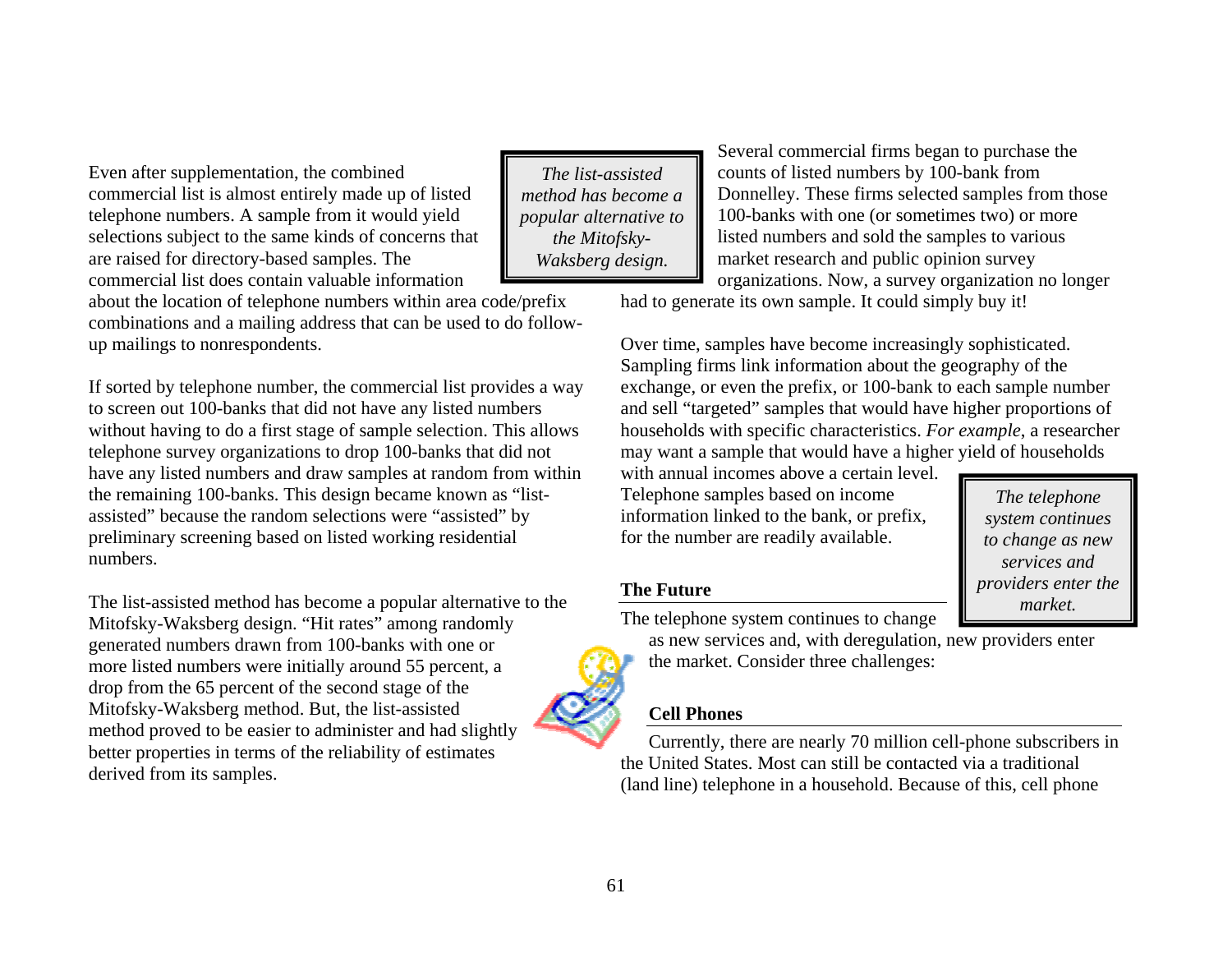numbers can, and typically are now, excluded from sampling to begin with since they are classified by NXX codes. Conceivably, cell-phone subscribers may begin using their cell telephones for residential purposes, requiring that samples of such numbers be taken. Therefore, households with both traditional and cell phones would get a higher chance of being selected than households without cell phones. To deal with this "overrepresentation," we could correct the probabilities of selection, just as is now being done for households with multiple line-telephone numbers.

#### **Answering Machines and caller ID's**

Answering machines and caller-ID services pose a growing challenge to telephone survey organizations. Recent data show that as many as 55 percent of all telephone households report that they use an answering machine to screen calls most of the time, or always. Organizations conducting telephone surveys often leave messages on answering machines with toll-free numbers for households to call. A surprising number of households using an answering machine to screen calls can eventually be reached through toll-free

numbers or repeated attempts to reach the household when the answering machine or caller ID is not being used for screening.

#### **Falling Response Rates**

As survey researchers learn more and more about features of the telephone system, they continue to modify telephone sampling procedures to make them more efficient. One challenge that they have not yet fully addressed is the near-saturation calling

conducted by telemarketers and the effect this has had on lowering survey cooperation rates. Survey researchers must work to reverse this trend in order to maintain the scientific validity of telephone surveys. Otherwise, telephone surveys, as we know them, could disappear within the next five years.

#### **Where Can I Get More Information**

Since this Chapter was written response rates have continued to fall in virtually all surveys, but especially telephone surveys. Even so, fortunately, the statement that "telephone surveys, as we know them, could disappear within the next five years" has proved premature.

> Efforts to improve the modeling and measurement of nonresponse biases have gone hand-in-hand with more use of mixed mode surveys that mix together mail surveys, which remain relatively cheap with Internet surveys which can be cheaper still but have their own nonresponse problems.

The explosion of cell phone use bears watching, as does the use of the "No Call" list which while it is aimed at telemarketers also affects telephone survey response rates in ways that are yet to be determined.

Two list serves where news on changes in this data collection mode regularly appears are SRMSNET and AAPORNET, sponsored respectively by the ASA Section on Survey Research Methods an the American Association of Public Opinion Research.

*Unless cooperation rates improve, telephone surveys could disappear within the next five years.* 

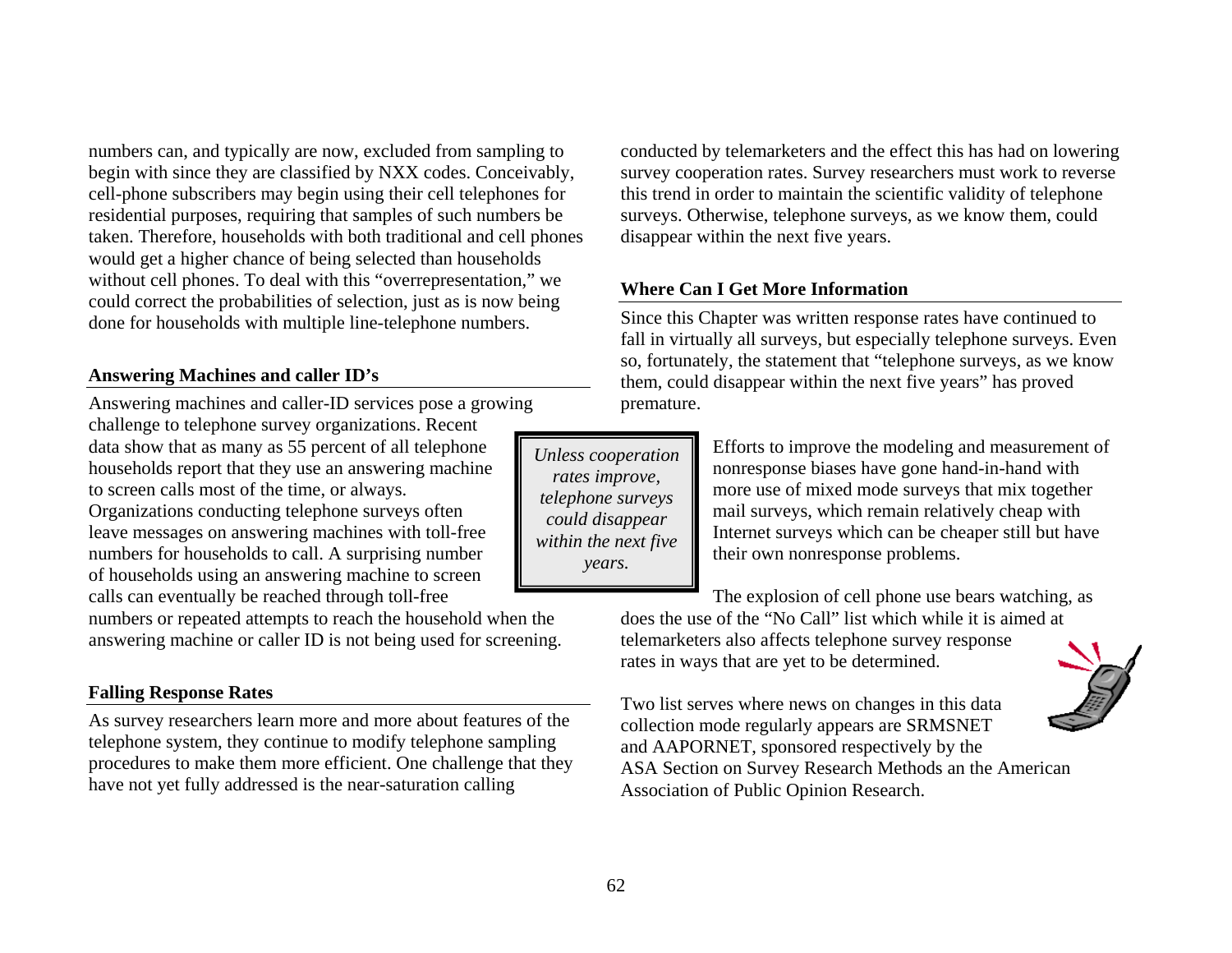### **Chapter 10 What is a Margin of Error**<sup>10</sup>

When results of surveys are reported in the media, they often include a statement like—

> "55 percent of respondents favor Ms. Smith in the upcoming mayoral election. There is a margin of error of 3 percentage points."

What does a statement like this mean? This pamphlet attempts to answer this question and to provide some cautions on the use of

*to exactly equal the true population quantity of interest.* 

the *"margin of error"* as the sole measure of a survey's uncertainty.

Surveys are typically designed to provide an estimate of the true value of one or more characteristics of a population at a given time. The target of a survey might be

- • the *average value* of a measurable quantity, such as annual 1998 income or SAT scores for a particular group.
- $\bullet$  <sup>a</sup>*proportion,* such as the proportion of likely voters having a certain viewpoint in a mayoral election
- • the *percentage* of children under three years of age immunized for polio in 1997

An estimate from a survey is unlikely to exactly equal the true population quantity of interest for a variety of reasons. For one thing, the questions maybe badly worded. For another, some

people who are supposed to be in the sample may not be at home, or even if they are, they may refuse to participate or may not tell the truth. An estimate from a survey's uncertainty.<br> *survey is unlikely* and a survey is unlikely and a survey is unlikely a survey is unlikely and the draw." *error."* 

*"Sampling error" means that results in the sample differ from a target population quantity, simply due to the* 

But the estimate will probably still differ from the true value, even if all nonsampling errors could be eliminated. This is because data in a survey are collected from only some—but not all—members of the population to make data collection cheaper or faster, usually both.

Suppose, in the mayoral election poll mentioned earlier, we sample 100 people who intend to vote and that 55 support Ms. Smith while 45 support Mr. Jones. This would seem to suggest that a majority of the town's voters, including people not sampled but who will vote in the election, would support Ms. Smith.

<sup>10</sup> The chapter originally was published by the American Statistical Association (ASA) as the eighth of ten pamphlets This chapter was submitted by Lynne Stokes, working with Tom Belin . As with the other material in this booklet, the contents have been subjected to a professional peer-review process and examined for accuracy and readability by members of the survey community. The material included in this Chapter is part of the updating done by Fritz Scheuren of the original 1980 *What Is a Survey* publication prepared for the ASA, by Robert Ferber, Paul Sheatsley, Anthony Turner, and Joseph Waksberg.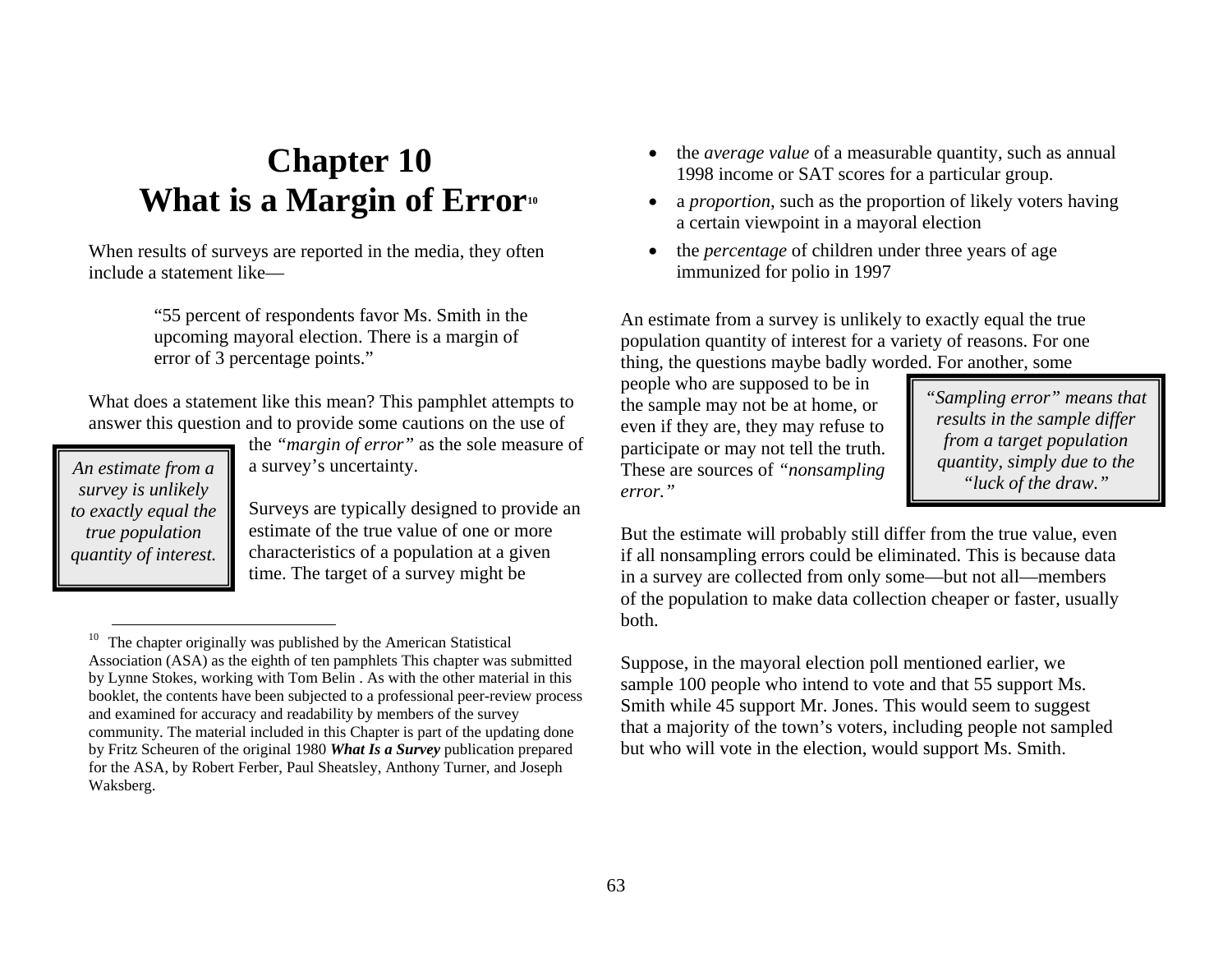Of course, just by chance, a m ajority in a particular sam ple might support Ms. Smith even if the m ajority in the population supports Mr. Jones. Such an occurrence might arise due to *"sampling error,"*  meaning that res ults in the s ample differ from a target population quantity, sim ply due to the "luck of the draw"—*i.e., by* 

*The "margin of error" is a common summary of sampling error that quantifies uncertainty about a surve*

*which set of 100 people were chosen to be in the sample.*

Does sampling error ren der surveys useless? Fortunately, the answer to this question is "No." But how should we summarize the strength of the inform ation in a survey? That *y result.* is a role for the margin of error. Such intervals are som

#### **Margin of Error Defined**

The "margin of error" is a common summary of sampling error, referred to regularly in the m edia, which quantifies uncertainty about a survey result. The margin of error can be interpreted by m aking use of ideas from the laws of probability or the "laws of chance," as they are som etimes called.

Surveys are often conducted by starting out with a list (known as the "sampling fra me") of all units in the population and choosing a sam ple. In opinion polls, this list often consists of all possible phone numbers in a certain geographic area (both listed and unlisted numbers).

In a scientific survey every unit in the population has som e known positive pro bability of being selecte d for the sample, and the

chosen can be calculated. The beauty of a probability s a m ple is twofold. Not only does it avoid biases that might arise if samples were selected based on the whims of the interviewer, but it also provides a basis for estimating the extent of sam pling error. This latter property is what enables investigators to calculate a "margin of error." To b e

probability of any particular sam ple being

*Such intervals are sometimes called95% confidence intervals and would be expected to contain the true value at least 95% of the time.*

precise, the laws of probability m ake it possible for us to calculate intervals of the form estim ate +/- m argin of error.

metimes called 95 percent confidence intervals and would be expected to contain the true value of the target quantity (in the absence of nonsampling errors) at least 95

percent of the time. An important factor in determining the m argin of error is the size of the sam ple. Larger s a m ples are m ore likely to yield results close to the target population quantity and thus have smaller m argins of error than m ore modest-sized sam ples.

In the case of the m ayoral poll in which 55 of 100 sam pled individuals support Ms. Smith, the sam ple estimate would be that 55 percent support Ms. Smith—however, there is a m argin of error of 10 percent. There f o re, a 95 percent confidence interval for the percentage supporting Ms. Smith would be (55%-10%) to  $(55\% + 10\%)$  or (45 percent, 65 percent), suggesting that in the broader community the support for Ms. Smith could plausibly range from 45 percent to 65 percent. This implies—because of the

*In a scientific survey every person in the population has some known positive probability of being selected into a sample.*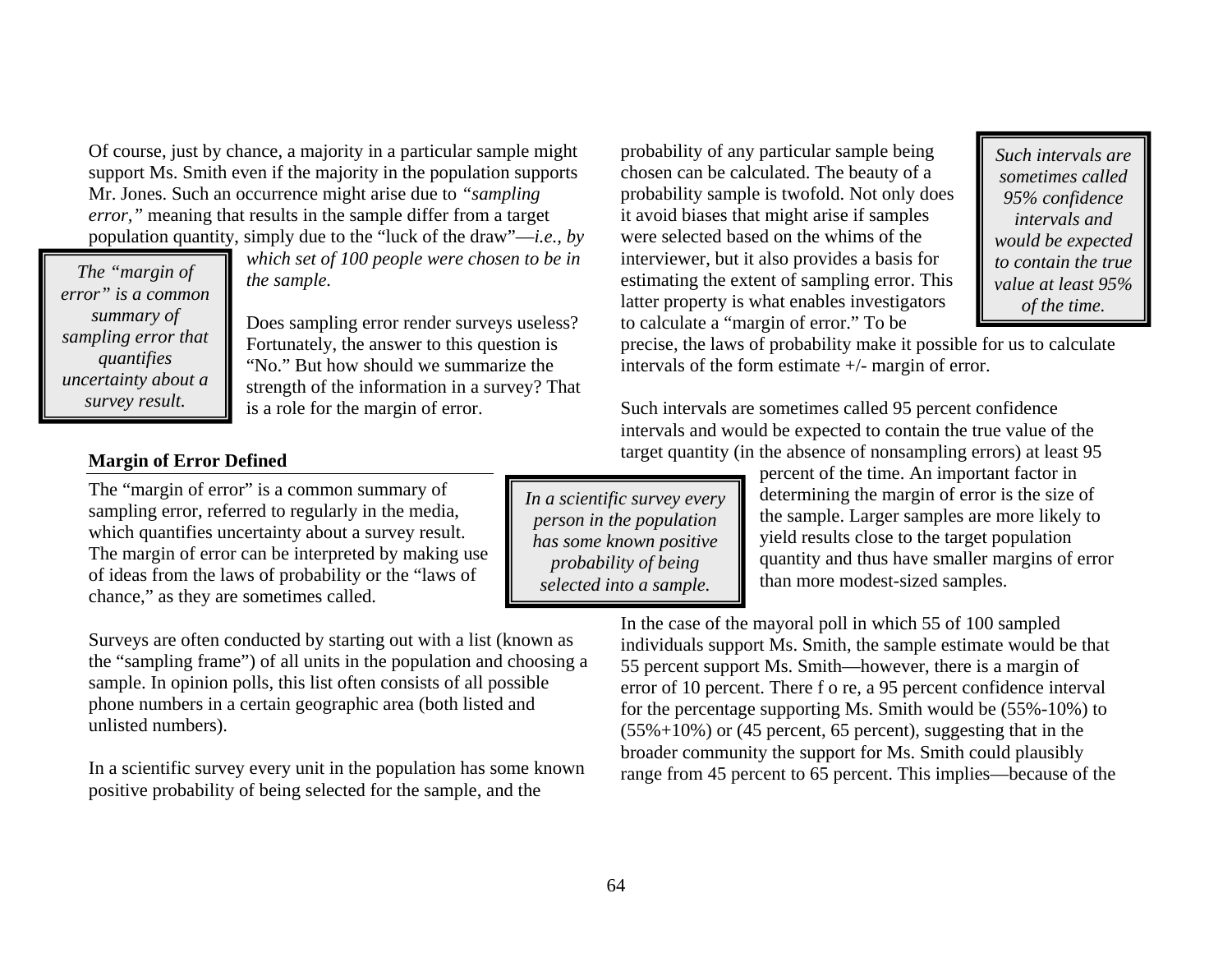small sample size—considerable uncertainty about whether a majority of townspeople actually support Ms. Smith.

Instead, if there had been a survey of 1,000 people, 550 of whom support Ms. Smith, the sample estimate would again be 55 percent, but now the margin of error for Ms. Smith's support would only be about 3 percent. A 95 percent confidence interval for the proportion supporting Ms. Smith would thus be (55%-3%)

to  $(55\% + 3\%)$  or  $(52$  percent, 58 percent), which provides much greater assurance that a majority of the town's voters support Ms. Smith.



#### **What Affects the Margin of Error**

Three things that seem to affect the margin of error are sample size, the type of sampling done, and the size of the population.

Sample Size—As noted earlier, the size of a sample is a crucial actor affecting the margin of error. In sampling, to try an estimate a population proportion—such as in telephone polls— a sample of 100 will produce a margin of error of no more than about 10 percent, a sample of error of 500 will produce a margin of error of no more than about 4.5 percent, and a sample of size 1,000 will produce a margin of error of no more than about 3 percent. This illustrates that there are diminishing returns when trying to reduce the margin of error by increasing the sample size. *For example,* to reduce the margin of error to 1.5% would require a sample size of well over 4,000.

Probability Sampling Designs—The survey researcher also has control over the design of the sample, which can affect the margin of error. Three common types are simple random sampling, random digit dialing, and stratified sampling.

- • A simple random sampling design is one in which every sample of a given size is equally likely to be chosen. In this case, individuals might be selected into such a sample based on a randomizing device that gives each individual a chance of selection. Computers are often used to simulate a random stream of numbers to support his effort.
- • Telephone surveys that attempt to reach not only people with listed phone numbers but also people with unlisted numbers often rely on the technique of random digit dialing.

*Telephone surveys often rely on the technique of "random digit dialing."* 

• Stratified sampling designs involve defining groups, or strata, based on characteristics known for everyone in the population, and then taking independent samples within each stratum. Such a design offers flexibility, and, depending on the nature of the strata, they can also improve the precision of estimates of target quantities (or equivalently, reduce their margins of error).

Of the three types of probability sampling, stratified samples are especially advantageous when the target of the survey is not necessarily to estimate the proportion of an entire population with a particular viewpoint but instead is to estimate differences in viewpoints between different groups. *For example,* if there was a desire to compare attitudes between individuals of Inuit (Alaskan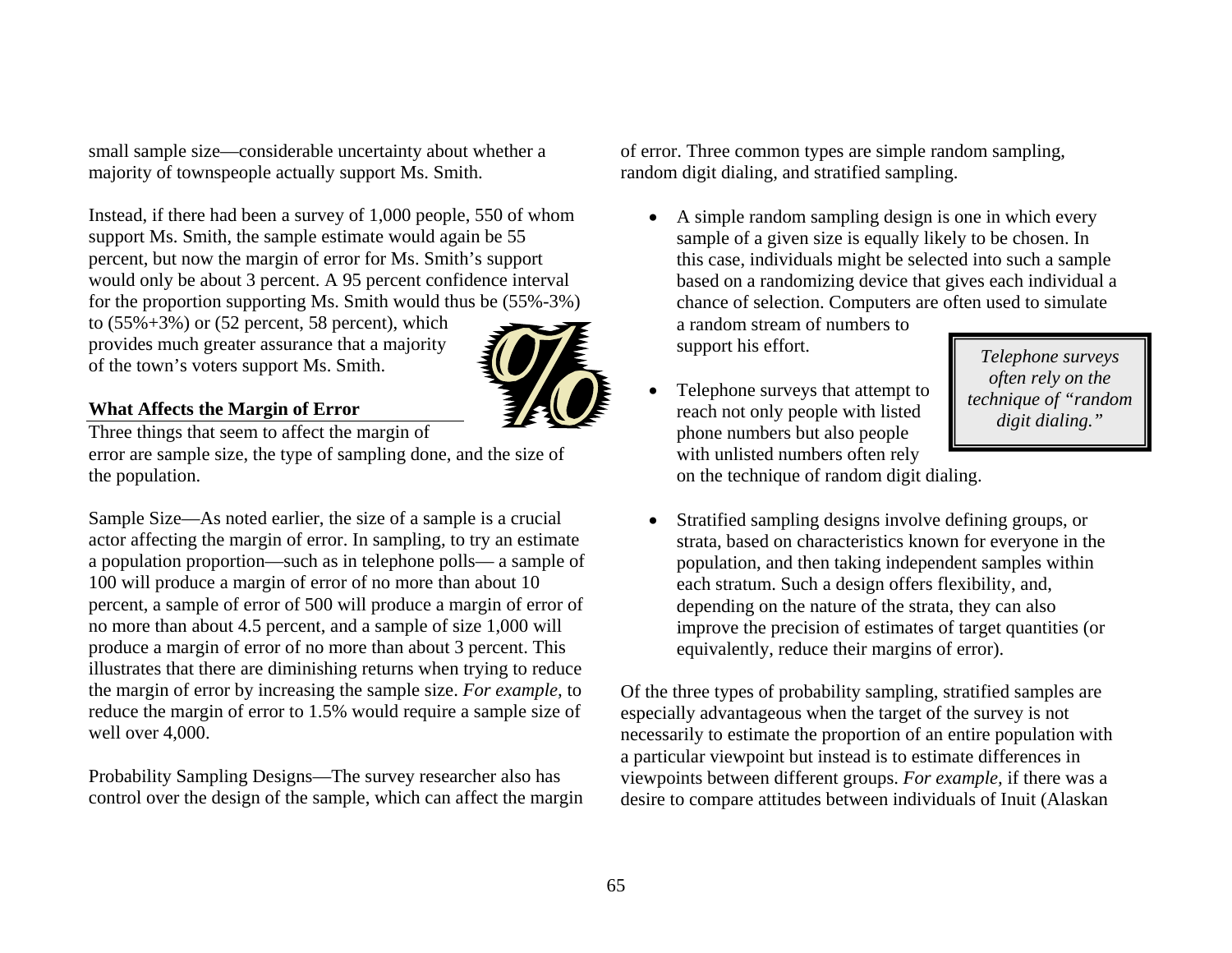native) origin versus other Americans on their opinion about drilling for oil on federal land, it would not make sense to take a simple random sample of all Americans to answer this question because very few Inuit would likely fall into such a sample. Instead, one might prefer to take a stratified sample in which Alaskan Native Americans compose one half of the sample and non-Inuit compose the other one half.

*Stratified samples are especially advantageous... when the target is to estimate differences in viewpoints between different groups.* 

Why isn't the margin of error adjusted to reflect both sampling and nonsampling uncertainties? The answer is that, unlike sampling error, the extent of nonsampling error cannot usually be assessed from the sample itself, even if the sample is a probability sample.

Some things that help assess nonsampling uncertainties, when available, include the percentage of respondents who answer "don't know" or "undecided." Be wary when these quantities are not given. Almost always there are people who have not made up their mind. How these cases are handled can make a big difference. Simply splitting them in proportion to the views of those who gave an opinion can be misleading in some settings.

It is important to learn if the survey results are actually from a probability sample at all. Many media surveys are based on what are called quota samples, and, although margins of error are reported from them, they do not strictly apply.

*Nonsampling errors occur that can make the margin of error reported for a poll smaller than it should be to reflect all sources of uncertainty.* 

Overall, nonresponse in surveys has been growing in recent years and is increasingly a consideration in the interpretation of reported results. Media stories typically do not provide the response rate, even though these can be well under 50 percent. When the results are important to you, always try to learn what the nonresponse rate is and what has been done about it.

Sometimes samples are drawn in clusters in which only a few counties or cities are sampled or only the interviewer visits a few blocks. This tends to increase the margin of error and should be taken into account by whoever calculates sampling error.

Size of Population—Perhaps surprising to some, one factor that generally has little influence on the margin of error is the size of the population. That is, a sample size of 100 in a population of 10,000 will have almost the same margin of error as a sample size of 100 in a population of 10 million.

#### **Interpreting the Margin of Error**

In practice, nonsampling errors occur that can make the margin of error reported for a poll smaller than it should be if it reflected all sources of uncertainty. *For example,* some respondents to the mayoral survey may not have been eligible to vote but may have answered anyway, while others may have misled the interviewer about their preferences.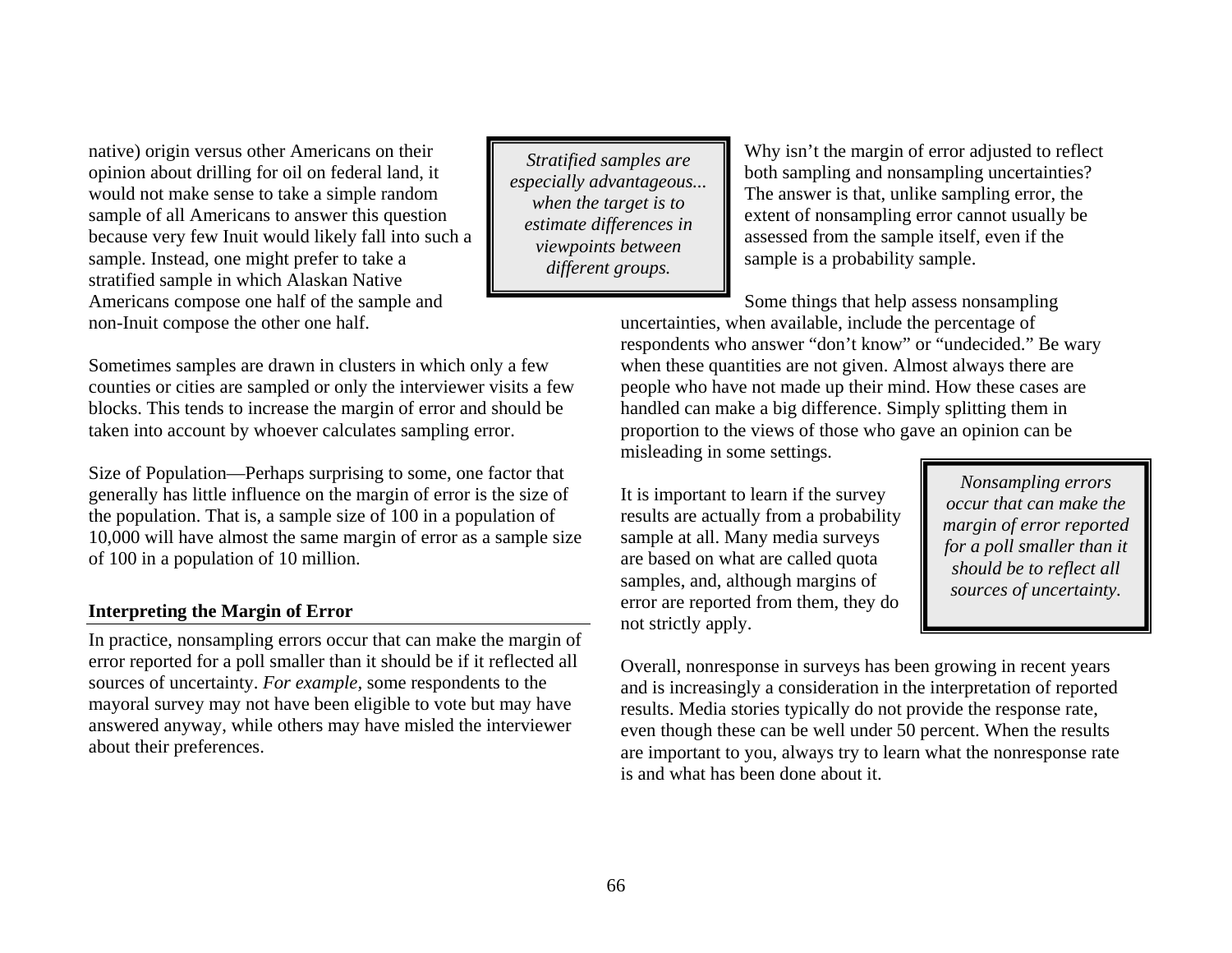#### **Keep Your Eye on What is Being Estimated**

It is common for political polls to quote a margin of error of plus or minus 3 percent. It might happen, however, that in two separate polls between Jones and Smith in the same week one might have Jones ahead by 2 percent in one poll while the other poll might have Jones ahead by 10 percent. How can this be?

*surveys has been growing in recent years and is increasingly a consideration in the uncertainty of reported results.* 

*Overall nonresponse in* A misleading feature of most current estimated!). media stories on political polls is that they report the margin of error associated with the proportion favoring one candidate, not the margin of error of the lead of one candidate over another. To illustrate the problem, suppose one poll finds that Mr. Jones has 45 percent support, Ms. Smith

has 41 percent support, 14 percent are undecided, and there is a 3 percent margin of error for each category.

If we note that Mr. Jones might have anywhere from 42 percent to 48 percent support in the voting population and Ms. Smith might have anywhere from 38 percent to 44 percent support, then it would not be terribly surprising for another poll to report anything from a 10-point lead for Mr. Jones (such as 48 percent to 38 percent) to a 2-point lead for Ms. Smith (such as 44 percent to 42 percent).

In more technical terms, a law of probability dictates that the difference between two uncertain proportions *(e.g., the lead of one candidate over another in a political poll in which both are* 

*estimated)* has more uncertainty associated with it than either proportion alone.

Accordingly, the margin of error associated with the lead of one candidate over another should be larger than the margin of error associated with a single proportion, which is what media reports typically mention (thus the need to keep your eye on what's being

Until media organizations get their reporting practices in line with actual variation in results across political polls, a rule of thumb is to multiply the currently reported margin of error by 1.7 to obtain a more accurate estimate of the margin of error for the lead of one candidate over another. Thus, a reported 3 percent margin of error becomes about 5 percent and a reported 4 percent margin of error

becomes about 7 percent when the size of the lead is being considered.

#### **Where Can I Get More Information**

There is a lot more to be said about the use of the term "margin of error."

Surprisingly, there is even some controversy about its meaning. For those interested in reading more about this controversy, a Sunday, June 14, 1998, "Unconventional Wisdom" column by Richard Morin in *The Washington Post* may be a good start.

With most polls still by telephone, there are many nonsampling error issues that could arise and overwhelm sampling error considerations like those embodied in the margin of error. Chapter 4 has more to say on these.

*It is common for political polls to quote a margin of error of plus or minus 3%.*